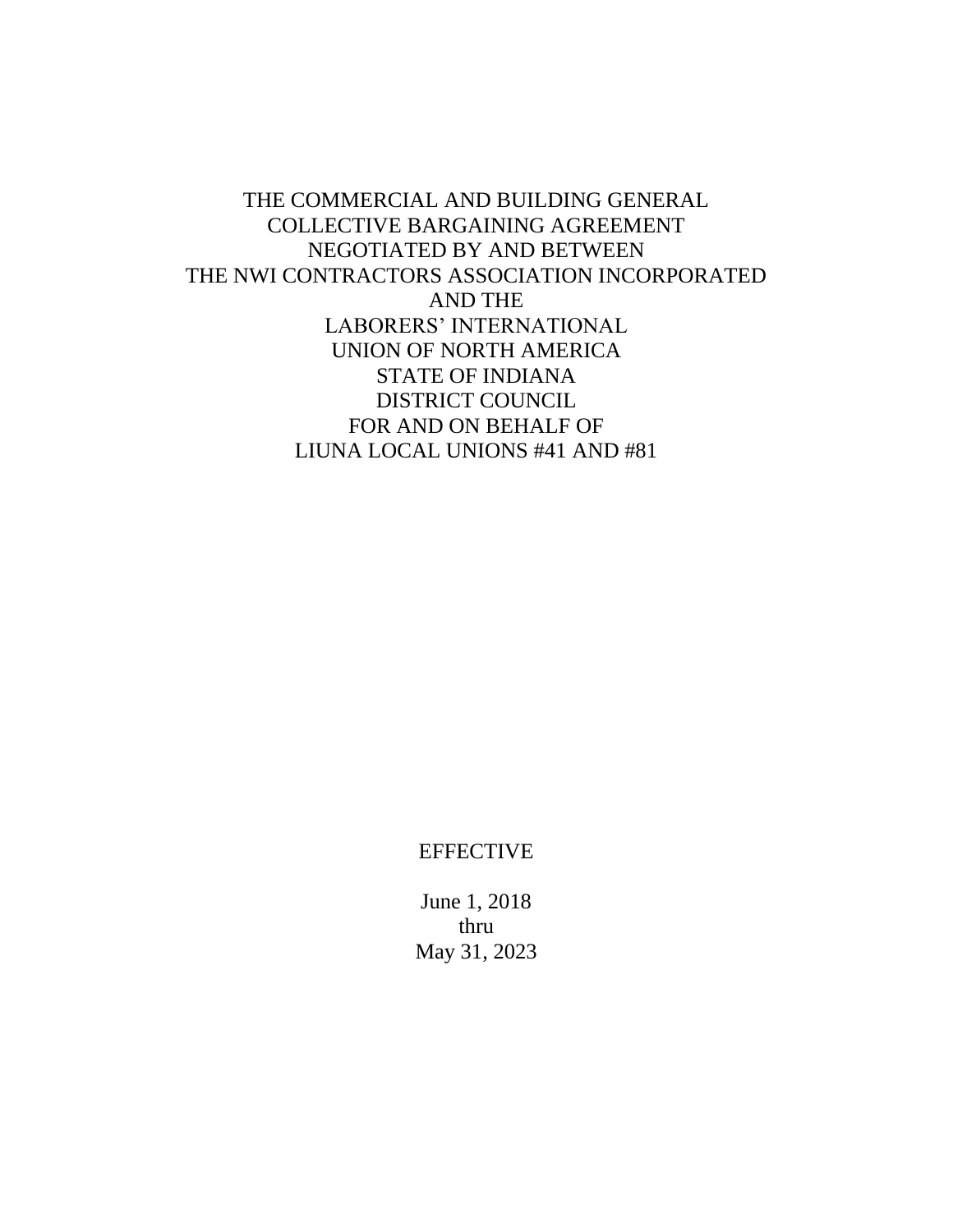| <b>ARTICLE</b> |                                                                         | <b>PAGE</b>    |
|----------------|-------------------------------------------------------------------------|----------------|
|                |                                                                         | 1              |
| I              |                                                                         | $\overline{2}$ |
| $\mathbf{I}$   |                                                                         | 8              |
| Ш              |                                                                         | 9              |
| IV             |                                                                         | 9              |
| V              |                                                                         | 9              |
| VI             |                                                                         | 11             |
| <b>VII</b>     |                                                                         | 11             |
| <b>VIII</b>    |                                                                         | 12             |
| IX             | <b>Construction Workers of Lake County Health Reimbursement Account</b> | 12             |
| X              | Construction Workers Pension Trust Fund LIUNA Locals #41 & #81          | 13             |
| XI             |                                                                         | 13             |
| XII            |                                                                         | 14             |
| XIII           | Voluntary Laborers Political League (LPL) Check-Off                     | 14             |
| <b>XIV</b>     |                                                                         | 15             |
| XV             |                                                                         | 15             |
| <b>XVI</b>     |                                                                         | 15             |
| <b>XVII</b>    |                                                                         | 18             |
| <b>XVIII</b>   |                                                                         | 19             |
| <b>XIX</b>     |                                                                         | 20             |
| XX             |                                                                         | 21             |
| XXI            |                                                                         | 22             |
| XXII           |                                                                         | 22             |
| <b>XXIII</b>   |                                                                         | 22             |
| <b>XXIV</b>    |                                                                         | 22             |
| <b>XXV</b>     |                                                                         | 23             |
| <b>XXVI</b>    |                                                                         | 23             |
| <b>XXVII</b>   |                                                                         | 24             |
| <b>XXVIII</b>  |                                                                         | 25             |
| <b>XXIX</b>    |                                                                         | 26             |
| XXX            |                                                                         | 27             |
| <b>XXXI</b>    |                                                                         | 28             |
| <b>XXXII</b>   |                                                                         | 28             |
| <b>XXXIII</b>  |                                                                         | 38             |
| <b>XXXIV</b>   |                                                                         | 38             |
| <b>XXXV</b>    |                                                                         | 39             |
| <b>XXXVI</b>   |                                                                         | 39             |
| <b>XXXVII</b>  | Notification of Termination Form (Code of Performance)                  | 41             |
| <b>XXXVIII</b> |                                                                         | 41             |
| Addendum       |                                                                         | 43             |
|                |                                                                         | 44             |
|                | DIRECTORY – State of Indiana District Council & Affiliated Local Unions | 45             |
|                |                                                                         | 51             |

# $\textbf{I} \, \textbf{N} \, \textbf{D} \, \textbf{E} \, \textbf{X}$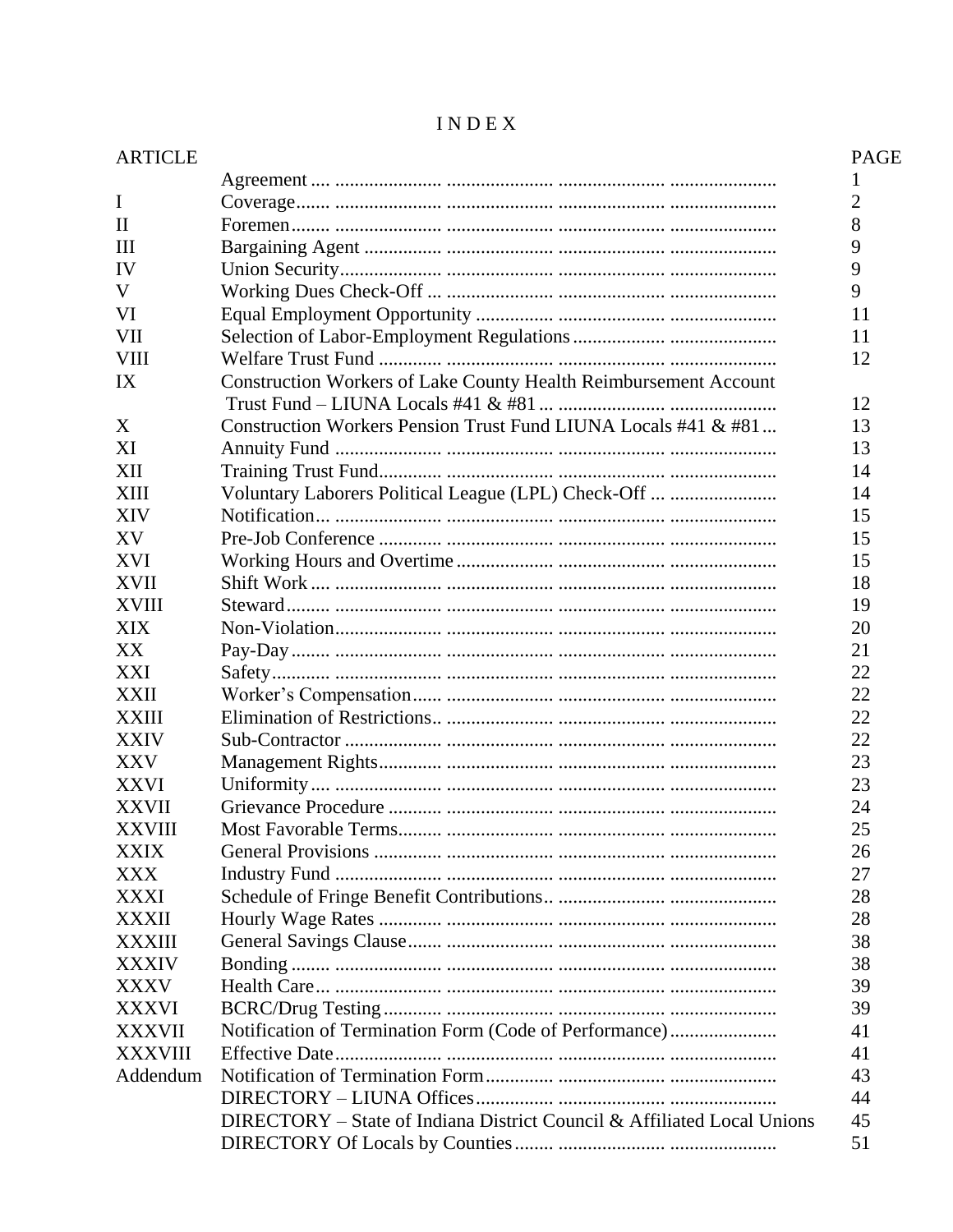# THE COMMERCIAL AND BUILDING GENERAL AGREEMENT NEGOTIATED BY AND BETWEEN THE NWI CONTRACTORS ASSOCIATION INCORPORATED AND THE LABORERS' INTERNATIONAL UNION OF NORTH AMERICA STATE OF INDIANA DISTRICT COUNCIL FOR AND IN BEHALF OF LIUNA LOCALS #41 AND #81

June 1, 2018 – May 31, 2023

THIS AGREEMENT is made and entered into this 1st day of June 2018, by and between the NWI Contractors Association Inc. (hereinafter referred to collectively as the "Association") acting as negotiating agent for and on behalf of certain firms, Party of the First Part. Employers signatory hereto are referred to herein for the purpose of clarity as the "Employer", and Laborers' International Union of North America, State of Indiana District Council, acting for and in behalf of LIUNA Locals #41 and #81 (hereinafter "Union"), Party of the Second Part.

It is agreed and understood that the NWI Contractors Association Inc. are not responsible in any manner whatsoever for the administration, implementation and/or performance of this Agreement and that in no event shall it be bound as principal or be held liable as negotiating agent or as principal in any manner for any breach of this contract by any of the Employers signatory hereto.

It is further agreed that the liability of the Employers shall be several and not joint and the liability of the Local Unions affiliated with the Laborers' International Union of North America, State of Indiana District Council, shall be several and not joint. No purely vicarious liability shall result to any such Employer or upon the Local Union for wrongful acts of another such Employer or of another such Local Union.

It is understood that the Laborers' International Union of North America, State of Indiana District Council, in signing this Agreement for and on behalf of all of its affiliated Local Unions shall not be responsible for violation of this Agreement by the Local Union affiliated with the Laborers' International Union of North America, State of Indiana District Council, unless action by said Local in violation of the Agreement is ordered or ratified by the Laborers' International Union of North America, State of Indiana District Council, or unless the State of Indiana District Council fails to take whatever action may be necessary to prevent the violation. Provided, however, that nothing contained herein shall be construed as relieving the Local Union of the Laborers' International Union of North America, State of Indiana District Council of their full responsibility.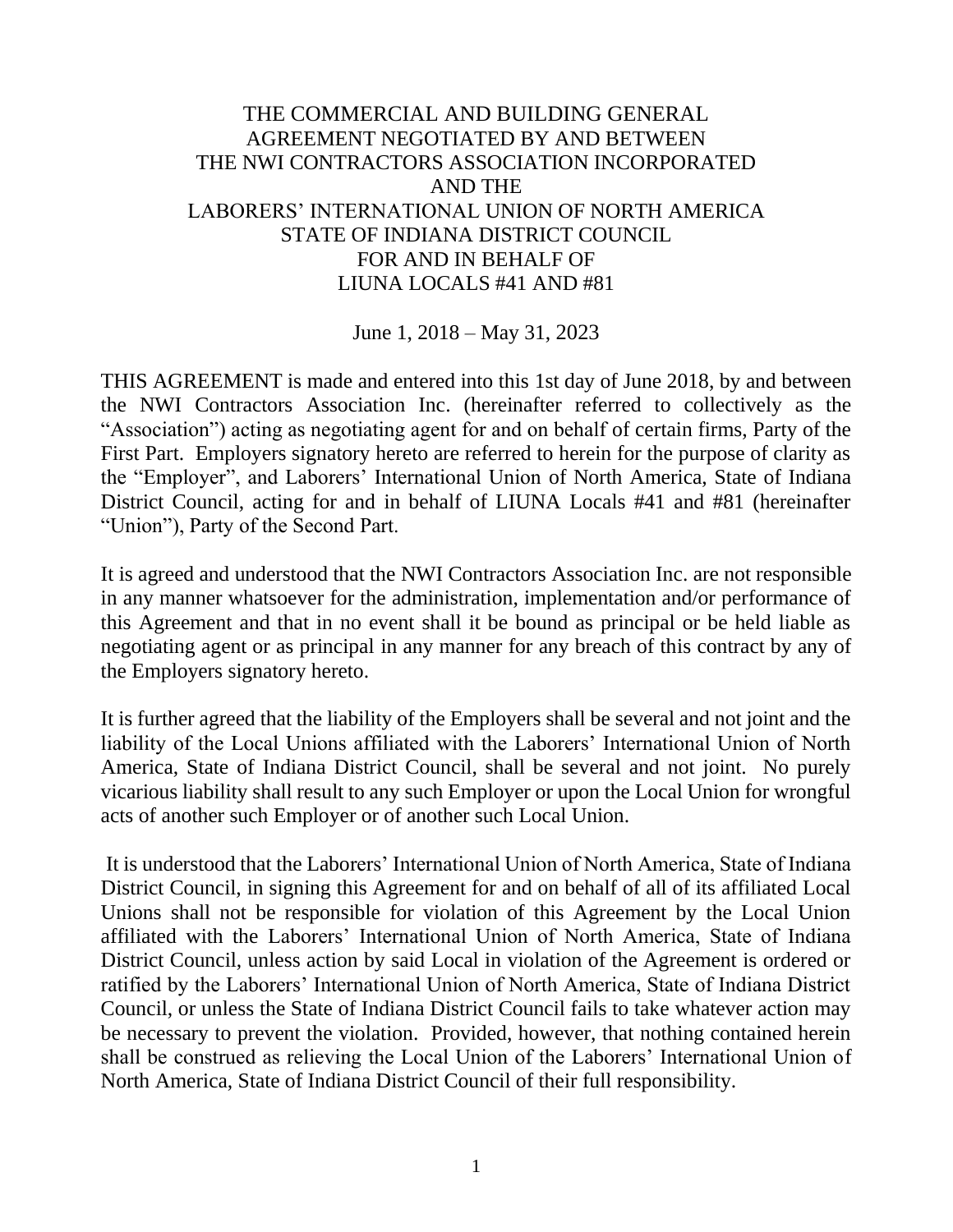## ARTICLE I

## COVERAGE

Section 1. Work covered:

(a) This Agreement shall cover all work coming within the recognized jurisdiction of the Laborers' International Union of North America as set forth in their Manual of Jurisdiction as amended in October 1961, and by any amendments to this Manual, and as now included in Section 1 of the Jurisdictional Guidelines booklet, adopted by the Laborers' International Union of North America, State of Indiana District Council, on the date of February 26, 1972, and as amended from time to time as mutually agreed upon by both parties.

(b) The jurisdiction of work referred to in the wage classification and elsewhere in this Contract is the jurisdiction of work claimed by the Union and nothing contained herein shall make it mandatory for the Employer to accept the claims of jurisdiction as being binding upon him. The Employer does not waive any of his rights by permitting the inclusion of the jurisdiction of work in this Contract.

 (c) The Parties to this Agreement are subject to and agree to submit any unresolved jurisdictional dispute to International Representatives of all disputing trades and, if a satisfactory or mutual understanding cannot be reached at that time, it will be submitted to whatever Federal Governmental Agency, having the responsibility for the resolution of such dispute. Any interpretation or decision by said Agency shall immediately be accepted and complied with by all Parties bound by this Agreement. The Employer and the Union agree that there will be no work stoppage during the period pending a jurisdictional decision by the above mentioned Federal Agency.

(d) This Agreement shall have effect on and cover Construction Laborers working for Employers on the herein mentioned classes of work in the territory covered by this Agreement. This agreement excludes all Industrial Construction, maintenance, repair, replacement, renovation, and modernization work at industrial production facilities and work sites including but not limited to those sites using the National Maintenance Agreement (NMA) the National Power Generation Agreement (NPGMA) or other Industrial PLA's. Laborers jurisdiction of work was originally assigned under charter by the AFL-CIO, traditional performance of work as established over a period of years by many letters of assignment from Employers who are agreeable that Laborers possess the skill and ability to perform such work by award from the National Labor Relations Board and by mergers and amalgamation, it is agreed and understood that Laborers are tenders of all Trades involved in the Construction Industry and the following is the work of the Laborers: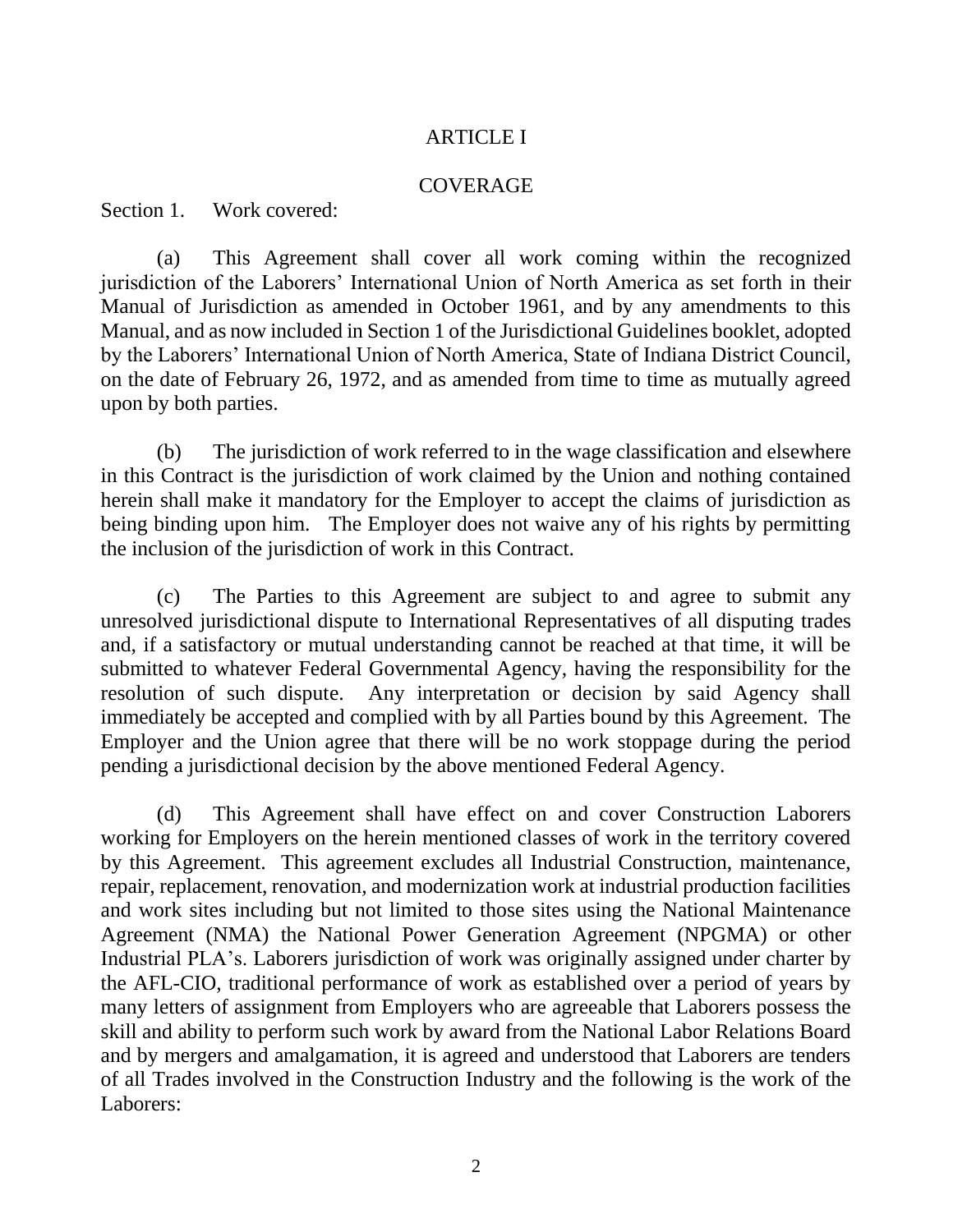1. Digging of all ditches for any purpose, the excavation of all piers, foundations, holes and trenches, including work incidental to the use of hydro-excavation equipment; the lagging, sheeting, cribbing, bracing and propping of all foundations; all work in connection with caissons, cofferdams, including all excavation, drilling, jackhammering, blasting, shooting, scaling.

2. The loading, unloading, handling and distribution of all materials, fixtures, furnishings and appliances from point of delivery to point of installation by any means, hand, machinery, or power rigging.

3. The cleaning and clearing of all debris, including wire brushing of windows, scraping of floors, removal of surplus material from all fixtures and that of all debris in building and total construction area; the general clean-up, such as sweeping, cleaning, wash-down and wiping of construction facilities and furnishings; the loading and removal of all debris, including crates, boxes and waste material; washing of wall interior and exterior; partitions, ceilings, blackboards, windows, bathrooms, kitchens, laboratories, and all fixtures and furnishings therein; the mopping, washing, waxing and polishing and/or dusting of all floors or areas.

4. The tending of all temporary heat when done by any process; the drying of plaster, concrete, mortar or other aggregate when done by salamander heat or any other drying process.

5. The tending of cement masons, brick masons, plasterers, carpenters and other Building Construction Crafts. Tending shall consist of the preparation of all materials and the handling and conveying of materials to the point of erection or installation to be used by mechanics or other Crafts, whether such preparation is by hand or any other process, including power rigging and incidentals thereto. After the material has been prepared or unloaded, tending shall consist of the supplying and conveying of said material and other materials, whether done by hand, shovel, bucket, hod, wheelbarrow or buggy, or other motorized unit used for such purpose.

The tending of Carpenters shall consist of the conveying of all materials from point of unloading to the point of installation or erection by any mode or method; the cleaning of all materials, such as pulling of nails, the cleaning and oiling of all forms; the driving of all stakes for bracing of forms, tending the saw man by off bearing the materials, supplying material to the saw and the stacking of the finished product and then transferring said materials to the point of installation on the project.

6. Scaffold erection, the total erection, building and installation, planking, bolting, lining, leveling, bracing and the total dismantling of same; the building, planking,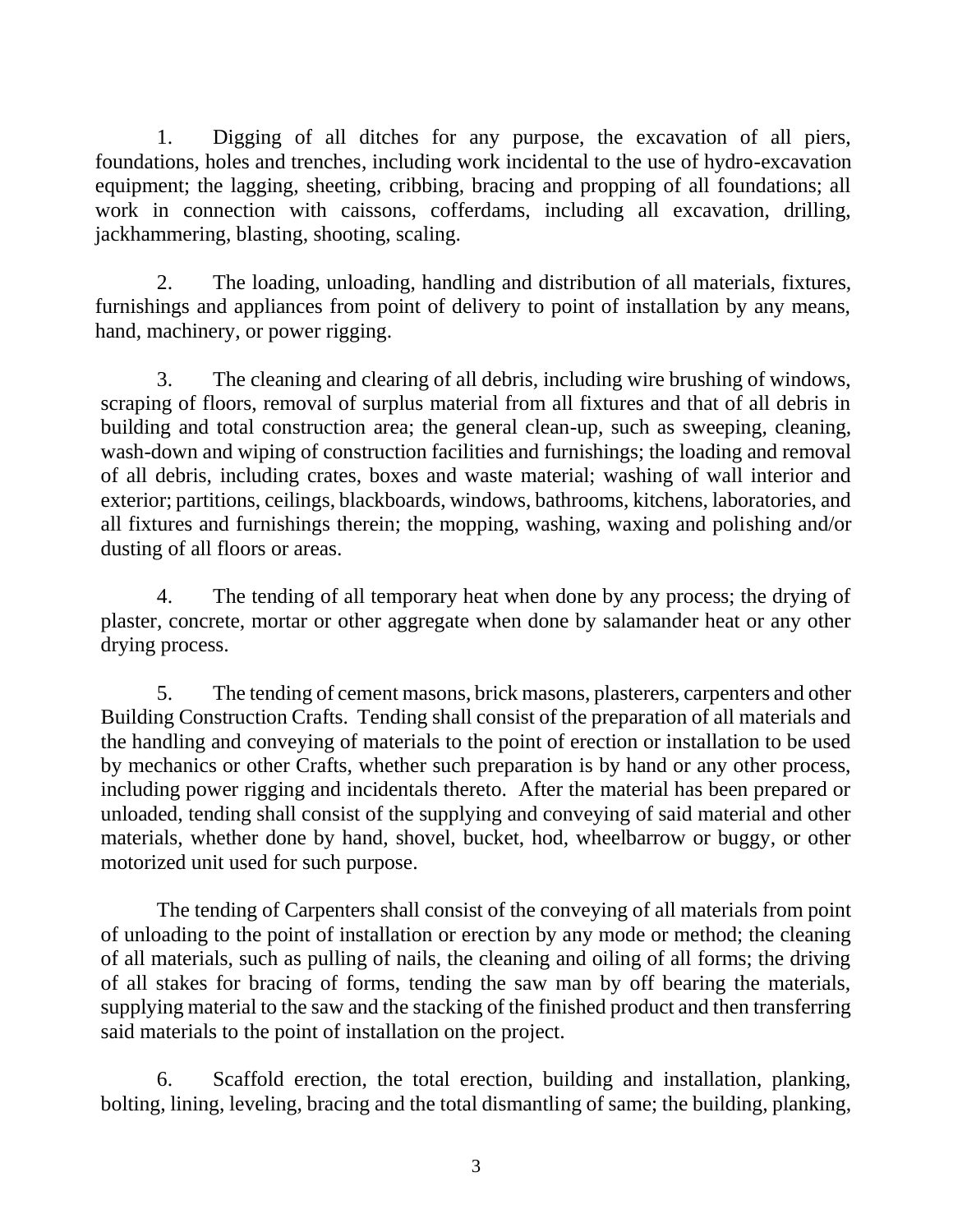installation and removal of all staging, swinging and hanging scaffolds, Hydromobile scaffold, Morgan, scaffolding, including maintenance thereof for all lathers, plasterers, brick layers, masons and other Construction Trade Crafts; the preparation for foundations or mud sills for all scaffolding, as well as maintenance shall be done by Laborers.

7. Pouring, laying and weather protection (weather protection is defined as handling and fastening or securing concrete blankets, visqueen, burlap or any other equipment for weather protection) of concrete and related work: Concrete, bituminous concrete or aggregates for walls, footings, foundations, floors or for any other construction; mixing, handling, conveying, pouring, vibrating, gunniting and otherwise placing concrete or aggregates, whether done by hand or any other process; wrecking, stripping, dismantling and handling concrete forms and false work; building of centers for fireproofing purposes, firestop installation and other fireproofing materials; operation of motorized wheelbarrows or buggies or machines of similar character, whether run by gas, diesel or electrical power; when concrete or aggregates are conveyed by crane or derrick, or similar methods, the hooking on, signaling, dumping and unhooking the bucket; the placing of concrete or aggregates, whether poured, pumped, gunnited or placed by any other process; the assembly, uncoupling of all connections and parts of, or to equipment used in mixing or conveying concrete, aggregates or mortar, and the cleaning of such equipment, parts and/or connections; all vibrating, grinding, spreading, flowing, puddling, leveling and strike-off concrete or aggregates by floating, rodding or screeding, by hand or mechanical means prior to finishing. Where pre-stressed or precast concrete slabs, walls or sections are used, all loading, unloading, stockpiling, hooking on, signaling, unhooking, setting and barring into place of such slabs, walls, or sections; all mixing, handling, conveying, placing and spreading of grout for any purpose, green cutting of concrete or aggregate in any form by hand, mechanical means, grindstones or air or water.

The filling and patching of voids, crevices, etc., to correct defects in concrete caused by leakage, bulging, sagging, etc.

The loading, unloading, carrying, distributing and handling of all rods, mesh and materials for use in re-inforcing concrete construction; the hoisting of rods, mesh and other materials, except when a derrick or outrigger operated by other than hand power is used.

All work on interior concrete columns, foundations for engine and machinery beds. The stripping of forms, other than panel forms, which are to be re-used in their original form and the stripping of forms on all flat arch work.

The moving, cleaning, oiling and carrying of all forms to the next point of erection.

8. The grinding of all concrete surfaces by any mode or method.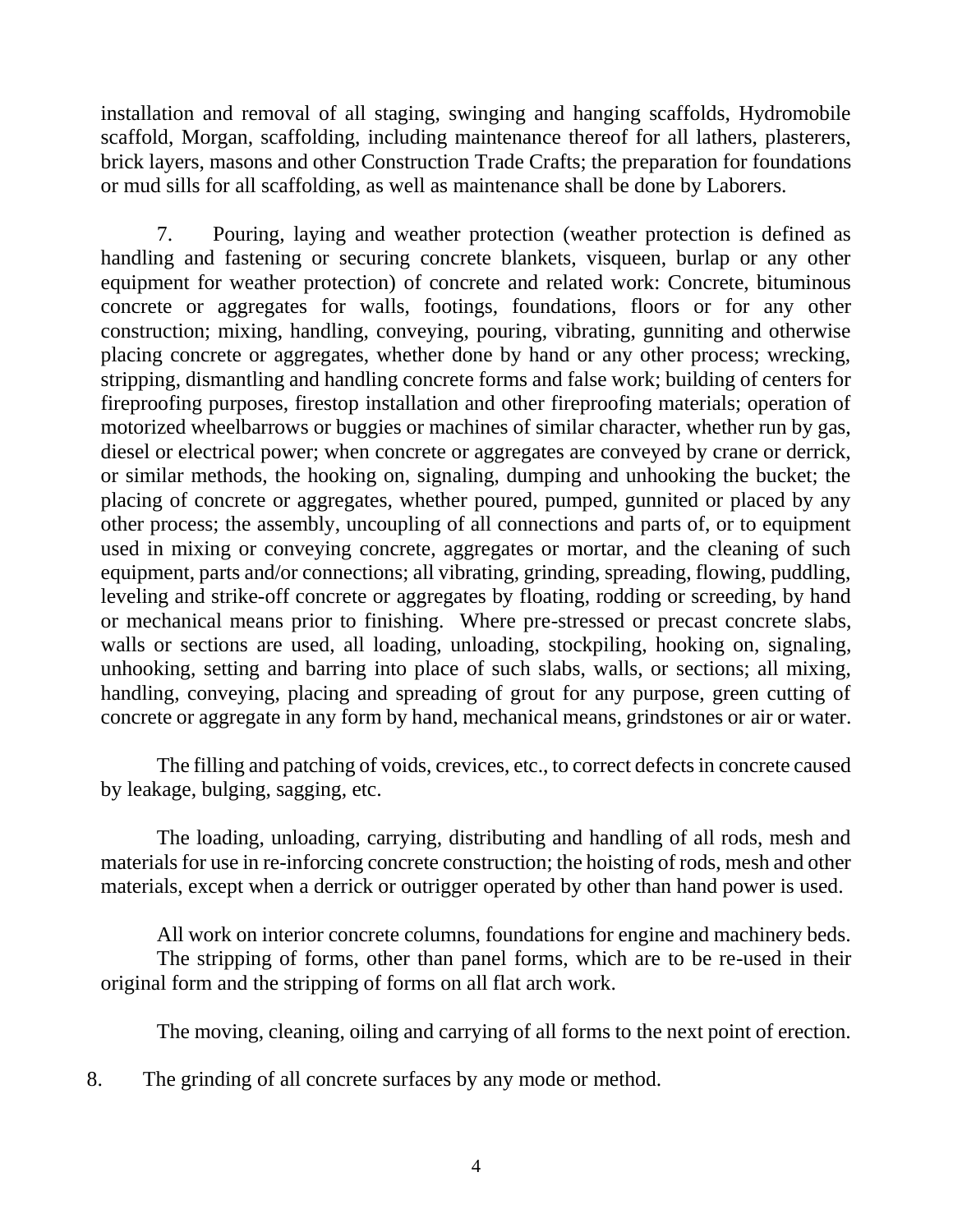9. The drilling of dowels of any and all sizes for the purpose of reinforcing new, existing or additional concrete or like aggregates, by any mode or method, including pneumatic, electric and core drills.

10. The snapping of all wall ties and removal of tie rods; the handling, placing and operation of the nozzle, hoses and pots or hoppers or sandblasting or other abrasive cleaning; the jacking of slip forms and all semi and unskilled work connected therewith.

11. The wrecking or dismantling of buildings and all structures; breaking away roof materials, beams of all kinds, with use of cutting or other wrecking tools as necessary; burning or otherwise cutting all steel structural beams; the breaking away, cleaning and removal of all masonry and wood or metal fixtures for salvage or scrap; all hooking on, unhooking and signaling when materials for salvage or scrap are removed by crane or derrick; all loading and unloading of materials carried away from the site of wrecking; all work in salvage or junk yards in connection with cutting, cleaning, storing, stockpiling or handling of materials; all clean-up, removal of debris, burning, back-filling and landscaping of the site of wrecked structure.

12. The underpinning, lagging, bracing, propping and shoring, raising and moving of all structures, raising of structures by manual or hydraulic jacks or other methods; all work on house moving, shoring and underpinning of structures; loading, signaling, right-of-way clearance along the route of movement; re-setting of structure in new location to include all site clearing, excavation for foundation and concrete work; clean-up and back-filling, landscaping old and new site.

13. The clearing, excavating, filling, back-filling, grading and landscaping of all sites for all purposes and all labor connected therewith, including chainmen, rodmen, checkers, grade markers, etc.

14. Signal men on all construction work defined herein, including traffic control signalmen at construction sites.

15. All Labor work, including skilled and semi-skilled, in connection with the installation, sheeting, trenching, manhole erectors and the digging and back-filling of all ditches, cutting of streets and surfaces and the refinishing of same for sewers, air lines, water lines and conduit lines in free air, tunnel or compressed air projects.

16. The laying of all clay, terra-cotta, ironstone, vitrified concrete, metallic and/or non-metallic pipe, cast iron, fiberglass, orange burg, transite, plastic, etc., or any other type pipe for sanitary and/or storm sewers, forced main sewers, sub-surface drainage projects, filter beds, water lines and conduit lines in streets, roadways, right-of-way easements, building areas, etc., to the building line.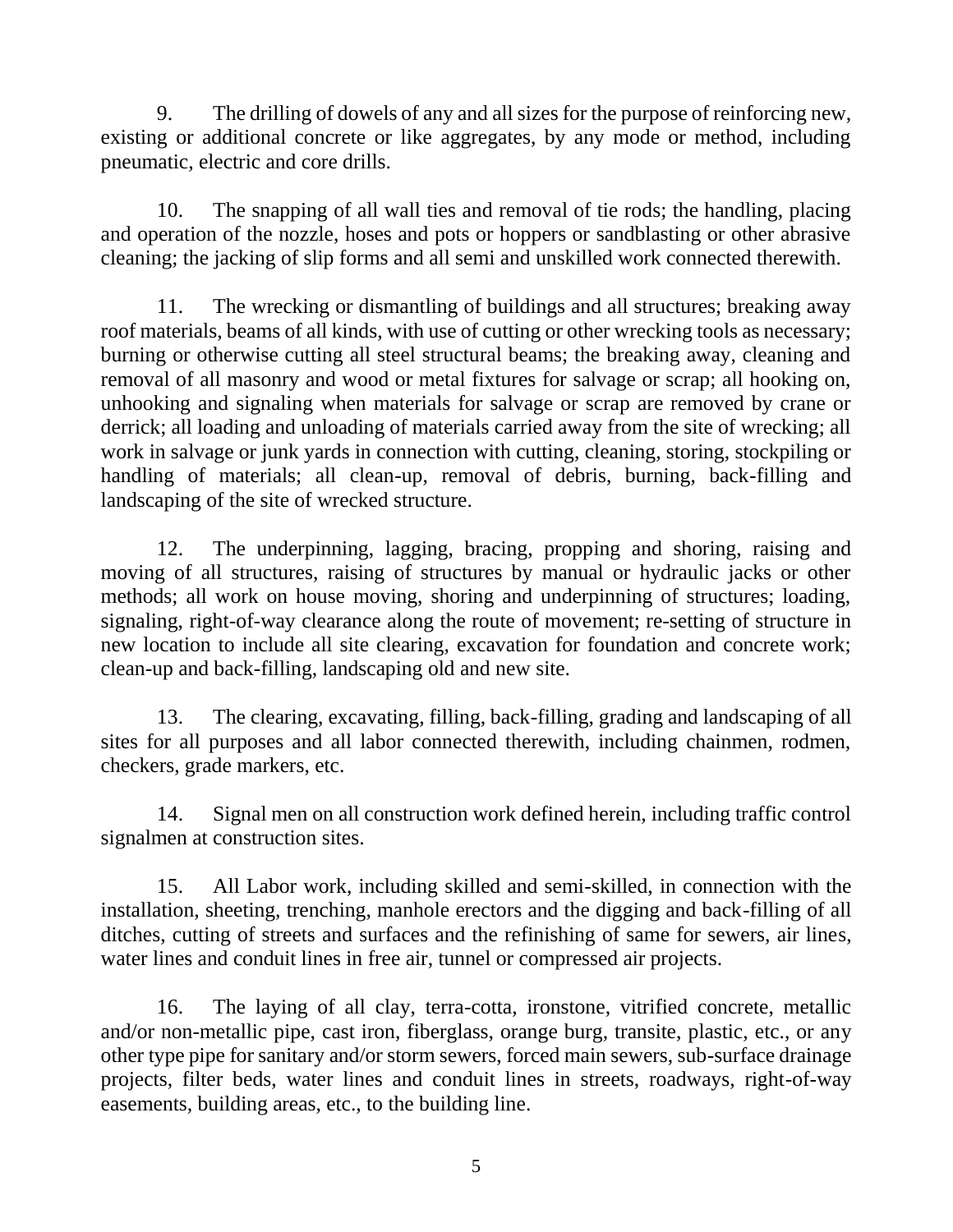17. All the unloading and distribution of all pipe and materials used in the performance of work as set forth above.

18. All the service connections of pipe from main sewers or water lines to the building line.

19. The laying of pipe and making of all connections and/or joints on any and all types of pipe for water, sewer and/or any other uses, including laser alignment.

20. The cutting of streets and right-of-ways for laying of pipes, cables and/or conduits for all purposes; digging of trenches and manholes, etc.; handling and conveying of all materials; concreting, back-filling, grading and resurfacing and all other labor connected therewith; clearing and site preparation as defined herein; cutting or jackhammering of streets, roads, sidewalks or aprons by hand or the use of air or other tools; digging of trenches, ditches and manholes and the leveling, grading and other preparation prior to laying pipe or conduit for any purpose; loading, unloading, sorting, stockpiling, wrapping, coating, treating, handling and distribution of water mains and all pipe, including the placing, setting and removal of skids, cribbing, driving of sheet piling, lagging and shoring of all ditches, trenches and manholes, handling, mixing or pouring of concrete and the handling and placing of other materials for saddles, beds or foundations for the protection of pipes, wires, conduits, etc.; back-filling and compacting of all ditches, resurfacing of roads, streets, etc., and/or restoration of lawns and landscaping; unloading, handling, distribution, the assembly in place, bolting and lining up of sectional metal or other pipe including corrugated pipe; laying of lateral sewer pipe from main sewer to building; laying, leveling and making of the joint of all multi-cell conduit or multi-purpose pipe; cutting of holes in walls, footings, piers and/or other obstructions for the passage of pipe or conduit for any purpose and the pouring of concrete to secure said holes; digging under streets, roadways, aprons or other paved surfaces for the passage of pipe, by hand, earth auger or any other method and manual and hydraulic jacking of pipe under said surfaces; installation of septic tanks, cesspools and drain fields; all work in connection with shafts, tunnels, subways and sewers; construction of sewers, shafts, tunnels, subways and caissons.

21. The setting of all man-holes such as pre-cast poured in place block, brick, setting of all cast iron catch basins and manholes and all work in connection thereto.

22. In compressed air, all work underground or in compression chambers, including tending of the outer aid lock; all work in compressed air construction, including but not limited to, groutmen, trackmen, blasters, shield drivers, miners, brakemen, miners' helpers, lock tenders, mulching machine operators, motor men, gauge tenders, rodmen, compressed air electricians, setting of liner plate and ring sets, drill runners, powdermen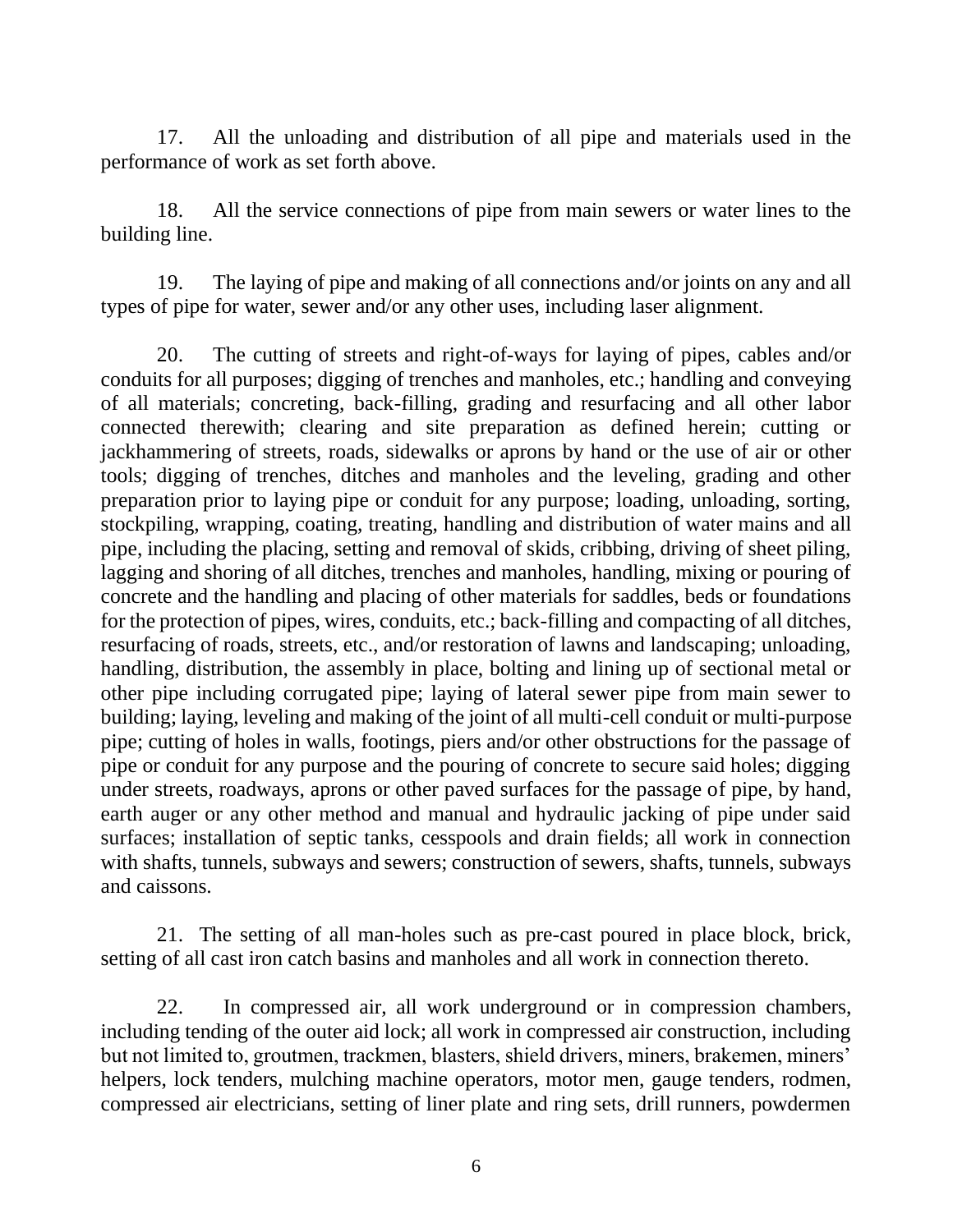or blasters, air hoist operators, form men, concrete blower operators, cement operators, power knife operators, erector operators, steel setters, cage tenders, skinners, track layers, dumpmen, diamond drillers, timbermen and re-timbermen, cherry pickmen, nippers, chuck-tenders and cable tenders, vibratormen, jet gunmen, gunnite nozzlemen, gunmen, reboundmen and all other work connected therewith.

23. Railroad Track Work: Right-of-way clearing, excavation, grading and subgrading, ballasting and compacting of right-of-way; loading, unloading, stockpiling, handling and distribution of track and ties and placing of or jacking track and ties at point of installation; all burning or otherwise cutting of track; setting of tie plates, bolting, leveling and gauging of rails and all spiking, whether by hand or mechanical means, placing and tamping of ballast by hand or mechanical means; construction and/or relocation of mainlines, shoe flys, sidings, gradings, crossings, relocating of pipes and drainage and culverts.

24. Asbestos Removal/Lead Base Paint Removal, Lead Awareness, Hazardous Waste Removal and Infection Control Risk Assessment: All work in regards to the dismantling, wrecking, clean-up, dilution process, loading, transporting, operation of monitoring equipment, etc.

25. Fire Prevention and Control: Shall include but not be limited to the watching for and prevention of fires (with a fire hose or fire extinguisher or other means) when there is welding, burning, grinding, etc., being performed in an area where combustible materials are present. Upon request of the Contractor, these Employees shall have completed the Laborers Training Course in Fire Prevention and Control.

26. Sinking of wellpoints, installation of dewatering header systems.

27. Bobcats, Skidsteer Loaders, forklifts and lulls, including those machines equipped with small jackhammers (special breakers) may be assigned Laborers for the following work:

(a) building demolition work (inside the structure).

(b) minor excavation such as curb tear out and replacement.

(c) incidental use throughout the project

Section 2. Jurisdictional Disputes:

a) The Employer agrees to respect the jurisdiction of the Union and shall not make a written or a permanent assignment of work to other Trades without first affording Parties to the disputed work an opportunity to present evidence substantiating their claims. The Employer does not waive any of his rights by permitting the inclusion of jurisdiction of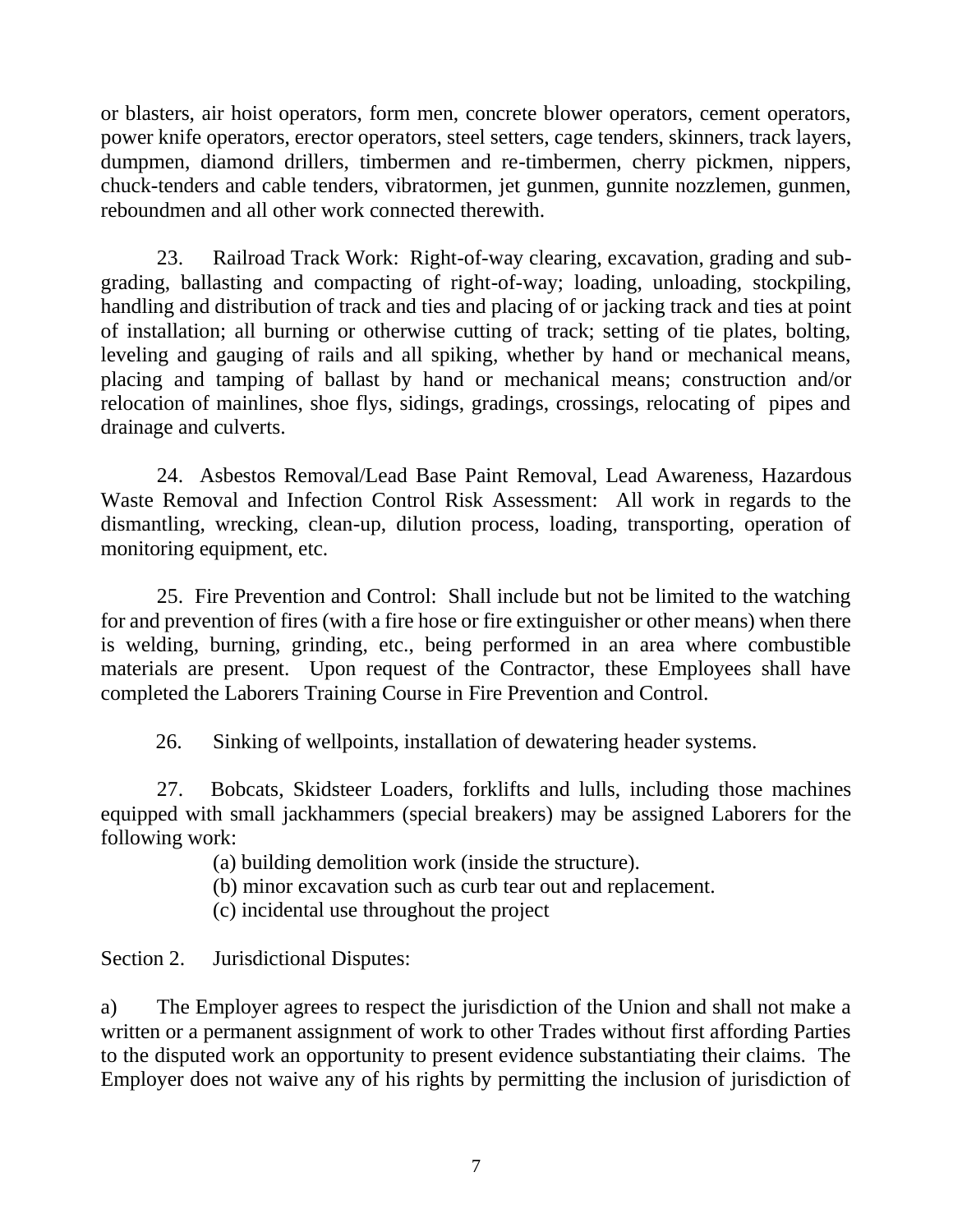work in this Contract. Furthermore, no Business Manager has the authority to enter into a written agreement with another Trade in regards to work jurisdiction.

b) It is agreed that there shall not be any work stoppages over jurisdictional disputes with any Craft or Crafts employed on any project. Should jurisdictional disputes or differences arise with other Parties which endanger the continuous progress of a project which cannot be settled at the local level, the Employer shall make a written work assignment in accordance with Area practice related to the specific project only and work shall continue in accordance with the assignment by the Employer until representatives of the International Union of all disputing Trades meet and bring about, or cause to bring about, a satisfactory or mutual understanding with the Employer.

c) It is agreed and understood that the Union will make every effort to inform its membership that there is a legally established neutral entrance or gate on a construction site that is being picketed illegally and where work is being performed under the conditions of this Agreement. The above does in no way waive any of the Employee's rights granted him under the Constitution of the United States and/or Federal Government.

# ARTICLE II

# FOREMEN

Section 1. All Labor Foremen and Hod Carrier Foremen are included in the bargaining unit. The Foreman shall be selected by the Employer and take directions from same.

Section 2. When five (5) or more Laborers, or five (5) or more Hod Carriers are employed on any one project, a Foreman will be employed. Said Foreman may perform manual labor but he shall receive the Foreman rate as stipulated herein.

Section 3. When there are three (3) or more Foremen on a project, one (1) shall be assigned as General Foreman.

Section 4. In no case shall a Foreman have the authority to hire or discharge Employees. All hiring and discharging will be done either by the Superintendent of the Party of the First Part, or by the Party of the First Part.

Section 5. At no time shall one Foreman have more than fifteen (15) Laborers or Hod Carriers under his leadership. The principal duties of a Labor Foreman with fifteen (15) Employees is to supervise and direct the work force.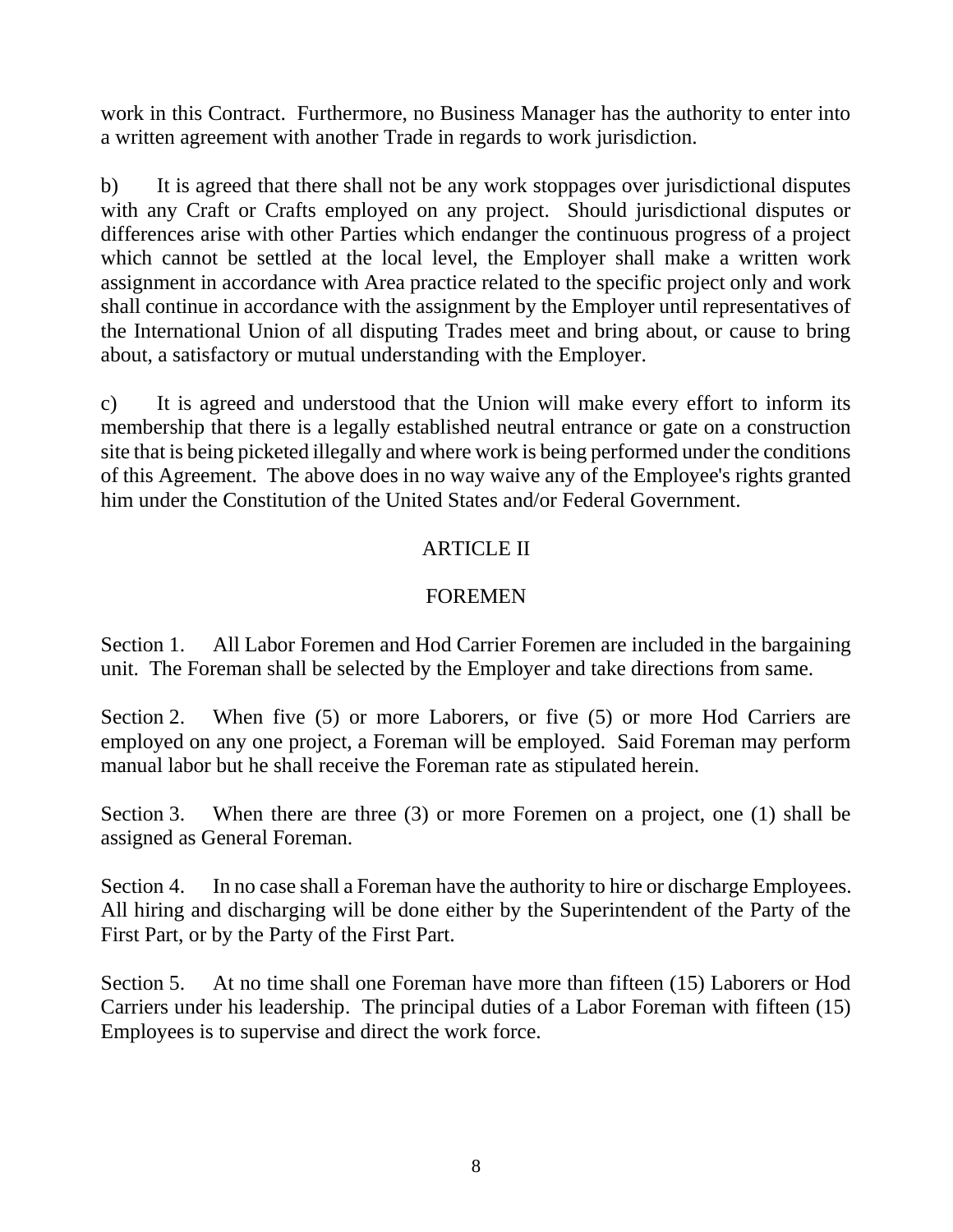### ARTICLE III

### BARGAINING AGENT

Section 1. The NWI Contractors Association Incorporated recognizes the Laborers' International Union of North America, State of Indiana District Council, as the sole and exclusive multi-union Collective Bargaining Representative for all Employees in the Unit, consisting of Construction Laborers, who are employed by the Employer on all work and classifications set forth in this Agreement.

Section 2. The State of Indiana District Council and its affiliated Local Unions #41 and #81 likewise recognizes the NWI Contractors Association Incorporated as the sole and exclusive Collective Bargaining Representative for all Employers for all work set forth in Article I for the area outlined in this Agreement.

## ARTICLE IV

## UNION SECURITY

Section 1. The Contractor, or Employer, recognizes and acknowledges that the Laborers' International Union of North America, State of Indiana District Council for and on behalf of Local Union #41 and Local Union #81 is the sole representative of all Employees in the classification of all work under its jurisdiction covered by this Agreement, for the purpose of collective bargaining.

Section 2. In the event that said statute Indiana Public Law No. 2.2012,HE.A. 1001 which is codified at Indiana Code 22-6-6, et seq is null and void, such provisions shall be restored to the contract automatically, retroactive to the date of the statute's nullification.

## ARTICLE V

#### WORKING DUES CHECK-OFF

Section 1. Each Employer signatory to this Agreement agrees to deduct from the pay of Employees covered by this Agreement regular and uniform Working Dues, in the amount designated by the Union, provided, before any such deduction is made, the Union shall secure and furnish to the Employer a properly signed Authorization form from each Employee permitting such deductions. Such deductions shall be remitted by the  $10<sup>th</sup>$  of each month, following the end of the month for which deductions are made, to the designated depository at the same time and accompanying Health & Welfare, Pension and Training contributions submitted electronically or by separate check and report of gross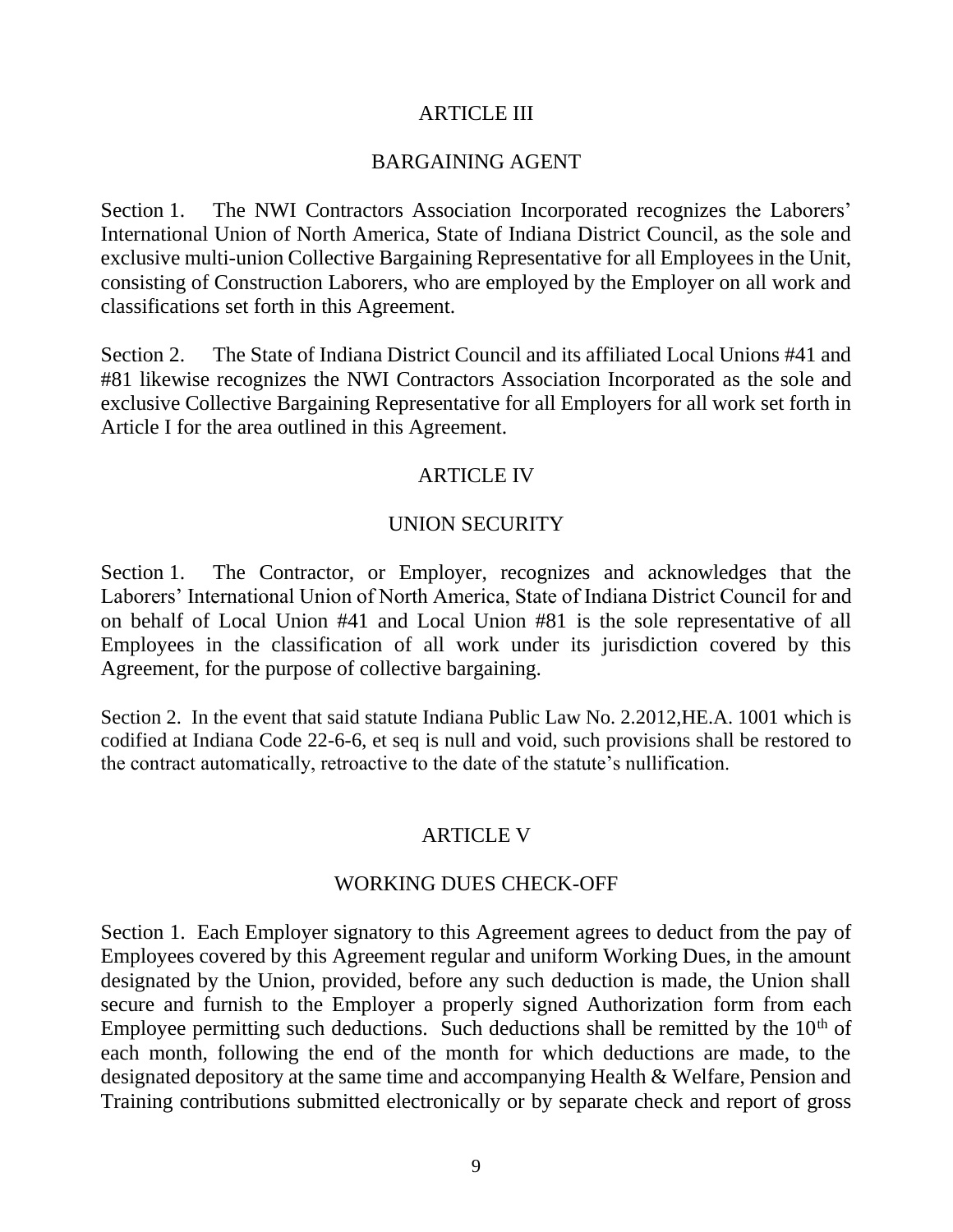wages. The designated depository shall be called the State of Indiana District Council of Laborers Working Dues Fund.

Section 2. The Authorization and Assignment of Working Dues shall be irrevocable for the period of one (1) year or until the termination of this Collective Bargaining Agreement, whichever period is less, unless written notice is given by the Employee to the Employer and to the Union, not more than sixty (60) days and not less than thirty (30) days before any periodic renewal date. In case no such notice is given, the Authorization shall continue in effect from year to year until such notice is given.

Section 3. Violation of the Dues Check-Off Clause of this Agreement is specifically exempted from the application of the grievance and arbitration procedure. (If the Employer violates the provisions of the dues check-off clause of this Agreement, the Union, without violation of this Agreement, shall be permitted to strike the Employer to remedy such violation, provided, the Employer is given a certified written notice by the Union of its violation and is further allowed a period of fifteen (15) days to remedy said violation).

Section 4. The Employer, or his authorized representative, shall notify the Local Union of the Party of the Second Part of all Employees given employment covered by this Agreement, by submitting on the first fringe benefit report after hire in, in order that the Union may obtain the required and necessary information from the aforesaid individuals to properly register them in the Working Dues Check-Off.

Section 5. Check-Off. The Employer agrees to honor, upon presentation by the Union, all assignments from initiation fees, membership dues, readmission fees, and working dues, which have been properly signed by an Employee on a form furnished by the Union, to deduct the amount stated therein from the wages earned by the Employee and to pay the amount so deducted to the respective Local Union, provided, however, that this Section shall apply only to those assignments which are irrevocable for one year or until this Agreement expires, whichever occurs sooner, and to those assignments which, in addition, provide that they shall automatically renew themselves for successive yearly or applicable contract periods thereafter, whichever is less, and which further provide that the Employee may revoke said assignments by giving written notice thereof to the Employer and the Union at least thirty (30) days and not more than sixty (60) days before any periodic renewal date (See Appendix B).

Section 6. The Union shall defend, indemnify, and hold the Employer harmless against any and all claims, demands, lawsuits or other forms of liability that may arise out of or by reason of action taken or not taken by the Employer for the purpose of complying with any such Employee's written authorizations. The provisions of this Article shall be interpreted in a fashion consistent with applicable federal and state laws.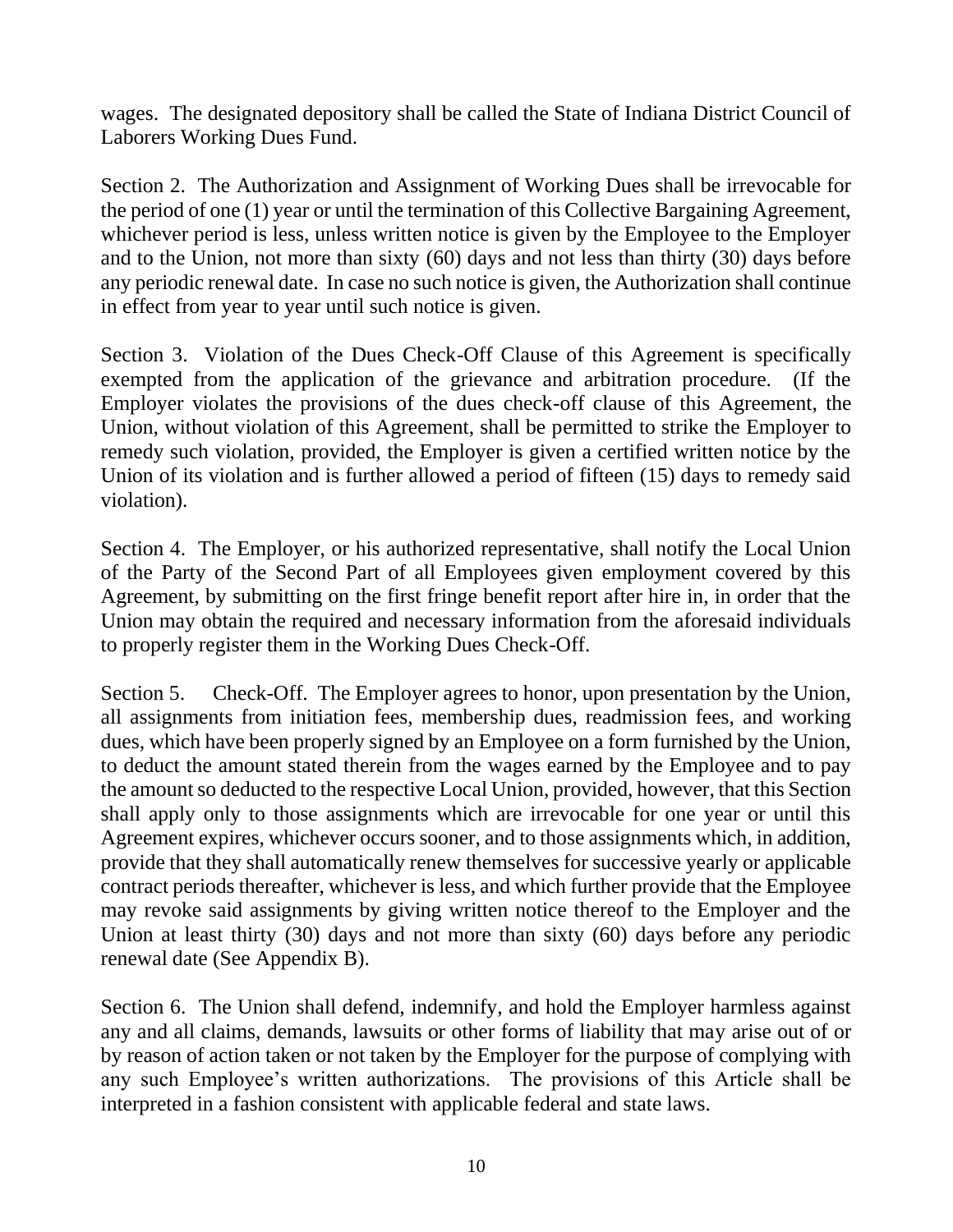## ARTICLE VI

## EQUAL EMPLOYMENT OPPORTUNITY

Section 1. As used in this document, the terms "he", "his", or similar masculine pronouns shall be construed to include the feminine alternatives of such pronouns. Such terms are used solely for grammatical purposes and shall not be construed to limit this contract or its application on the basis of sex, race, national origin or any other classifications.

Section 2. The Employer will not discriminate in hiring of Employees and will conform to laws with respect to hiring.

Section 3. It is a condition of this Agreement, agreed to by both the Union and the Employer, to provide equal opportunity in employment for all qualified persons and to prohibit unlawful discrimination in employment because of race, religion, age, sex, disabilities, veteran status, color or national origin. There shall be full compliance with all applicable Federal and State statutes, regulations, rules and orders of appropriate Federal or State agencies having jurisdiction over the subject matter of discrimination in employment.

Section 4. The Union and the Employer shall fully comply with all the requirements contained in Executive Orders and will comply with all rulings promulgated by the Committee on Equal Opportunity established thereunder. The Union agrees to furnish the Employer at his request any statement or data required by any Executive Order.

## ARTICLE VII

## SELECTION OF LABOR-EMPLOYMENT REGULATIONS

Section 1. (a) In employment, no applicant shall be discriminated against for membership or non-membership in the Union. When the Employer has requested the Union to furnish Employees for a job, such Employees shall be referred by the Union on a nondiscriminatory basis along with the union referral rules that all fully comply with all applicable federal and state laws.

(b) The Employer retains the right to reject any applicant whether furnished by the Union or not, and further the Employer shall have the right to determine the competency and qualifications of his Employees and the right to discharge for just cause.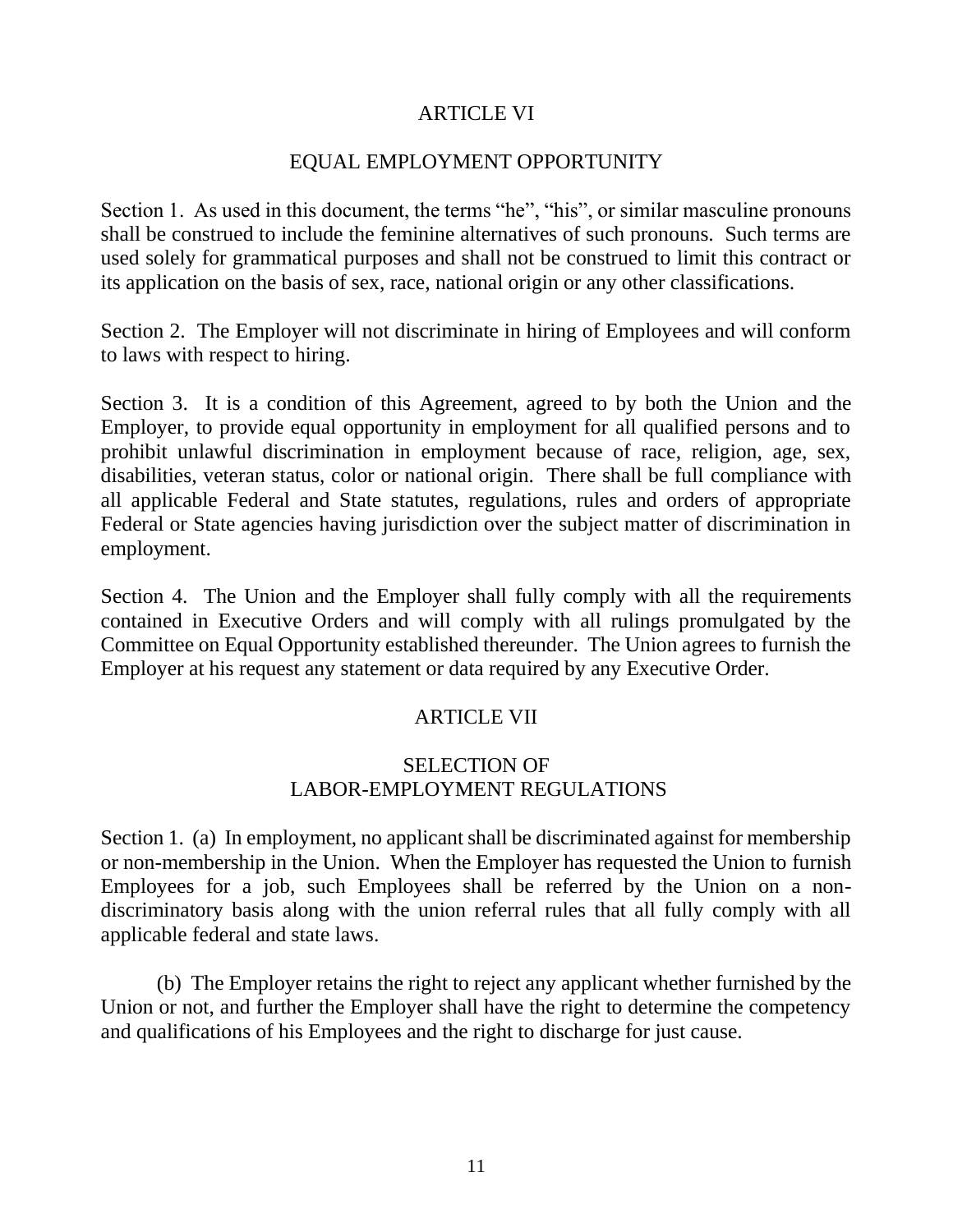(c) The Employer may call the Union for an individual by name, provided he is not employed by another Employer. Under such circumstances the Union shall refer such individual.

Section 2. Documentation and Verification – The Employer and the Union will work cooperatively to assure that both Parties comply with their legal responsibilities under the Immigration and Reform and Control Act of 1986. In so doing, the Union will request from each Employee before referring them to an Employer, documentation which establishes citizenship or other legal status to work in the United States. These documents shall be any of the documents which are allowed under the regulations promulgated under IRCA. This section may be amended mutually when regulations are finalized on these requirements.

Section 3. The Union will send no Employee to the Employer who they know does not comply with the Residency Requirements of the Immigration and Reform Act.

# **ARTICLE VIII**

# WELFARE TRUST FUND

Section 1. On work covered by this Agreement, the Employer agrees to pay into the Indiana Laborers Welfare Fund the amount in cents per hour as shown in Article XXXI. Payment shall be made on the dates, in the manner, form and in accordance with the rules and regulations as adopted by the Trustees of the herein mentioned Welfare Fund. The Employer may submit funds electronically.

Section 2. The Employer agrees to be bound by the Agreement and Declaration of Trust, entered into and dated May 25, 1953, establishing the Indiana State District Council of Laborers and Hod Carriers Welfare Fund and Participating Employers and by any amendments to said Trust Agreement.

Section 3. The Welfare Trust Fund shall be administered in accordance with all provisions of applicable law.

## ARTICLE IX

## CONSTRUCTION WORKERS OF LAKE COUNTY HEALTH REIMBURSEMENT ACCOUNT TRUST FUND, LIUNA LOCALS #41 & #81

Section 1. On work covered by this Agreement, the Employer agrees to pay into the Construction Workers of Lake County Health Reimbursement Account Trust Fund the amount in cents per hour as shown in Article XXXI. Payment shall be made on the dates,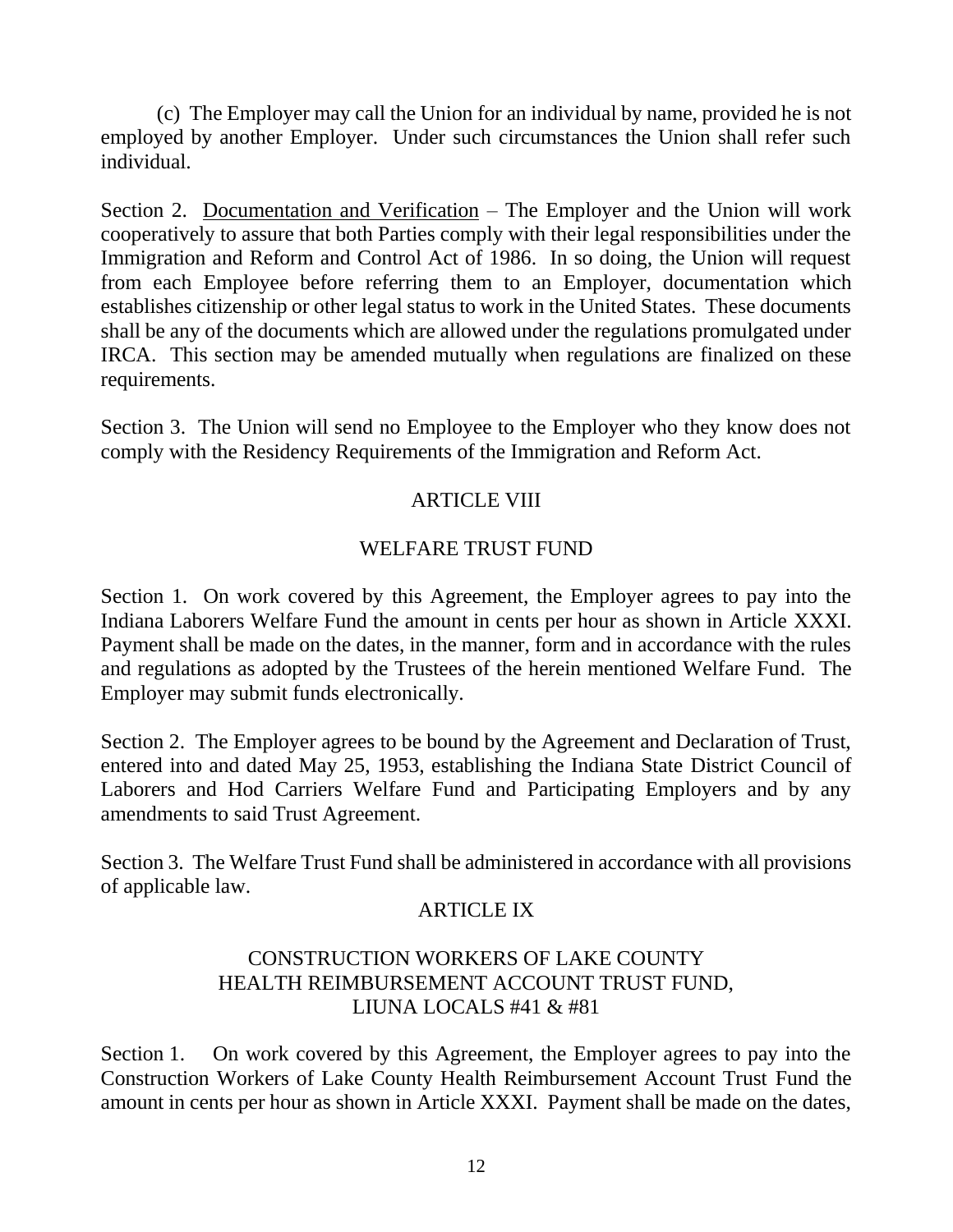in the manner, form and in accordance with the rules and regulations as adopted by the Trustees of the herein mentioned Construction Workers of Lake County Health Reimbursement Account Trust Fund. The Employer may submit funds electronically

Section 2. The Employer agrees to be bound by the Agreement and Declaration of Trust entered into and dated June 1, 2015, establishing the Construction Workers of Lake County Health Reimbursement Account Trust Fund and by any amendments to said Trust Agreement.

Section 3. The Construction Workers of Lake County Health Reimbursement Account Trust Fund shall be administered in accordance with all provisions of applicable law.

# ARTICLE X

## CONSTRUCTION WORKERS PENSION TRUST FUND LIUNA LOCALS #41 & #81

Section 1. On work covered by this Agreement, the Employer agrees to pay into the Construction Workers Pension Trust Fund the amount in cents per hour as shown in Article XXXI. Payment shall be made on the dates, in the manner, form and in accordance with the rules and regulations as adopted by the Trustees of the herein mentioned Pension Trust Fund. The Employer may submit funds electronically.

Section 2. The Employer agrees to be bound by the Agreement and Declaration of Trust entered into and dated June 1, 1960, establishing the Construction Workers Pension Trust Fund and Participating Employers and by any amendments to said Trust Agreement.

Section 3. The Pension Trust Fund shall be administered in accordance with all provisions of applicable law.

# ARTICLE XI

# ANNUITY FUND

The undersigned Employer agrees to be bound by the Central Laborers' Annuity Fund's Agreement and Declaration of Trust, as amended, as though the Employer had actually signed the same. The undersigned Employer understands, accepts and acknowledges that the Trustees of the Annuity Fund have the right to make reasonable Rules and Regulations relating to the administration of the Fund (including, but not limited to, rules related to the payment of contributions and the Fund's rights and remedies to collect delinquent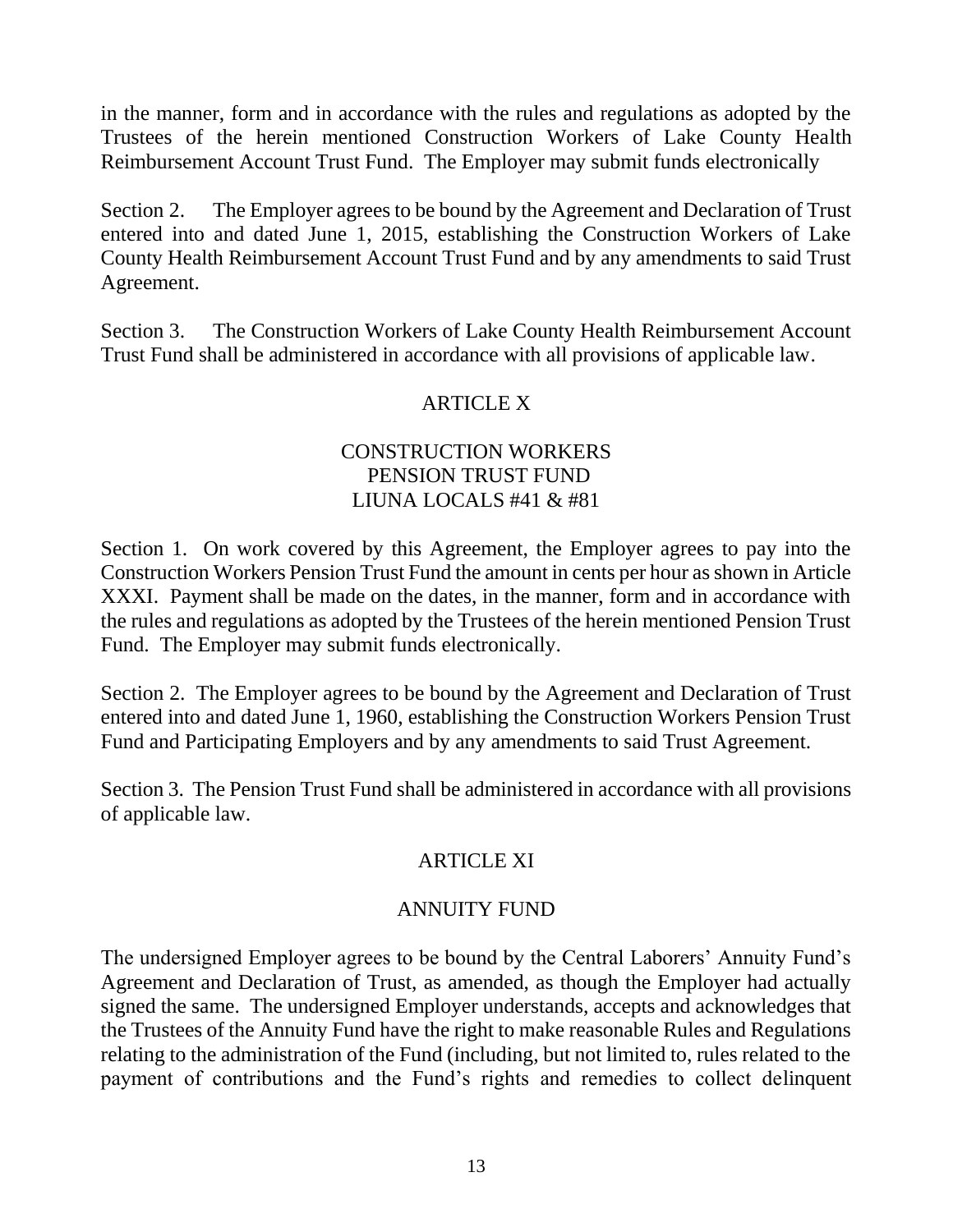contributions). The undersigned Employer agrees to accept Annuity Fund's Rules and Regulations, as amended from time to time.

# ARTICLE XII

# TRAINING TRUST FUND

Section 1. On work covered by this Agreement, the Employer agrees to pay into the Indiana Laborers Training Trust Fund the amount in cents per hour as shown in Article XXXI. Payment shall be made on the dates, in the manner, form and in accordance with the rules and regulations as adopted by the Trustees of the herein mentioned Training Trust Fund. The Employer may submit funds electronically.

Section 2. The Employer agrees to be bound by the Agreement and Declaration of Trust entered into and dated April 1, 1968, establishing the Indiana Laborers Training Trust Fund and Participating Employers and by any amendments to said Trust Agreement.

Section 3. The Indiana Laborers Training Trust Fund shall be administered in accordance with all provisions of applicable law.

# ARTICLE XIII

# VOLUNTARY LABORERS POLITICAL LEAGUE (LPL) CHECK-OFF

Section 1. The Employer may deduct and transmit to the Laborers Local #41 Political Fund and/or Laborers Local #81 Political Fund \$.05 for each hour worked from the wages of those Employees who have voluntarily authorized Laborers Political League (LPL) contributions or the amount normally deducted in each applicable Local Union or District Council Agreement. The Employer shall retain two percent (2%) of the proceeds of the LPL check-off to cover its reasonable administrative expenses in administering the checkoff. Transmittals shall occur monthly, and shall be accompanied by an indication on the benefit reporting form of those Employees for whom such deductions have been made, and the amount deducted for each such Employee.

Section 2. The Laborers International Union of North America Locals #41 and #81 agree to indemnify and hold harmless the Employer from any and all claims, actions and/or proceedings arising out of said Laborers Political League.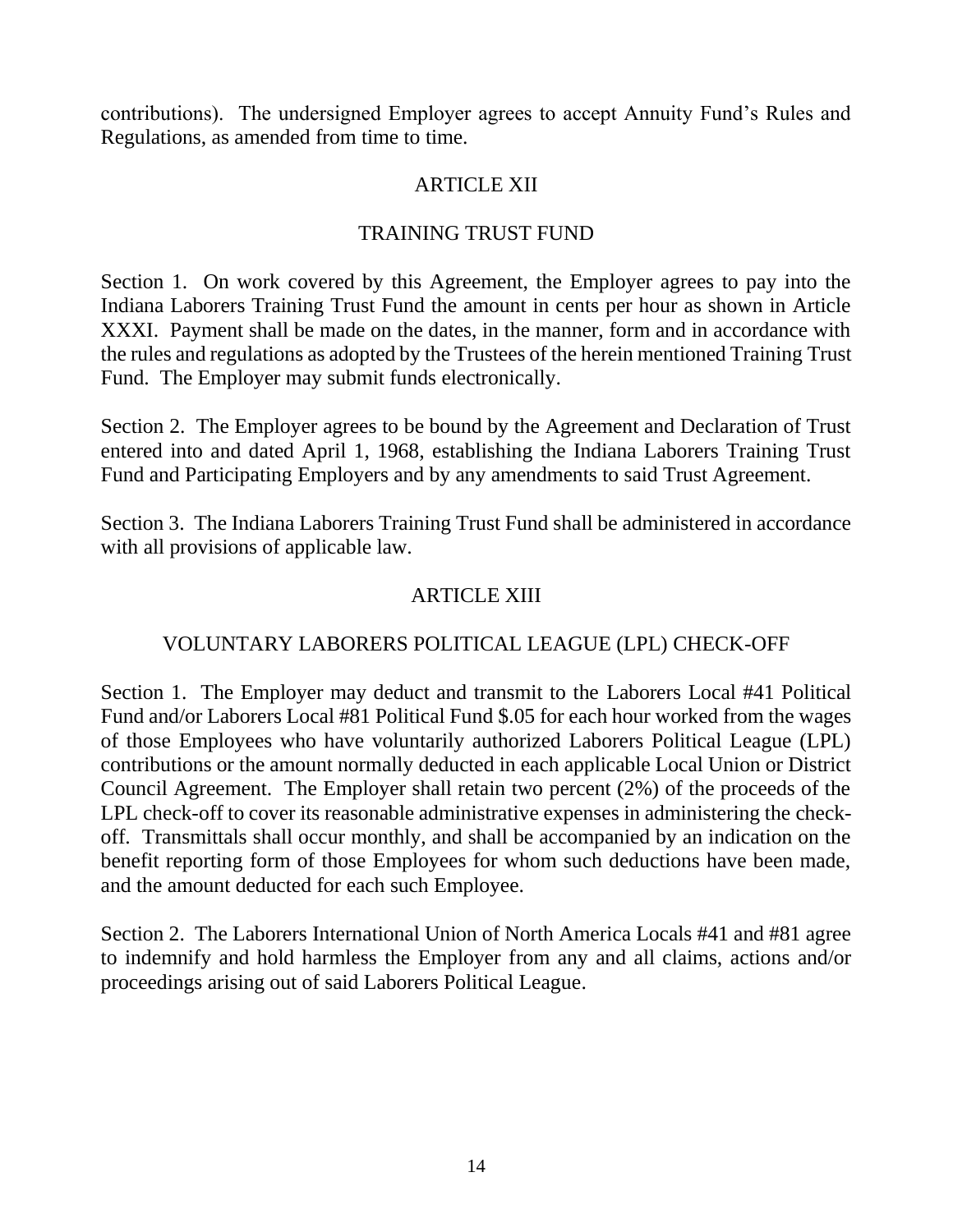## ARTICLE XIV

#### NOTIFICATION

Section 1. The Employer or his authorized representative shall contact the Local Union of the Party of the Second Part for all hires covered by this Agreement before placing them on the Employer's payroll.

In the event an Employer signatory hereto violates this Article, the Union shall have the right to file a grievance.

#### ARTICLE XV

## PRE-JOB CONFERENCE

Section 1. Upon written notice or e-mail request by either Party, a pre-job conference will be held five (5) working days prior to the time the Employees of such Employer begin work, for all projects executed per the terms of this agreement with a total project value of \$250,000 or greater. For projects executed per the terms of this agreement with a total project value of \$100,000 to \$249,999.99, the contractor will notify the union via e-mail five (5) working days prior to mobilization.

Section 2. If either Party refuses to honor the request for a pre-job conference within five (5) working days from receipt of requested pre-job conference or does not abide by a previously agreed and signed pre-job conference or in the event a pre-job is not mutually agreed to and signed by both Parties upon request, the Local Union has the right to picket, strike and/or withhold Employees and/or levy a \$500 fine. However, no picketing, striking, withdrawal or withholding of Employees will occur until the State of Indiana District Council has had an opportunity to investigate said violation.

Section 3. Likewise, it shall not be in violation of this Agreement for an Employer to commence work without such requested pre-job conference, if the Union fails to meet for a pre-job conference on a date prior to that scheduled by the Employer for the commencement of work.

## ARTICLE XVI

#### WORKING HOURS AND OVERTIME

Section 1. Work Week/Work Day:

(a) The regular work week shall be a forty (40) hour week, Monday a.m. through Friday p.m. The project starting time shall be established in the pre-job conference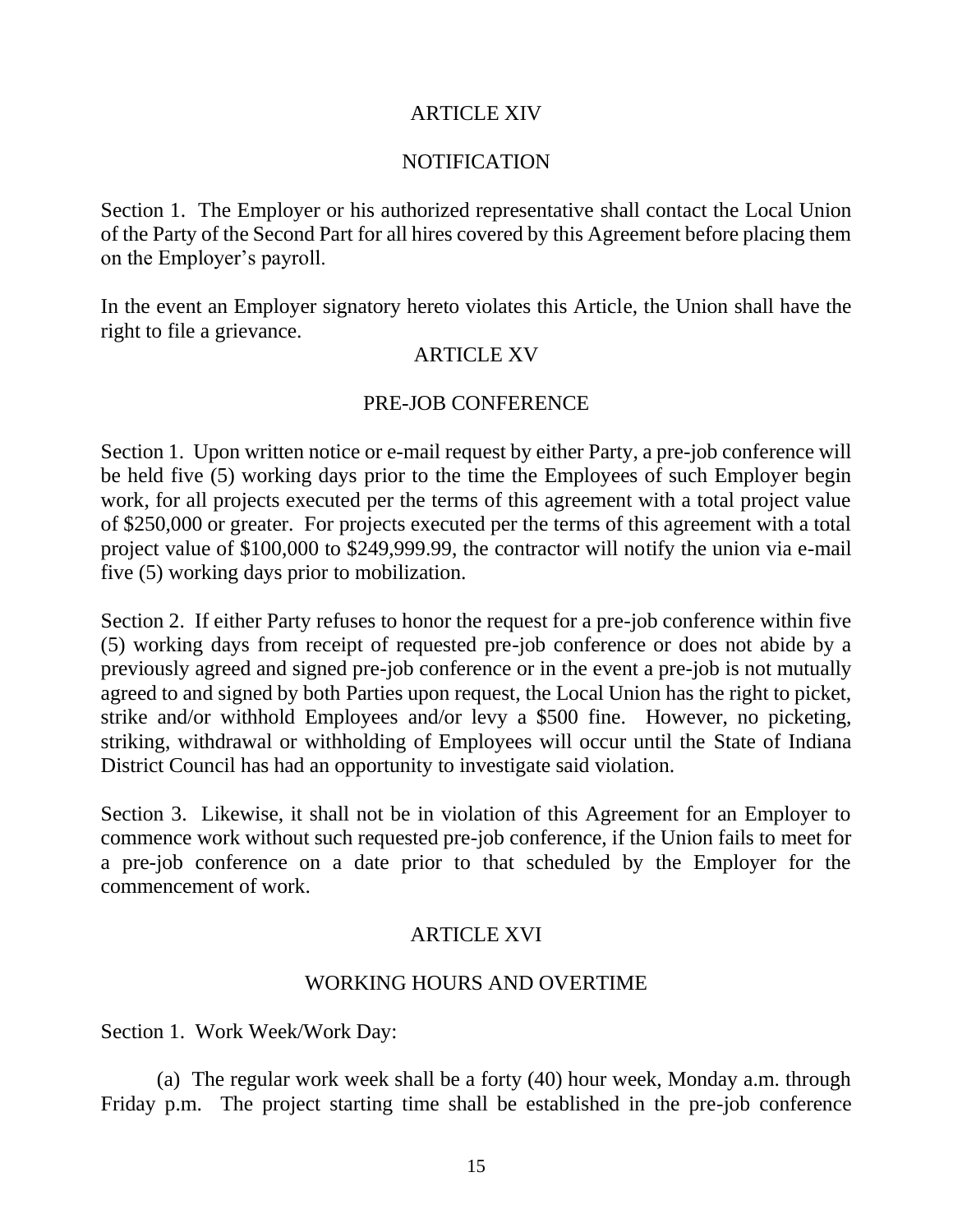(Article XV). Once established, the project starting time shall not be changed without mutual consent of both parties.

(b) If an Employee is required to start work prior to the regular starting time established in the pre-job conference, said Employee shall receive one and one-half (1 ½) times the regular rate of pay for each hour worked prior to the regular starting time.

(c) At the pre-job conference, the Contractor shall be entitled to elect working his Employees under one of two options.

- 1. On the basis of five (5) consecutive work days, Monday through Friday, eight (8) hours per day, or;
- 2. On the basis of four (4) consecutive work days, Monday through Thursday, ten (10) hours per day.

(d) The option selected during the pre-job conference must be mutually agreed to and may be changed only by the Contractor giving notification to the Union five (5) days in advance of such change.

(e) If the Contractor elects Option 1, all hours worked by the Employee in excess of eight (8) hours in any one day (exclusive of lunch period) or over forty (40) hours in one work week (Monday through Friday) shall be paid at the rate of one and one half (1 ½) times the regular rate of pay.

(f) If the Contractor elects option 2, all hours worked by the Employee in excess of ten (10) hours in any one day (exclusive of lunch period) or over forty (40) hours in any one work week (Monday through Thursday) shall be paid at the rate of one and one-half  $(1 \frac{1}{2})$  times the regular rate of pay.

Section 2. Mason Tenders – It is agreed and understood that Mason Tenders who start work before the established project starting time will be paid one and one-half (1 ½) times the regular rate of pay for those early hours.

Section 3. Sundays and Holidays:

a) Work performed on Sundays and Holidays will be paid at double (2x) the regular rate of pay. Holidays recognized by this Agreement are New Year's Day, Memorial Day, Fourth of July, Labor Day, Thanksgiving Day and Christmas Day. (No work shall be performed on Labor Day except to save life or property). On a jobsite where another craft employed by the same contractor has the day after Thanksgiving, the Laborers will be granted the same Holiday.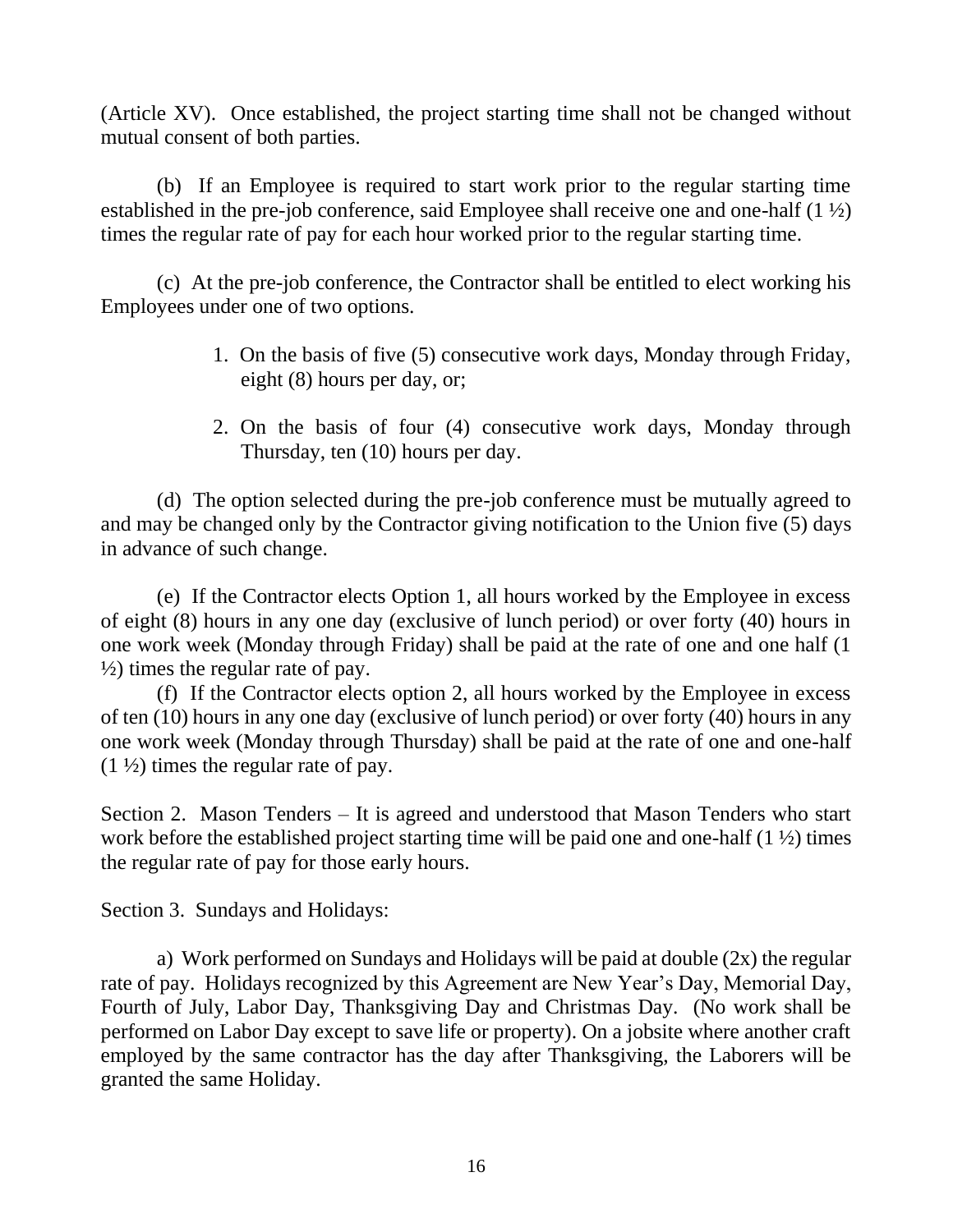Section 4. Reporting to Work:

OPTION 1. Five (5) eight (8) hour days:

(a) The Employer will not be obligated to pay any Laborer appearing for work if failure to go to work is due to inclement weather, Acts of God, vandalism, or a work stoppage by another craft. Otherwise, two (2) hours of pay at the regular rate will be allowed for two (2) hours time for reporting to work, provided the Laborer remains at the jobsite to perform whatever work may be assigned to him.

(b) If an Employee actually starts to work, he shall receive four (4) hours pay, except in cases of inclement weather, Acts of God, vandalism, or a work stoppage by another craft.

(c) If an Employee works for longer than four (4) hours, he shall be paid for eight (8) hours, except in cases of inclement weather, Acts of God, vandalism, or a work stoppage by another craft.

OPTION 2. Four (4) ten (10) hour days:

(a) The Employer will not be obligated to pay any Laborer appearing for work if failure to go to work is due to inclement weather, Acts of God, vandalism, or a work stoppage by another craft. Otherwise, two (2) hours of pay at the regular rate will be allowed for two (2) hours' time for reporting to work, provided the Laborer remains at the jobsite to perform whatever work may be assigned to him.

(b) If an Employee actually starts to work, he shall receive five (5) hours pay, except in cases of inclement weather, Acts of God, vandalism, or a work stoppage by another craft.

(c) If an Employee works for longer than five (5) hours, he shall be paid for ten (10) hours, except in cases of inclement weather, Acts of God, vandalism, or a work stoppage by another craft.

(d) On overtime work, under Option 1 or Option 2, if an Employee reports to work, he shall receive two (2) hours pay at the regular rate of pay, except in cases of inclement weather, Acts of God, vandalism, or a work stoppage by another craft.

(e) On overtime work, under Option 1 or Option 2, if an Employee starts to work, he shall receive four (4) hours of premium pay or the actual hours worked times the premium rate of pay (whichever is greater) except in cases of inclement weather, Acts of God, vandalism, or a work stoppage by another craft.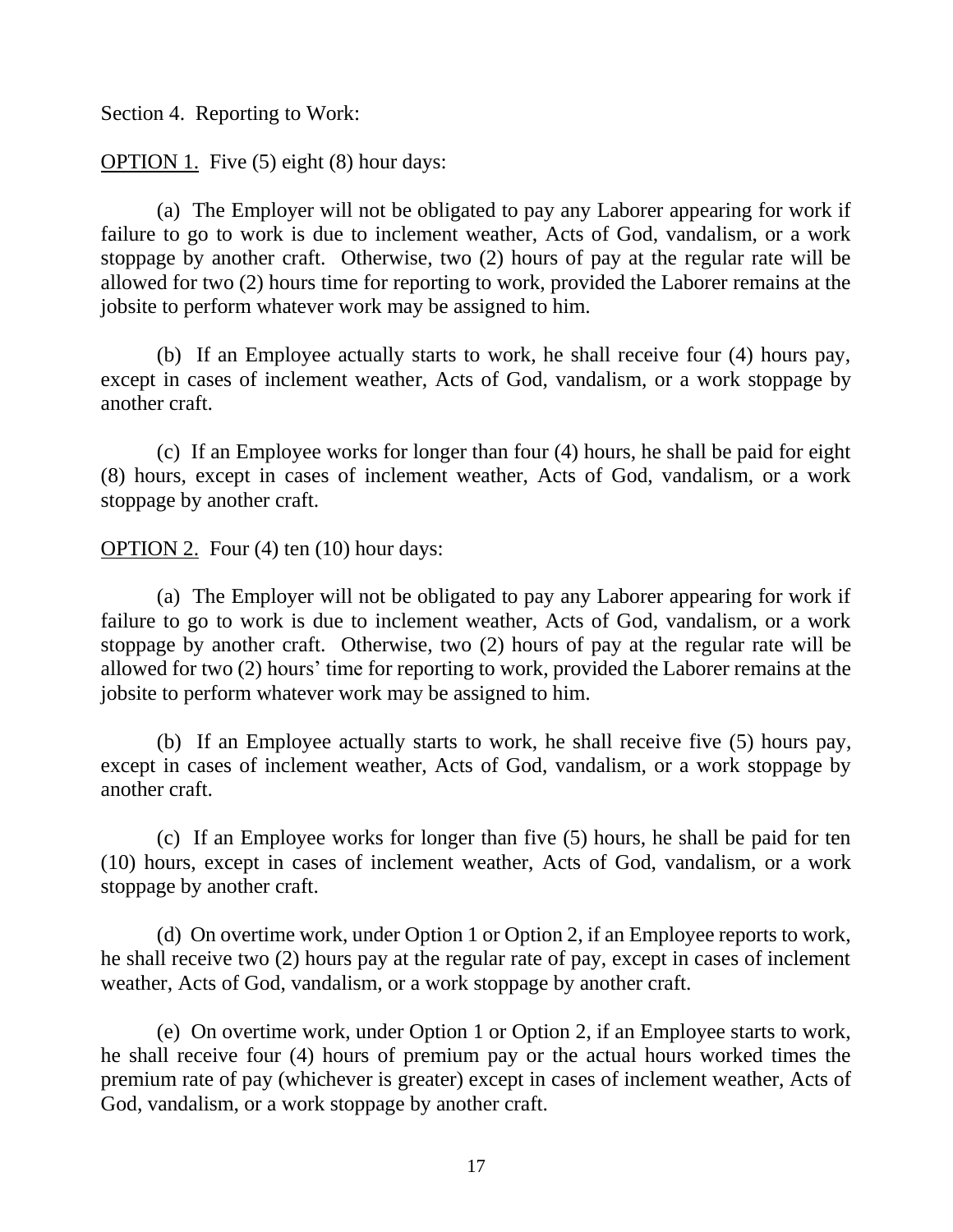(f) It is understood that, consistent with this Section, the Employee will not be docked for time lost due to breakdowns of machinery or while waiting for materials.

Section 5. Clothing and Equipment – The Employer will furnish special wearing apparel such as rain hats, coats and boots to protect the Employee when working in inclement weather or adverse conditions. The Employer will also furnish safety equipment such as safety hats, safety goggles, respirators and protective masks and slip-over boots for all Employees working in concrete. The Employer will furnish safety or steel toe footwear and metatarsal footwear when required as PPE by the owner to the Employee. It is agreed and understood that the Employer will be permitted to charge any Employee for such wearing apparel and safety equipment should the Employee fail to return any item issued to him. Any Employee required to work in hazardous environments will be provided all equipment that is required, including gloves.

## Section 6. Lunch:

a) A lunch period of thirty (30) minutes will be established between the three and one-half  $(3 \frac{1}{2})$  and the four and one-half  $(4 \frac{1}{2})$  hour of the regular work day. The Employer will provide a suitable and sanitary place to eat.

b) When an Employee is required to take his lunch period after the four and onehalf (4  $\frac{1}{2}$ ) hour, said Employee will be paid at one and one-half (1  $\frac{1}{2}$ ) times the regular rate of pay for the thirty (30) minute lunch period and shall be allowed a fifteen (15) minute lunch period at his regular rate of pay.

c) After ten (10) hours of work, the Employees will be granted a twenty (20) minute paid lunch period. When Employees are required to work through this second lunch period, they will be paid an additional twenty (20) minutes at the applicable overtime rate of pay. This second lunch period will be taken consistent with the other trades, when feasible.

d) A paid fifteen (15) minute break shall be allowed for all Employees covered by this Agreement between the 2nd and 3rd hour of the regular work day, unless the Employees are pouring concrete or work being performed to save life or property.

# ARTICLE XVII

## SHIFT WORK

Section 1. The Employer may elect to work not in excess of three (3) shifts. No work shall be considered shift work under this Article unless two (2) or more shifts are worked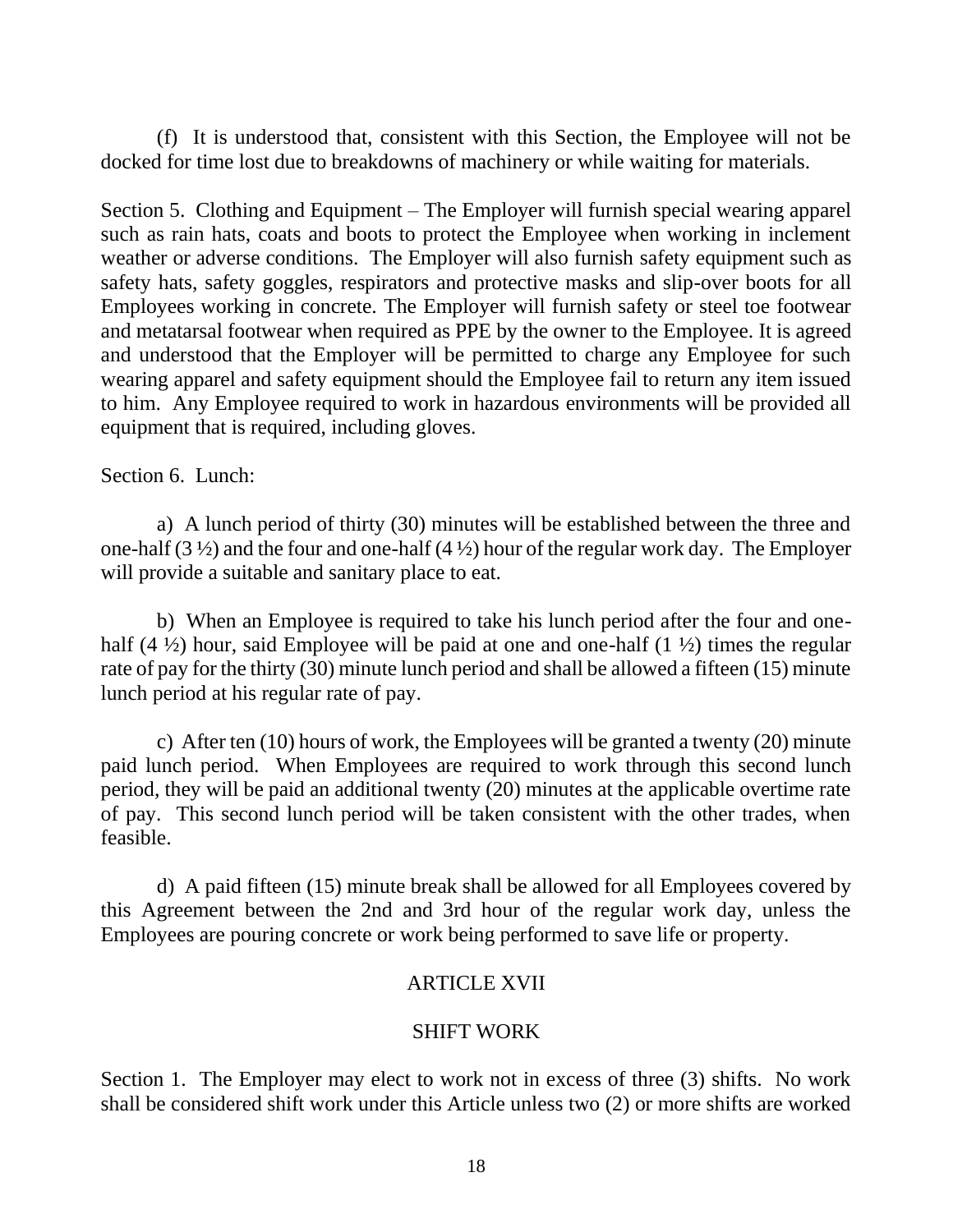for a period of three (3) consecutive days, except when the period required is broken by Sundays, Holidays, an Act of God, inclement weather or strike. If the shift is broken before such three (3) consecutive days, the applicable overtime rate will apply.

Section 2. When shifts are required, the first shift shall work eight (8) hours at the regular straight time rate. The second shift shall work seven and one-half  $(7 \frac{1}{2})$  hours and receive eight (8) hours pay at the regular straight time rate and eight (8) hours fringe benefits. The third shift shall work seven (7) hours and receive eight (8) hours pay at the regular straight time rate and eight (8) hours fringe benefits. When two (2) ten (10) or twelve (12) hour shifts are required, the first shift shall work eight (8) hours at the regular rate of pay with all hours thereafter paid at the applicable overtime rate except on Saturday, Sunday or any Holiday recognized in this Agreement which will be paid in accordance with Section 3 of this Article. The second shift shall work nine and one-half hours (9.5) for ten (10) hours pay and fringes as described above or eleven and one-half (11.5) hours for twelve (12) hours pay and fringes as described above with all hours in excess of eight (8) hours being paid at the applicable overtime rate.

Section 3. When Employees are required to work overtime on the First Shift, they shall be paid the established overtime rate of pay for all hours worked in excess of eight (8) hours on any one (1) shift.

Section 4. When Employees are required to work overtime on the Second Shift, they shall be paid the established overtime rate of pay for all hours worked in excess of seven and one-half (7 ½) hours. Fringes shall be paid on all hours worked.

Section 5. When Employees are required to work overtime on the Third Shift, they shall be paid the established overtime rate of pay for all hours worked in excess of seven (7) hours. Fringes shall be paid on all hours worked.

Section 6. When an Employee is required to work overtime, the Employer will be obligated to continue paying the applicable overtime rate until the Employee has had an eight (8) hour break.

# ARTICLE XVIII

# STEWARD

Section 1. When the Business Manager or his designated representative deems it advisable, he may, upon written notice to the Employer, appoint from the Employer's existing work force a Steward or Stewards on any given project. In the event an Employer is performing work on a project covered by this Agreement without the employment of any Local #41 or Local #81 members, the Union shall have the right to appoint a steward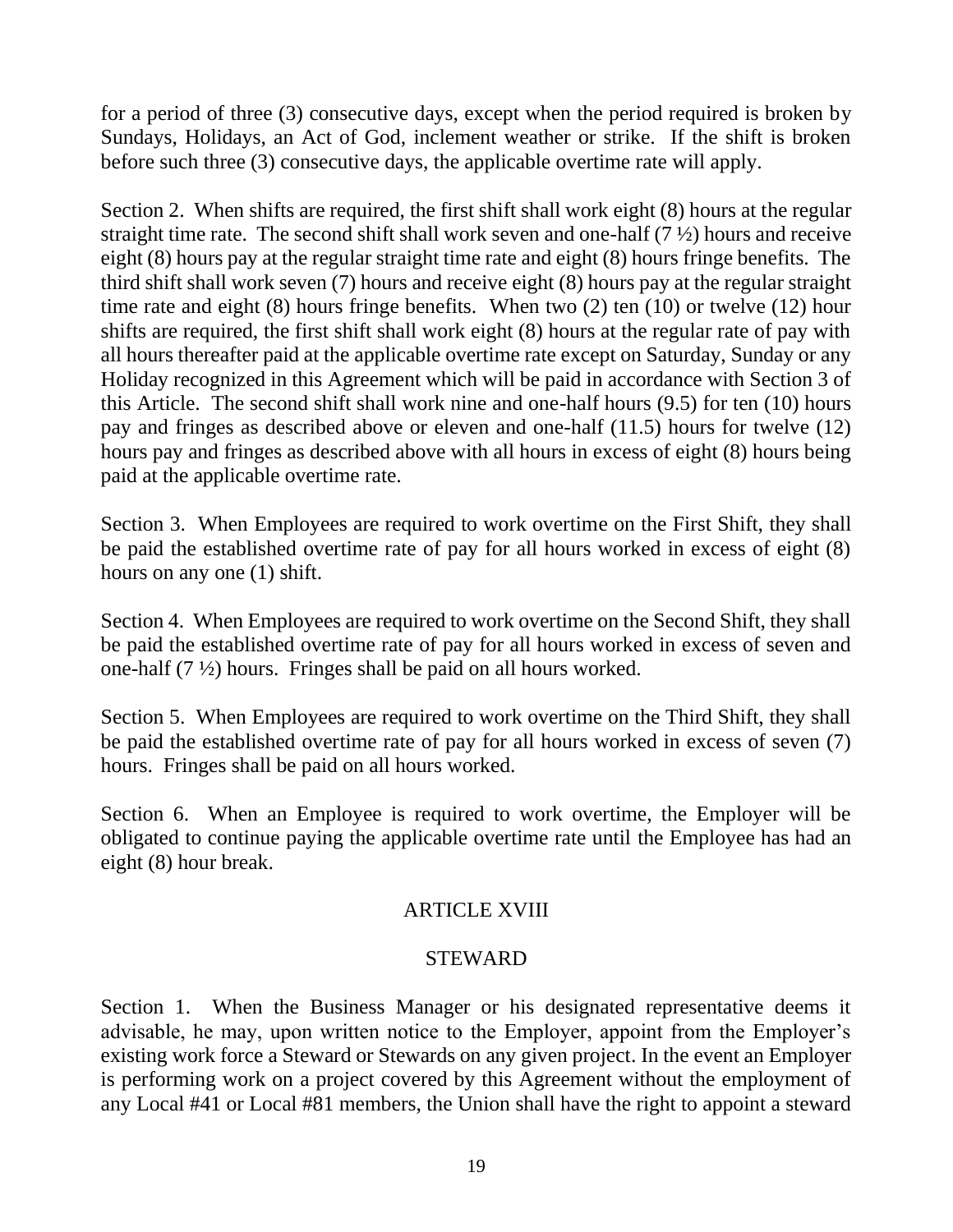from the respective Local Union to be employed. This is not to be interpreted that Local #41 or #81 is only entitled to one member on the project. All Stewards will have Union training, or will be afforded the opportunity to receive the Stewards training during nonwork hours, provided they are willing to be trained. Said Steward is to be recognized by the Employer and he shall have the right to act on any grievance without discrimination. Said Steward shall be a working Employee and shall be retained on any given project as long as, or when any Employee covered by this Agreement is employed on the project by the Employer, in accordance with Article VII, Section 1 (b).

Section 2. In case the Steward cannot settle any dispute or grievance, the Business Manager shall be notified to take up with the Party of the First Part said grievance. For all purposes of this Agreement, it is understood that the duties of the Steward are limited to:

- (a) To insist that the provisions of this Agreement be complied with by the First and Second Parties.
- (b) To report to the Business Manager any question that he cannot settle with the Party of the First Part.
- (c) To report unsafe conditions to the Job Superintendent.

Section 3. When the Employer starts a special crew or  $2<sup>nd</sup>$  or  $3<sup>rd</sup>$  shift crews, he will not be compelled to use the same Steward on the special or shift work as on the regular work. When overtime or weekend work is required, the Steward will have the first opportunity to work unless the Employer needs an Employee who possesses a certain skill the Steward cannot perform. In the event of an emergency, the Employer may determine the most qualified Employee called. In this case, the Steward will be the second person called.

Section 4. In the event of a general lay-off by the Employer for any reason, the Steward shall be the first Employee recalled, unless the Employer needs an Employee who possesses specific skills that a Steward cannot perform. In that event, the Employer may recall another Employee and the Steward will be the second man recalled.

# ARTICLE XIX

## NON-VIOLATION

Section 1. It shall not be a violation of this Agreement, if an Employee or Employees cease work because of: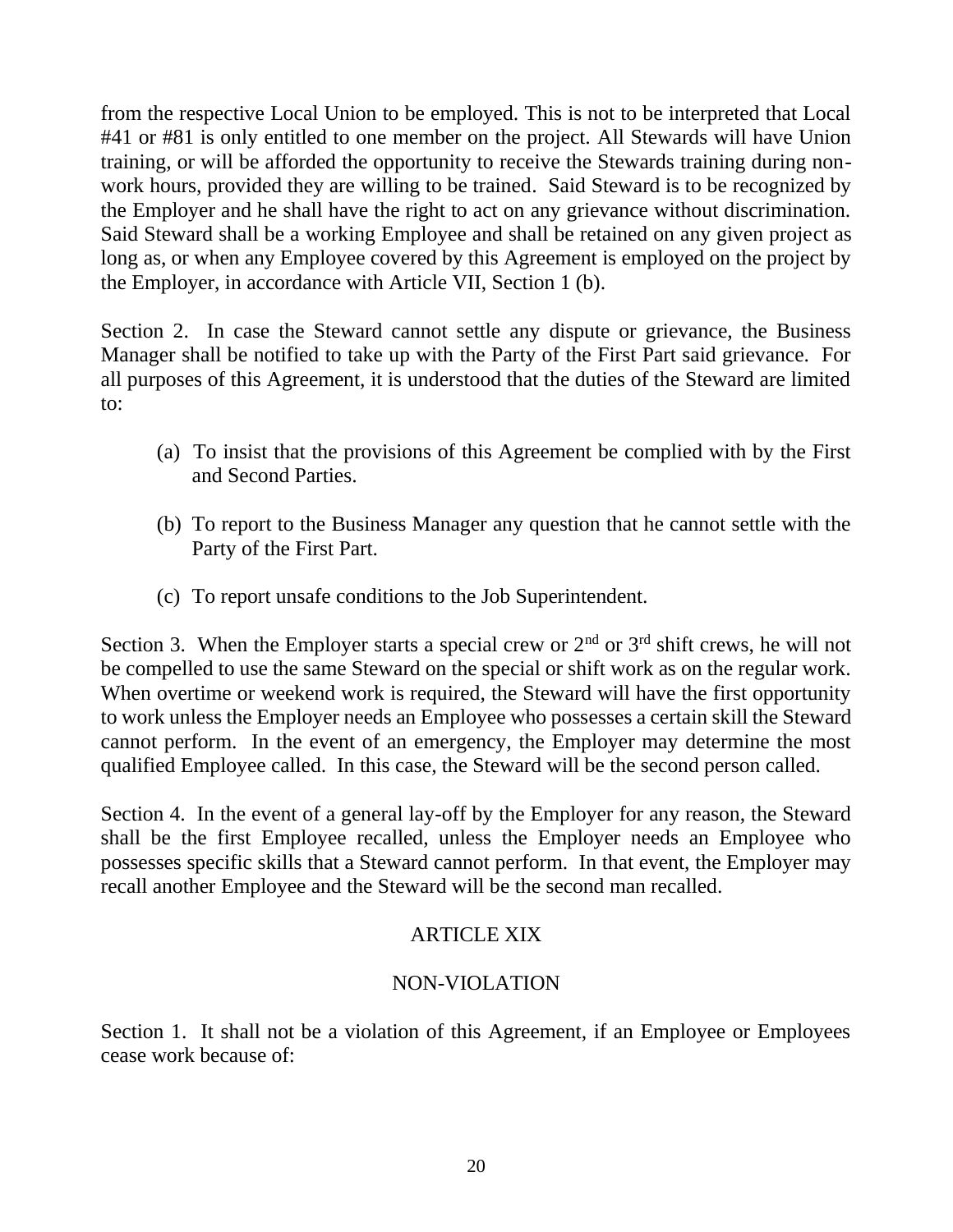- (a) Dispute arising out of the failure of the individual Employer to meet the payroll for Employees covered by this Agreement.
- (b) Dispute because a payroll check is dishonored.
- (c) Non-payment of contributions set forth under Article VIII, Article IX, Article X, Article XI and Article XII, covering the Trust Funds under the respective Articles mentioned herein and Article V covering Working Dues deductions and as in the manner and accordance as prescribed herein, provided the Employer is sixty (60) days delinquent.
- (d) Failure of an individual Employer to comply with the terms and provisions of Article XV of this Agreement, covering Pre-Job Conferences.

## ARTICLE XX

## PAY-DAY

Section 1. The Employer shall pay Employees weekly and the payment shall be in full for the payroll period and shall be in cash or by check. If payment is not received on the regular scheduled payday by the Employee or Employees there will be a 4 hour per day penalty for every workday the Employee or Employees have to wait for their pay that was due on that regular scheduled pay day. In the event Employees covered by this Agreement are laid off permanently or discharged, they shall be paid immediately. It is strictly understood and agreed that, should any Employee discharged or laid off permanently be required to report the next morning to collect his pay he shall receive four (4) hours show up pay for reporting for his pay for each subsequent morning on which he returns until paid. Employees who quit voluntarily shall be paid at the next regular pay day. However, when Employees are laid off or discharged between the hours of 6:00 p.m. Friday through 8:00 a.m. on Monday because of unscheduled or emergency requirements, the Employee will be paid by 11:00 a.m. Monday, unless special arrangements are made with the Employer. This will in no way supercede the Employer's requirement to pay the regular scheduled payday or lay-off as outlined above.

Section 2. Each weekly pay shall be accompanied by a statement listing the name of the Employee and Employer, the date, the number of hours worked, both straight and overtime, the monies deducted and for what purpose said deductions were made.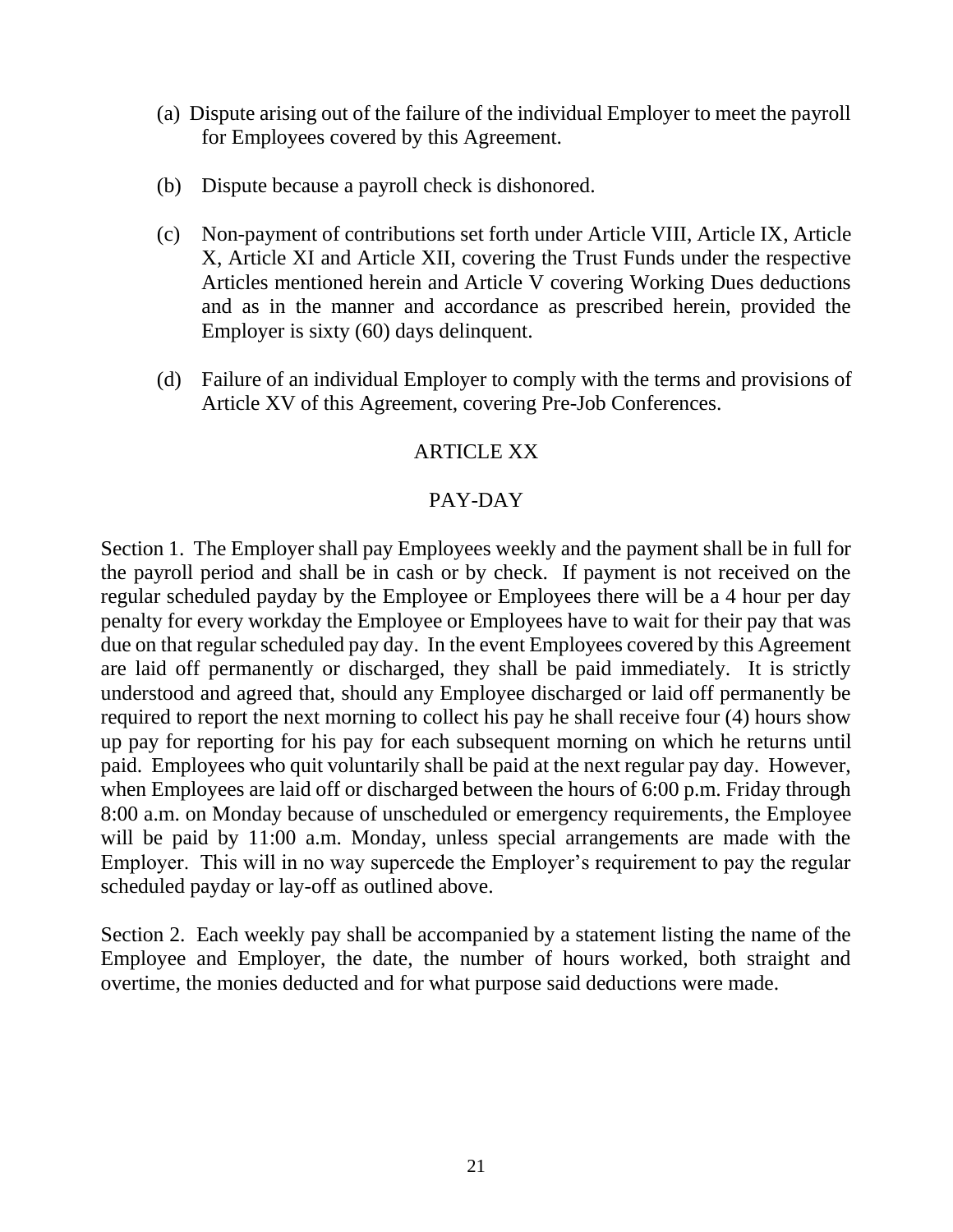### ARTICLE XXI

## **SAFETY**

Section 1. The Employer agrees to provide safe working conditions and practices as set forth in current Safety Standards for the Construction Industry.

Section 2. It is agreed that all Employees covered by this Agreement shall fully comply with all safety directives issued by the Employer and shall properly utilize all safety equipment provided by the Employer when so directed. Failure to comply with these provisions may be cause for discharge. Furthermore, it is agreed and understood that the Employee shall retain the right to refuse to work under conditions considered to be hazardous or unsafe.

## ARTICLE XXII

### WORKER'S COMPENSATION

Section 1. The Employer agrees to ensure that all Worker's Compensation claims will be filed in the most timely and expeditious manner and in any event not later than seven (7) days following the illness or injury. Upon request, the Employer agrees to provide the Employee and/or the Local Union involved the name and address of the Employer's insurance carrier.

### ARTICLE XXIII

#### ELIMINATION OF RESTRICTIONS

Section 1. No rules, customs or practices shall be permitted that limit production or increase the time required to do any work. There shall be no limitation or restriction of the use of machinery, tools, or other labor-saving devices, except that no shovel larger than a No. 2 shall be used other than on snow and light weight materials.

#### ARTICLE XIV

#### SUB-CONTRACTOR

Section 1. The Employer shall not contract any work covered by this Agreement to be done at the site of construction, alterations, repairs or any new construction to any person, firm or company that does not have an existing labor agreement or will not sign an agreement with the Union covering such work within the scope of this Agreement.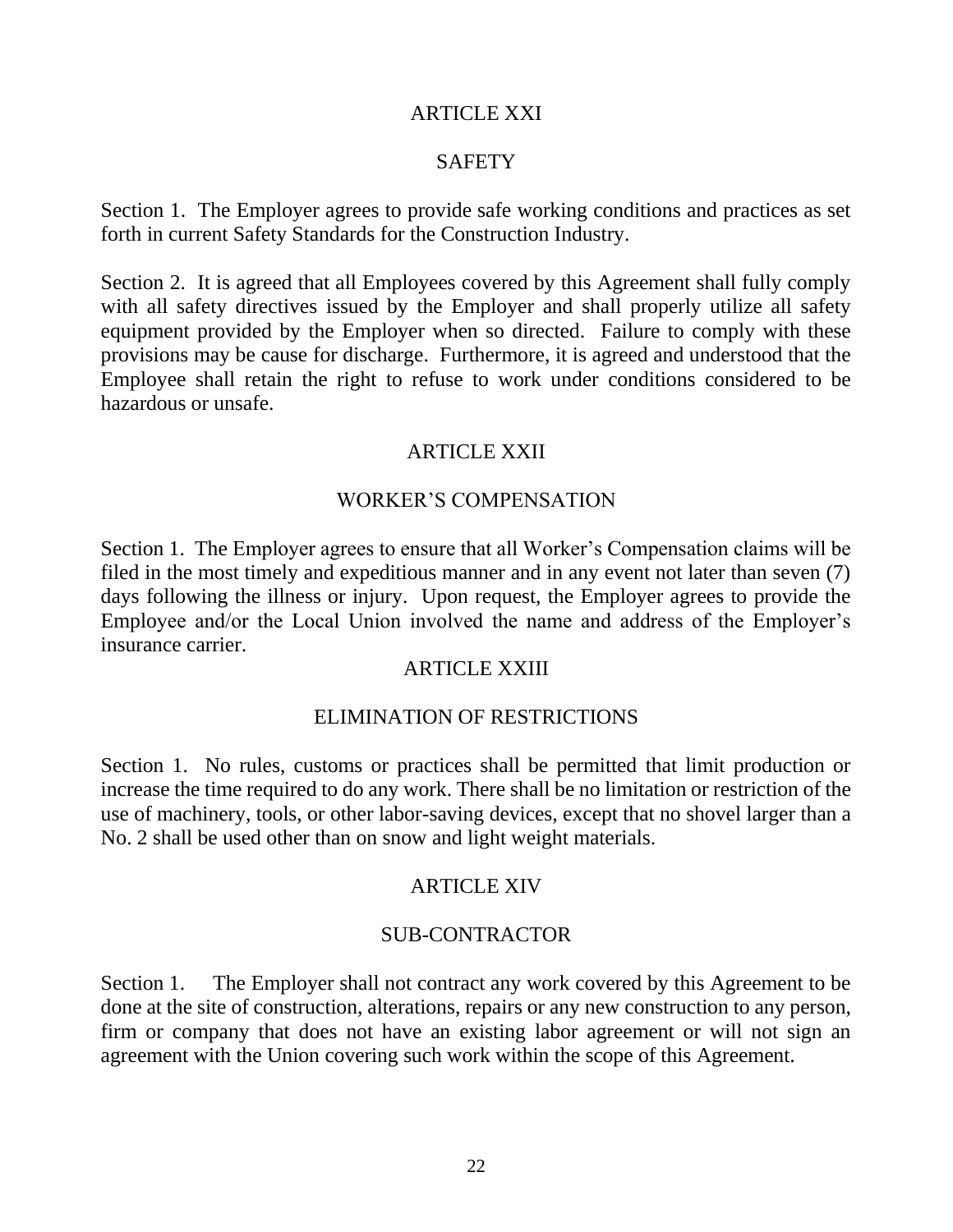Provisions of this Sub-Contracting Clause shall be suspended for the following conditions on a project:

1. A signatory contractor acting in the capacity of a CMc who is complying with applicable legal public works and responsible bidder contract bidding and award requirements required by House enrolled ACT 1196. Furthermore, the CMc shall have no liability under this Article.

Section 2. This Agreement shall also apply to any work covered by this Agreement that is performed by a joint venture in which the Employer has an ownership interest and the Employer agrees on behalf of any such joint venture in which the Employer has an ownership interest that the joint venture will comply with the requirements of this Article.

## ARTICLE XXV

## MANAGEMENT RIGHTS

Section 1. The Employer retains and shall exercise full and exclusive authority and responsibility for the management of its operations, except as expressly limited by the terms of this Agreement.

## ARTICLE XXVI

#### UNIFORMITY

In the event that any other employer or employer group reaches an agreement with the Laborers International Union of North America, State of Indiana District Council covering in any part the same work as this Agreement, that is in the opinion of the Association in any respect more favorable than a term of this Agreement, then said term shall be a part of this Agreement as of the effective date of the more favorable provision. The Laborers International Union of North America, State of Indiana District Council shall notify the Association, by certified mail, return receipt requested, within seven (7) calendar days of entering into any agreement with any other employer or employer group covering any part of the same work as is covered by this Agreement, and shall provide the Association with a copy of any other labor agreement now or hereafter negotiated with anyone else covering in any part the same work as this Agreement but containing any different terms or conditions.

Within seven (7) calendar days of entering into an "Assent of Participation", "Memorandum of Agreement", or other similar agreement, the Laborers International Union of North America, State of Indiana District Council will notify by certified mail, return receipt requested, and provide the name and address of any employer or employer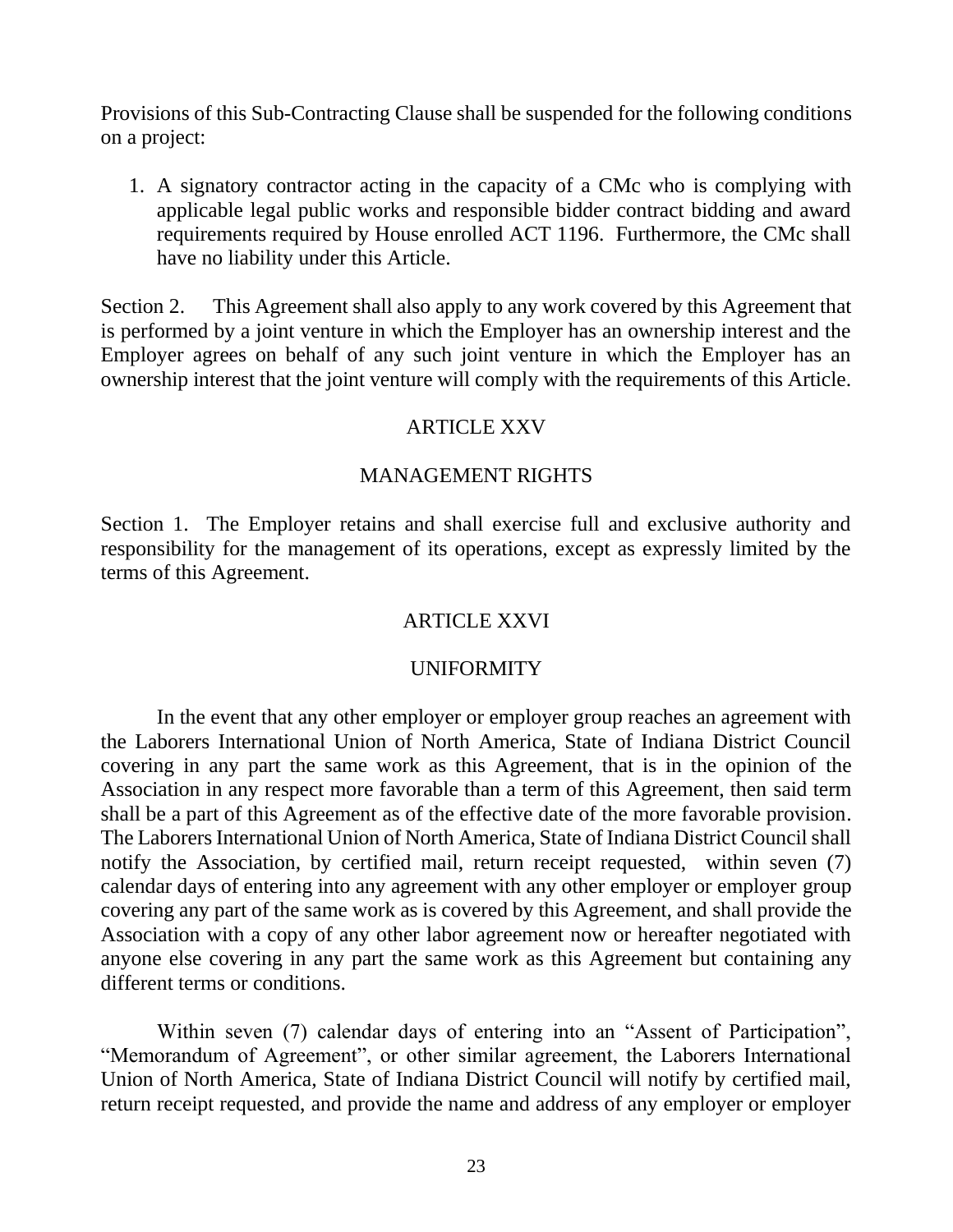group who signs any such "Assent of Participation", Memorandum of Agreement", or similar agreement or who otherwise becomes bound to an agreement containing the same terms and conditions as this Agreement.

Nothing in this Article applies to agreements entered into by Laborers International Union of North America, State of Indiana District Council and any other employer that are more favorable only by force of law.

## ARTICLE XXVII

## GRIEVANCE PROCEDURE

Section 1. (a) There shall be no stoppage of work on account of any difference of opinion, or dispute which may arise between the Parties of the First Part and Second Part. It is agreed by the Parties that all grievances, disputes, or claims, which may arise with respect to the enforcement or interpretation of any of the terms of this agreement are to be resolved in the following manner:

All grievances, disputes, or claims which may arise between Employers signatory to this Agreement or Employees who have accepted this Agreement and thus become parties hereto shall be resolved in the following manner:

(1) The dispute shall first be discussed by the Job Steward or other Union Representative and the Employer's Foreman and/or Superintendent.

(2) If the grievance is not resolved, then the dispute shall be referred to the Business Representative of the Union and the Employer's Representative.

(3) In the event said dispute has not been resolved, the State of Indiana District Council, through its Representative, shall meet with the Employer's Representative, in an attempt to resolve said dispute.

(4) In the event that the dispute is not settled, either Party may, through written notice to the other Party, submit the grievance or dispute to final and binding arbitration.

(5) The Arbitrator shall be selected in the following manner:

The Federal Mediation and Conciliation Service shall be requested to submit a panel of arbitrators of which names are alternately struck until the remaining arbitrator, whose name remains on the list, shall serve as the arbitrator to hear and decide the dispute and/or grievance. The arbitrator's decision shall be final and binding on both parties.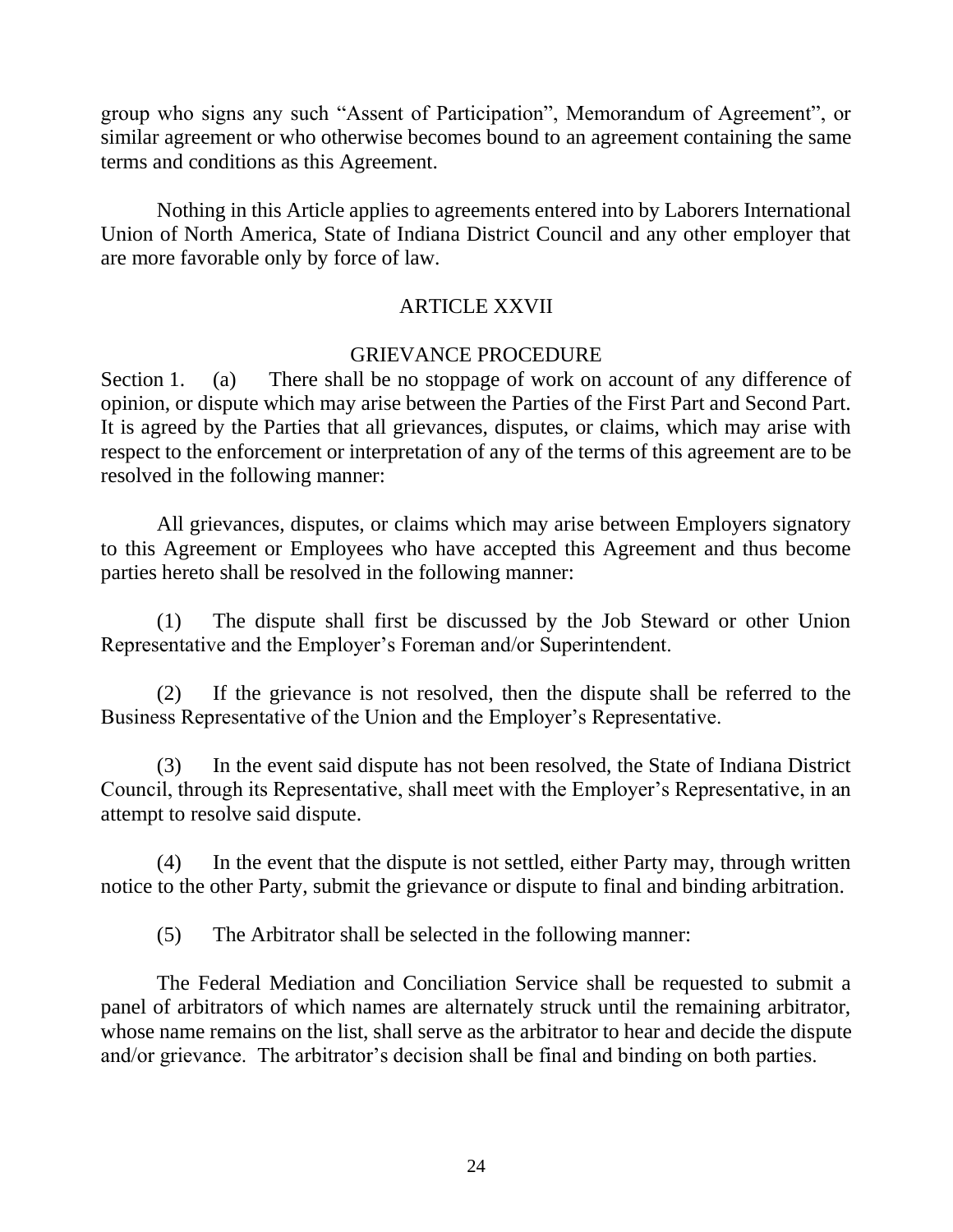It is agreed, however, that compliance with a final decision of the arbitrator pending a judicial review of such decision shall not be deemed a waiver of the right to seek judicial review.

The cost of the arbitrator shall be borne equally by both Parties to the grievance and/or dispute.

Section 2. Notice of the grievance or dispute shall be made to the Employer and Local Union involved, in writing, by certified mail, within ten (10) days from occurrence of the alleged violation or dispute. The Parties agree that any particular grievance or dispute not called to the attention of the individual Employer and the Local Union within ten (10) days after the alleged violation shall be deemed to have been waived.

Section 3. Copies of the decision made by the Grievance Committee and/or the Arbitrator shall be mailed to the Employer and the Union.

Section 4. There shall be no stoppage of work on account of any difference of opinion or dispute which may arise between the Parties of the First and Second Part, or between this and any other unit or units of Organized Labor, or between other units of Organized Labor, or between any unit or units of Organized Labor and any other division of the Construction Industry.

Section 5. EXCEPTIONS – Notwithstanding the other provisions of this Article, it shall not be a violation of this Agreement if any Employee or Employees of an Employer cease work or picket because of non-payment of wages, dishonored payroll checks, nonpayment of Health and Welfare contributions, Pension contributions, Training contributions, and/or Working Dues deductions by said Employer.

# ARTICLE XXVIII

# MOST FAVORABLE TERMS

If the Association has entered into (or allowed employers to enter into) another Agreement with the Union that applies to work that may also be covered by this Agreement, then the employer may select the agreement which applies the most favorable terms to execute the work.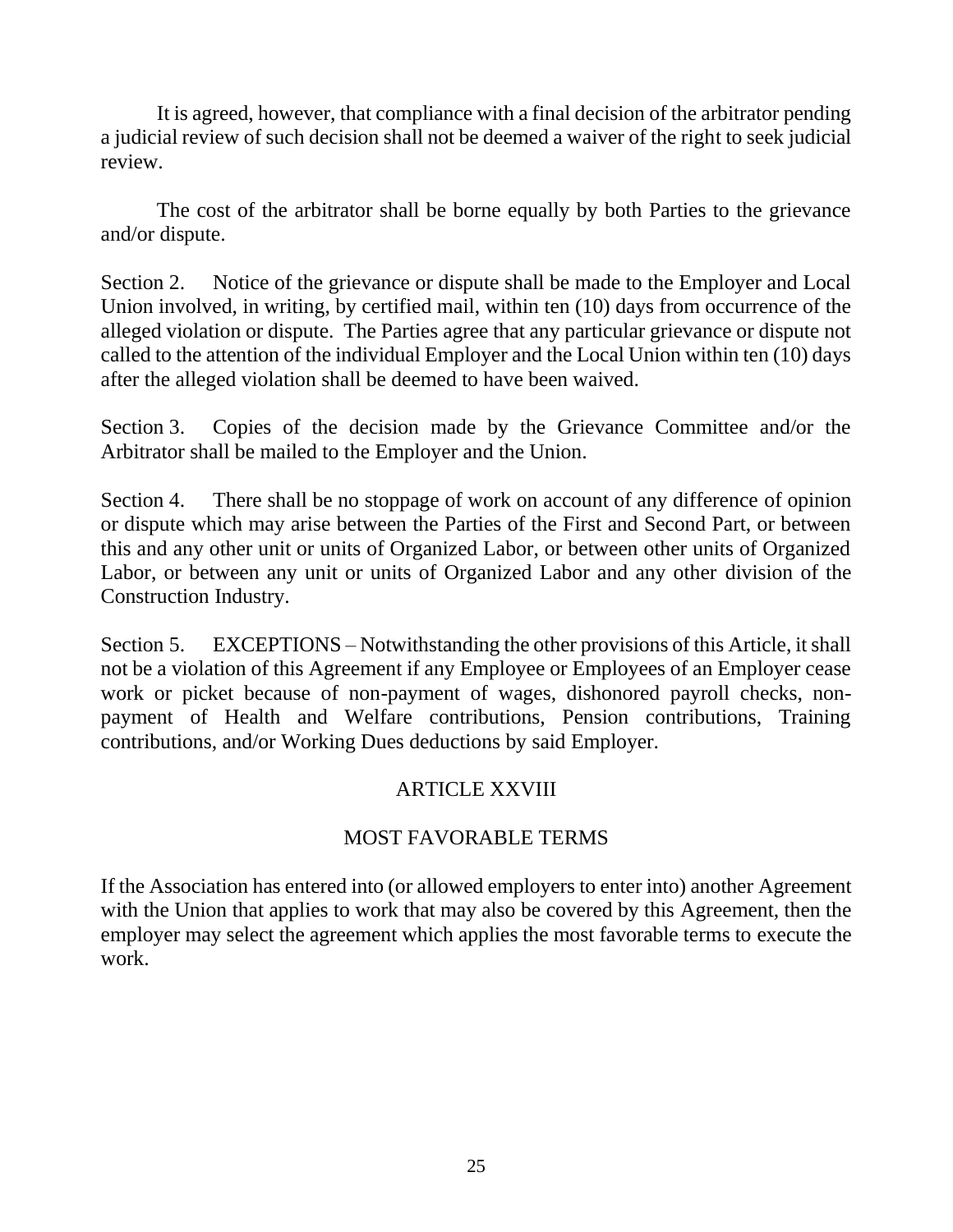# ARTICLE XXIX

## GENERAL PROVISIONS

Section 1. This Agreement covers the entire understanding between the Parties hereto. No oral or written rule, regulation, or understanding not incorporated herein will be of any force or effect upon any Party hereto.

Section 2. This Agreement shall apply from and after its effective date as hereinafter provided.

Section 3. The Employer shall at all times provide sanitary drinking water and containers, iced water when necessary, and toilet facilities, same to be stationed conveniently to all Employees.

Section 4. The Employer shall make reasonable efforts to make provisions for permitting access to the job site by the Business Manager of the Local Union, or his duly appointed Field Representative. If the Business Manager of a Local Union is denied access to a job site for the purpose of transacting business, he shall notify the main office of the Employer to assist him in obtaining admission.

Section 5. When a job is located within a Plant, the Employer shall provide (for regular shifts) adequate means for transporting Employees from the Plant entrance, to the job, provided the operation of the job is one-half (1/2) mile or more from the Plant entrance. Vehicles shall be properly covered during cold or inclement weather. When this condition exists, Employees will go in to work on their time and go out from work on the Employer's time.

Section 6. When any Employee or Employees work in two (2) or more Classifications during the period of the first half of the shift, he or they shall receive the wage rate of the highest Classification for such period and an Employee or Employees working in two (2) or more Classifications during the second half of the shift shall receive the wage rate of the highest Classification for such period.

Section 7. Any Contractor who signs this Agreement to perform work covered by this Agreement has the option of signing any other Agreement negotiated by the State of Indiana District Council of Laborers and any other Employer Group covering any and all work of the Construction Industry covered by the Laborers and pay the applicable wages, fringes and other conditions contained therein. If the Employer is signatory to another collective bargaining agreement with the Laborers International Union of North America, State of Indiana District Council that covers work covered by this Agreement and the Employer elects to perform such work under such other collective bargaining agreement, then the employer shall have no obligations to pay the wage rates, pay the fringe benefit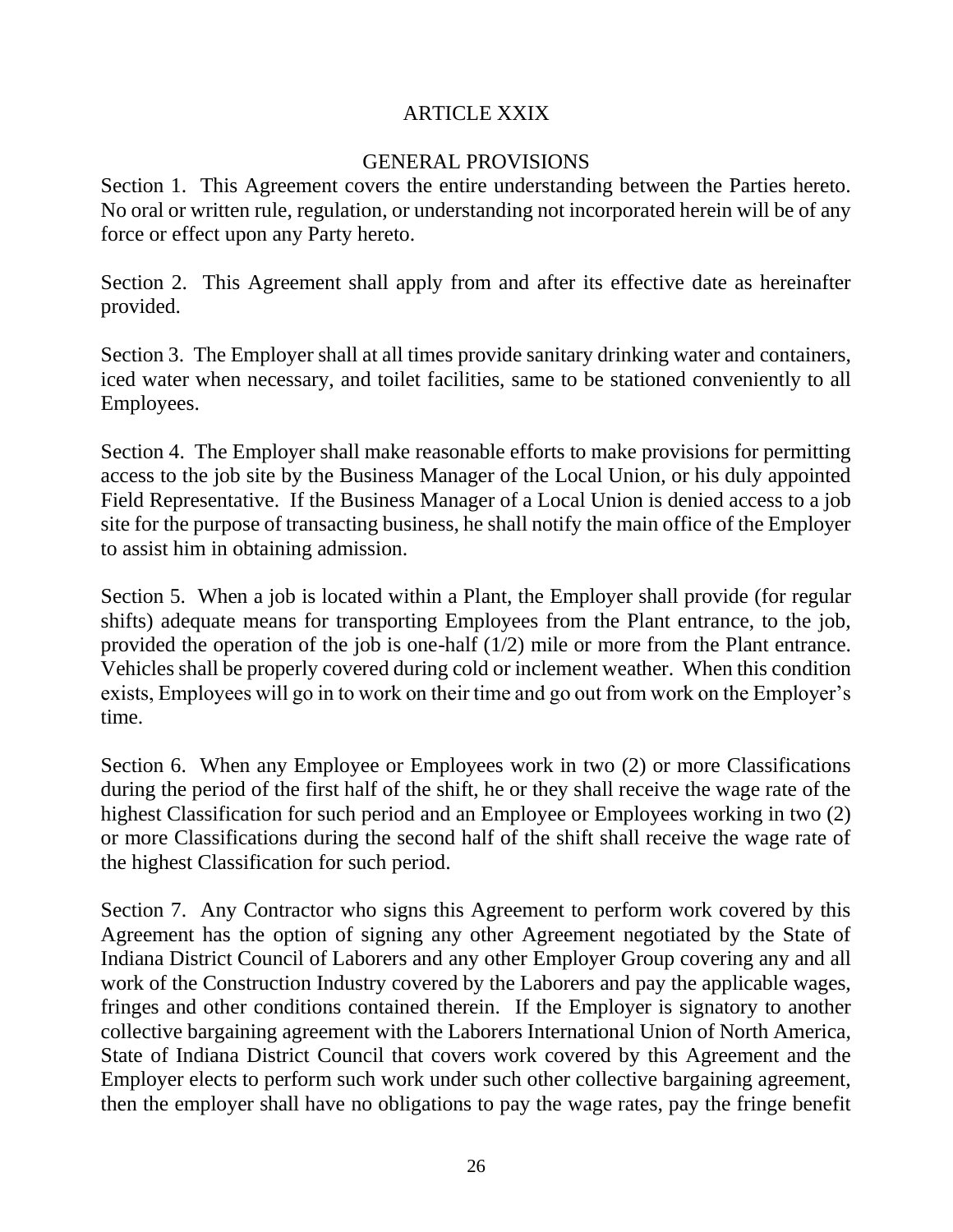contributions, and/or to perform the other obligations under this Agreement, but instead shall pay the wage rates, pay the fringe benefit contributions, and perform the other obligations under the other collective bargaining agreement for such work.

Section 8. Upon request by the Employer, the Employees' training and/or work record will be made available.

# ARTICLE XXX

## INDUSTRY FUND

Section 1. Each Employer signatory to this Agreement hereby agrees to contribute to the Construction Advancement Foundation of Northwest Indiana (hereinafter "CAF"), the amount in cents per hour as shown in Article XXXI, for each hour worked by the Employees covered by this Agreement, it being understood and agreed that the enforcement, administration, etc., is solely the responsibility of the Employer, through the CAF in accordance with all Federal and State laws and regulations covering such Trust Funds.

Section 2. It is expressly understood and agreed that no Employee, Employer or Union has any vested or proprietary interest in or right to any sum constituting a part of CAF or the funds contributed to CAF.

Section 3. It is expressly understood and agreed that the Board of Directors of the CAF have the authority to conduct an audit of the records of any Employer to determine whether such Employer is contributing to the CAF in accord with the provisions of this Article. It is further understood that, in the event an Employer is determined to be delinquent and/or to have failed to make contributions as required in this Article, any legal expenses of the CAF, including attorney fees, court costs and audit expenses, incurred in the audit and collection of such delinquent and/or non-contributed funds shall be borne by the Employer. It is further understood and agreed that such Employer shall be obligated to pay any delinquent contributions to the CAF with interest charged at the rate of twelve percent (12%) per annum.

It is expressly understood and agreed that no Employee, Employer or Union shall have any vested or proprietary interest in or right to any sum constituting a part of CAF.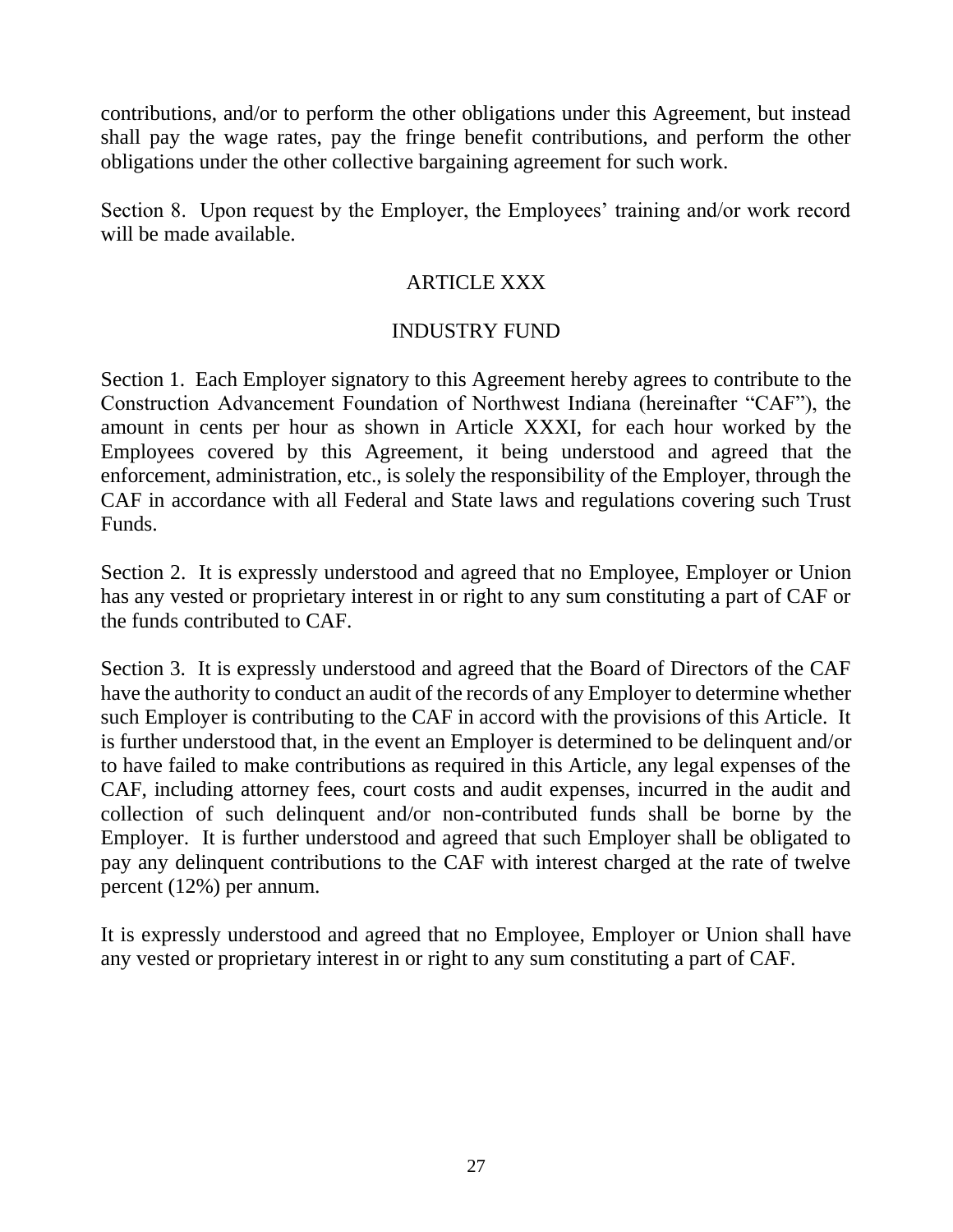#### ARTICLE XXXI

### SCHEDULE OF FRINGE BENEFIT **CONTRIBUTIONS**

Section 1. In addition to the hourly wage rates listed hereinafter, Fringe Benefit Contributions to the Health & Welfare Fund, Pension Fund, Training Trust Fund, Annuity, HRA, Industry Fund (CAF) and BCRC for the designated periods shall be as follows:

| <b>EFFECTIVE</b>          |                                        |         | H-W PENSION TRAINING ANNUITY HRA CAF BCRC |        |                                   |                                |        |
|---------------------------|----------------------------------------|---------|-------------------------------------------|--------|-----------------------------------|--------------------------------|--------|
| $6-1-2018$ to 5-31-2019   | \$6.25                                 | \$11.55 | \$0.55                                    | \$2.50 | $\text{\$0.35}\quad\text{\$0.12}$ |                                | \$0.10 |
| $6-1-2019$ to $5-31-2020$ | \$6.50                                 | \$12.05 | \$0.55                                    | \$3.00 |                                   | $\text{\$0.40}\ \text{\$0.12}$ | \$0.10 |
| $6-1-2020$ to $5-31-2021$ | \$1.80 to be allocated at a later date |         |                                           |        |                                   |                                |        |
| $6-1-2021$ to $5-31-2022$ | \$1.50 to be allocated at a later date |         |                                           |        |                                   |                                |        |
| $6-1-2022$ to $5-31-2023$ | \$1.60 to be allocated at a later date |         |                                           |        |                                   |                                |        |

#### ARTICLE XXXII

#### HOURLY WAGE RATES

Section 1. For the purpose of clarification and to assist in determining the hourly wage rates applicable to specific Classifications of Work, the following hourly wage rates apply in the given Area. It is understood and agreed that pyramiding of Category Rates and/or Foreman Rates is not the intention of this Agreement and shall not be permitted.

**CATEGORY I.** Is the Basic Hourly Wage Rate and shall be paid on the following classifications:

#### **A. Building Work (all work inside the building line)**

| <b>EFFECTIVE</b>          | WAGES      | <b>TOTAL PACKAGE</b> |
|---------------------------|------------|----------------------|
| 6-1-2018 to 5-31-2019     | \$35.83    | \$57.25              |
| 6-1-2019 to 5-31-2020     | \$36.03    | \$58.75              |
| $6-1-2020$ to $5-31-2021$ | <b>TBD</b> | \$60.55              |
| $6-1-2021$ to $5-31-2022$ | <b>TBD</b> | \$62.05              |
| $6-1-2022$ to $5-31-2023$ | TRD        | \$63.65              |

Building and Construction Laborers Scaffold Builders (other than for Masons or Plasterers) Ironworker Tenders Mechanic Tenders Civil Engineer Tenders and Surveyor Tenders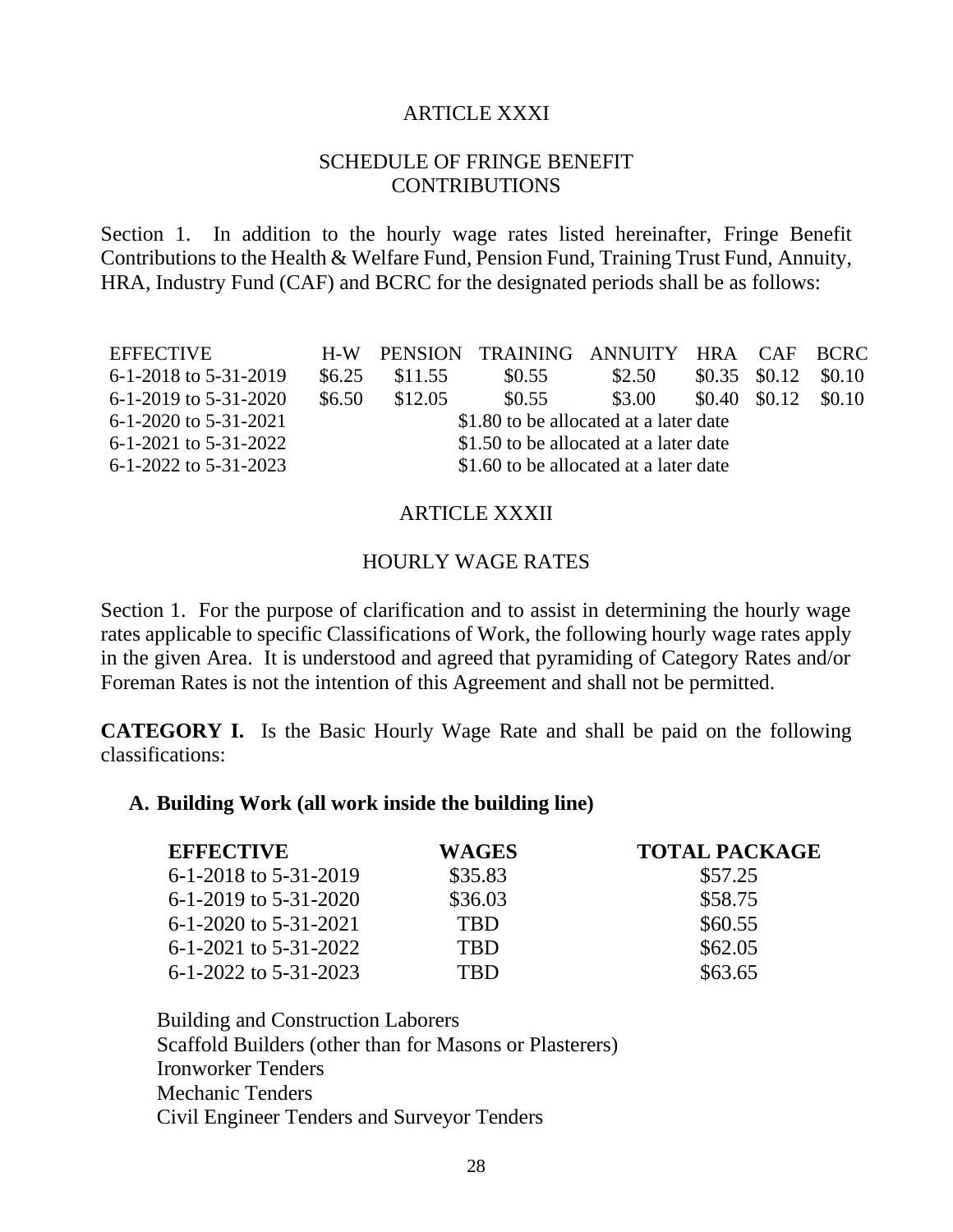Rodmen & Chainmen Roofer's Tenders Railroad Workers Masonry Wall Washers (interior & exterior) Cement Finisher Tenders Carpenter Tenders Tenders of all other Crafts not listed All Portable Water Pumps Waterproofing Handling of creosote lumber or like treated material (excluding railroad material) Asphalt Rakers & Lutemen Kettlemen Earth Compactors Jackmen & Sheetmen working ditches deeper than six (6) feet in depth Laborers working ditches six (6) feet in depth or deeper Assembly of Unicrete Pump Tile Layer (sewer or field) & Sewer Pipe Layers (metallic or non-metallic) Motor driven wheelbarrows and concrete buggies Hyster Operators Pump Crete Assemblers Skidster Loader with Attachments Operator Core Drill Operators Cement, Lime or Silica Clay Handlers (bulk or bag) Handling of Toxic Materials Damaging to Clothing Pneumatic Spikers Deck Engine and Winch Operators Water Main & Cable Ducking (metallic & non-metallic) Screed Man or Screw Operator on Asphalt Paver Chain Saw and Demolition Saw Operators Concrete Saw Concrete Conveyor Assemblers Applying of curing compound Sinking of wellpoints Dewatering header systems Fire Stop Installers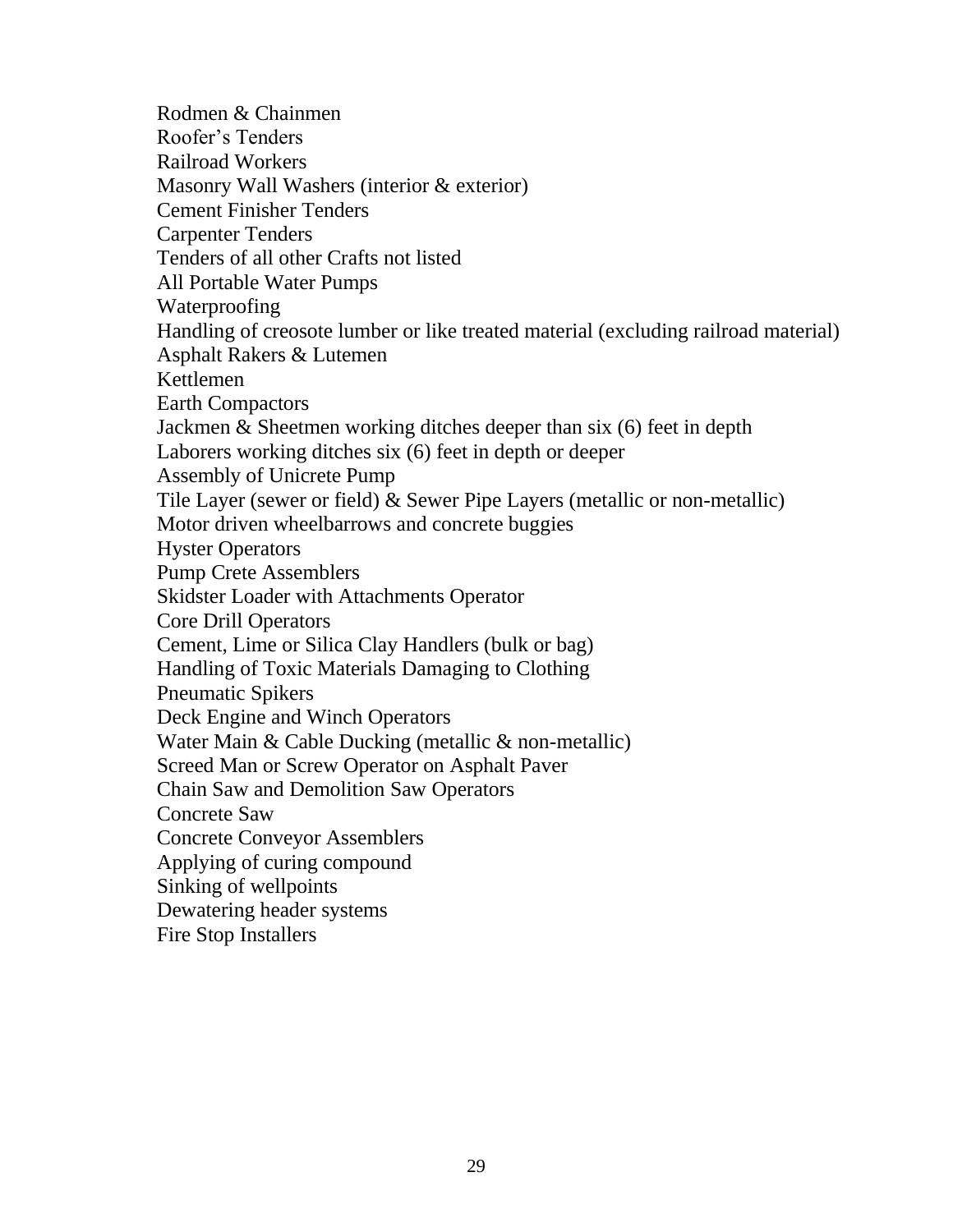# **B. Highway Work**

| <b>EFFECTIVE</b>      | <b>WAGES</b>        | <b>TOTAL PACKAGE</b> |
|-----------------------|---------------------|----------------------|
|                       | Lake, Newton Porter |                      |
|                       | & LaPorte Counties  |                      |
| 6-1-2018 to 5-31-2019 | \$30.24             | \$51.66              |
| 6-1-2019 to 5-31-2020 | \$30.44             | \$53.16              |
| 6-1-2020 to 5-31-2021 | <b>TBD</b>          | \$54.96              |
| 6-1-2021 to 5-31-2022 | <b>TBD</b>          | \$56.46              |
| 6-1-2022 to 5-31-2023 | <b>TBD</b>          | \$58.06              |
|                       |                     |                      |
|                       |                     |                      |
| <b>EFFECTIVE</b>      | <b>WAGES</b>        | <b>TOTAL PACKAGE</b> |
|                       | Starke & Jasper     |                      |
|                       | Counties            |                      |
| 6-1-2018 to 5-31-2019 | \$27.47             | \$48.89              |
| 6-1-2019 to 5-31-2020 | \$27.67             | \$50.39              |
| 6-1-2020 to 5-31-2021 | <b>TBD</b>          | \$52.19              |
| 6-1-2021 to 5-31-2022 | TBD                 | \$53.69              |

**C. Site and utility work (all work outside the building line, including in the rightof-way):**

| <b>EFFECTIVE</b>          | <b>WAGES</b>            | <b>TOTAL PACKAGE</b> |
|---------------------------|-------------------------|----------------------|
|                           | Lake, Newton and        |                      |
|                           | <b>Jasper Counties</b>  |                      |
| 6-1-2018 to 5-31-2019     | \$31.07                 | \$52.49              |
| $6-1-2019$ to $5-31-2020$ | \$31.27                 | \$53.99              |
| $6-1-2020$ to $5-31-2021$ | <b>TBD</b>              | \$55.79              |
| 6-1-2021 to 5-31-2022     | <b>TBD</b>              | \$57.29              |
| 6-1-2022 to 5-31-2023     | <b>TBD</b>              | \$58.89              |
|                           |                         |                      |
|                           |                         |                      |
| <b>EFFECTIVE</b>          | <b>WAGES</b>            | <b>TOTAL PACKAGE</b> |
|                           | Porter, Starke, and     |                      |
|                           | <b>LaPorte Counties</b> |                      |
| 6-1-2018 to 5-31-2019     | \$30.72                 | \$52.14              |
| $6-1-2019$ to $5-31-2020$ | \$30.92                 | \$53.64              |
| $6-1-2020$ to $5-31-2021$ | <b>TBD</b>              | \$55.44              |
| 6-1-2021 to 5-31-2022     | <b>TBD</b>              | \$56.94              |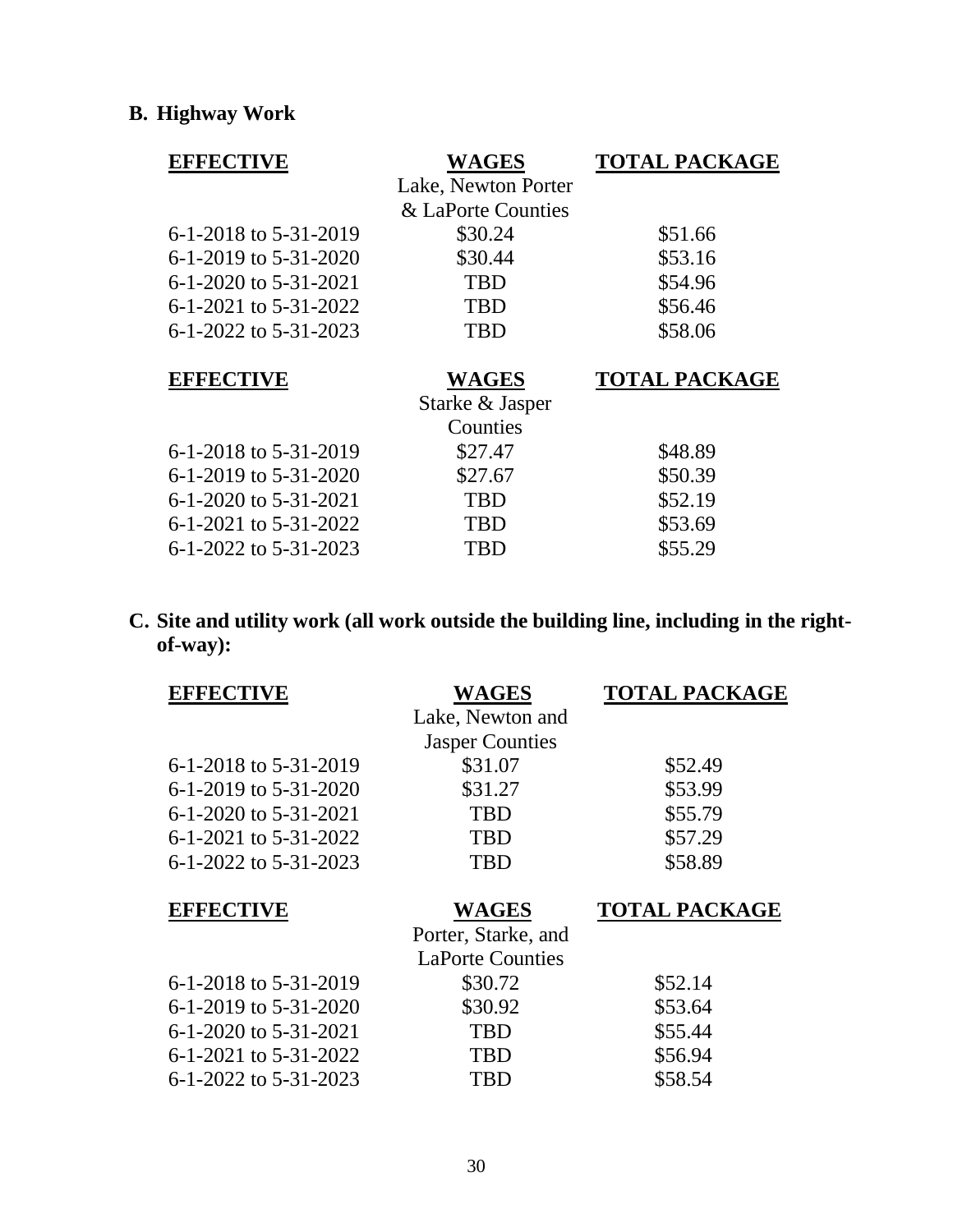**CATEGORY II.** The following classifications shall be paid an hourly wage of:

| <b>EFFECTIVE</b>          | <b>WAGES</b> | <b>TOTAL PACKAGE</b> |
|---------------------------|--------------|----------------------|
| 6-1-2018 to 5-31-2019     | \$36.58      | \$58.00              |
| $6-1-2019$ to $5-31-2020$ | \$36.78      | \$59.50              |
| $6-1-2020$ to $5-31-2021$ | <b>TBD</b>   | \$61.30              |
| 6-1-2021 to 5-31-2022     | <b>TBD</b>   | \$62.80              |
| $6-1-2022$ to $5-31-2023$ | TRD          | \$64.40              |

Plaster Tenders Mason Tenders Mason Scaffold Builders Mason Forklift Operator Mortar Mixers Welders (acetylene or electric) Cutting Torch or Burner Plaster Machine Operators Gunite Machine Operators Cement Nozzle Laborers Cement Gun Operators Water Blast Machine Operators Air Tool Operators and all Pneumatic Tool Operators, Air and Electric Vibrators and Chipping Hammer Operators All Boiler Setters Laborers, including expediters, bottom men, Refractory Laborers, bell men, and Mason Tenders Hydromobile Scaffold Operator

**CATEGORY III.** The following classifications shall be paid an hourly wage of:

|                           |            |              |            | Mason      |
|---------------------------|------------|--------------|------------|------------|
|                           |            | <b>Mason</b> |            | Tender     |
|                           | Laborer    | Tender       | General    | General    |
| Effective                 | Foreman    | Foreman      | Foreman    | Foreman    |
| 6-1-2018 to 5-31-2019     | \$36.63    | \$37.38      | \$37.33    | \$38.08    |
| $6-1-2019$ to $5-31-2020$ | \$36.83    | \$37.58      | \$37.53    | \$38.28    |
| $6-1-2020$ to $5-31-2021$ | <b>TBD</b> | <b>TBD</b>   | <b>TBD</b> | <b>TBD</b> |
| $6-1-2021$ to $5-31-2022$ | <b>TBD</b> | <b>TBD</b>   | <b>TBD</b> | <b>TBD</b> |
| $6-1-2022$ to $5-31-2023$ | TBD        | TRD          | TRD        | TBD        |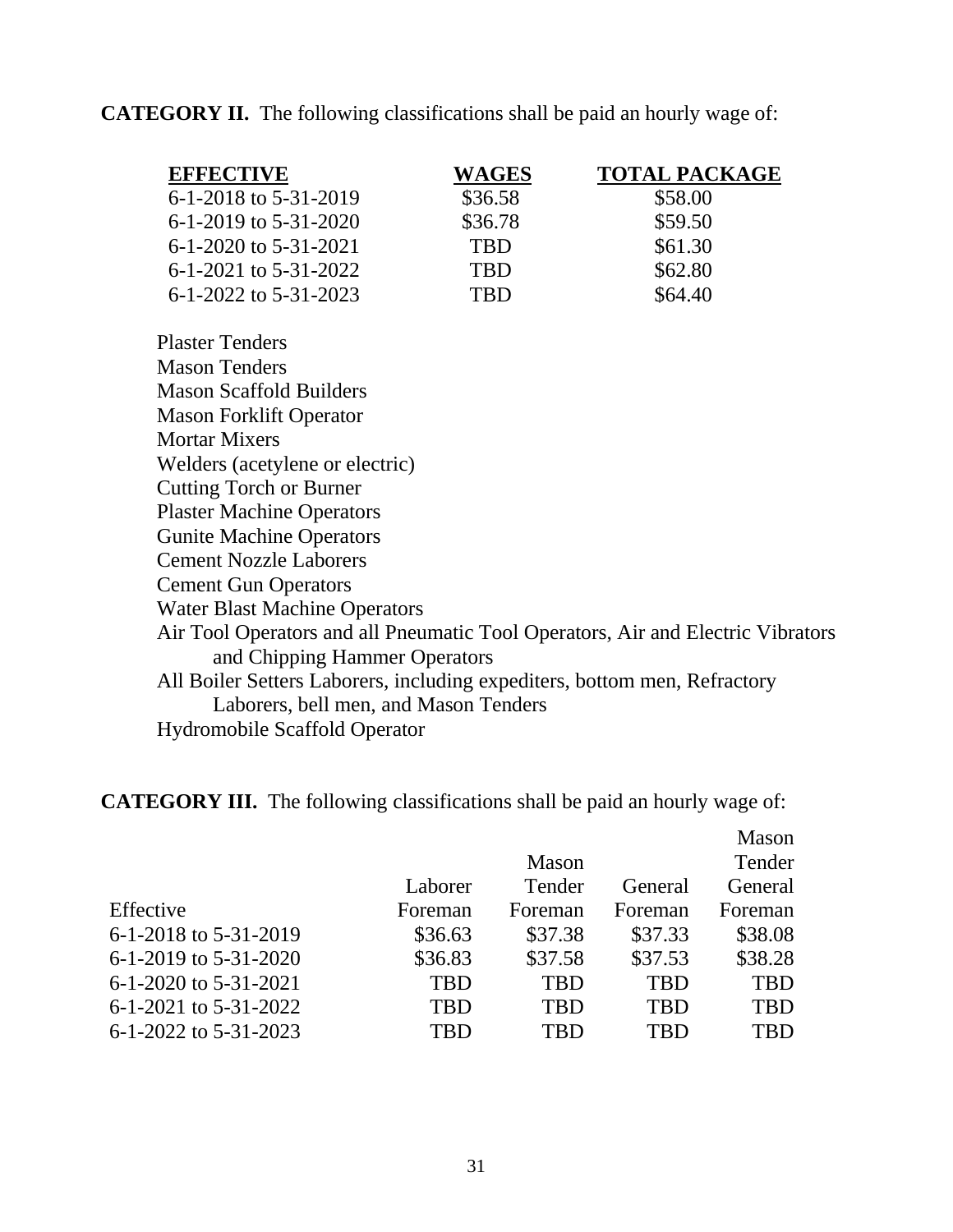**CATEGORY IV.** The following classifications shall be paid an hourly wage of:

| <b>EFFECTIVE</b>          | <b>WAGES</b> | <b>TOTAL PACKAGE</b> |
|---------------------------|--------------|----------------------|
| 6-1-2018 to 5-31-2019     | \$36.83      | \$58.25              |
| $6-1-2019$ to $5-31-2020$ | \$37.03      | \$59.75              |
| 6-1-2020 to 5-31-2021     | <b>TBD</b>   | \$61.55              |
| $6-1-2021$ to $5-31-2022$ | <b>TBD</b>   | \$63.05              |
| 6-1-2022 to 5-31-2023     | TRD          | \$64.65              |

Dynamite Men Drillers – air track or wagon drilling for explosives Laborer Specialist Asbestos removal Hazardous waste removal Lead based paint removal Mold Remediation

**CATEGORY V.** shall include Watchmen and Gatemen (day or night) whose wage rates and fringe benefit hours will be negotiated on an individual basis by and between the Employer and the Local Union involved at the pre-job conference.

**CATEGORY VI.** Shall cover Caisson and Tunnel Work in compressed & free air and the following classifications shall be paid an hourly wage of:

| <b>EFFECTIVE</b>          | <b>WAGES</b> | <b>TOTAL PACKAGE</b> |
|---------------------------|--------------|----------------------|
| 6-1-2018 to 5-31-2019     | \$37.33      | \$58.75              |
| $6-1-2019$ to $5-31-2020$ | \$37.53      | \$60.25              |
| 6-1-2020 to 5-31-2021     | <b>TBD</b>   | \$62.05              |
| 6-1-2021 to 5-31-2022     | <b>TBD</b>   | \$63.55              |
| 6-1-2022 to 5-31-2023     | TRD          | \$65.15              |

Cage Tenders Dump Men Flagman, Signalman, Top Laborers Rod Men Concrete Repairmen Lock Tenders (Pressure Side) Motor Men **Muckers** Grout Machine Track Layers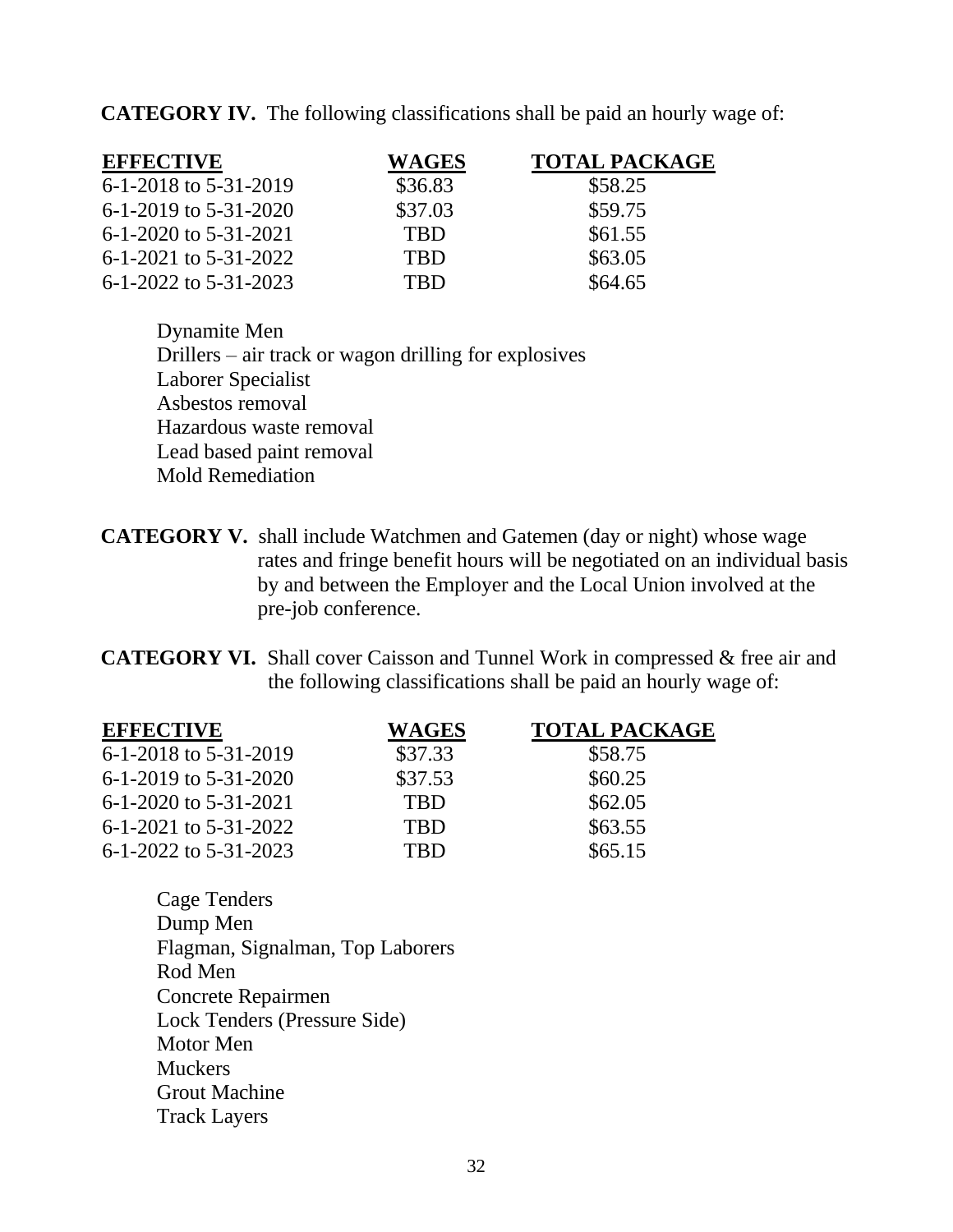Air Hoist Key Board Agitator Car Car Pushers Concrete Laborers Grout Laborers Lock Tenders (Free Air Side) Steel Setters Tuggers Switchmen Mucking Machine Laser Beam Liner Plate & Ring Setter Shield Drivers Power Knife Welders – Burners Pipe Jacking Machine Skinners Maintenance Technician Miner Bricklayer Tenders Concrete Blowers **Drillers Erectors** Form Men Jackhammermen Mining Machine Dynamite Men Drillers-air track or wagon drilling for explosives

1. The premium over and above wages and classifications for all Employees working in compressed air shall be as follows:

|                                                          |                                          | $6-1-18$ $6-1-19$ $6-1-20$ $6-1-21$ $6-1-22$ |            |            |
|----------------------------------------------------------|------------------------------------------|----------------------------------------------|------------|------------|
| 0-15 Pounds                                              | \$1.00 per hour $$36.83$ \$37.03 TBD TBD |                                              |            | <b>TBD</b> |
| 16-20 Pounds                                             | \$1.50 per hour $$37.33$ \$37.53 TBD TBD |                                              |            | <b>TBD</b> |
| 21-26 Pounds                                             | \$2.00 per hour \$37.83 \$38.03 TBD TBD  |                                              |            | <b>TBD</b> |
| 27-33 Pounds                                             | \$3.00 per hour \$38.83 \$39.03 TBD      |                                              | <b>TBD</b> | <b>TBD</b> |
| 34 Pounds & Over \$4.00 per hour \$39.83 \$40.03 TBD TBD |                                          |                                              |            | <b>TBD</b> |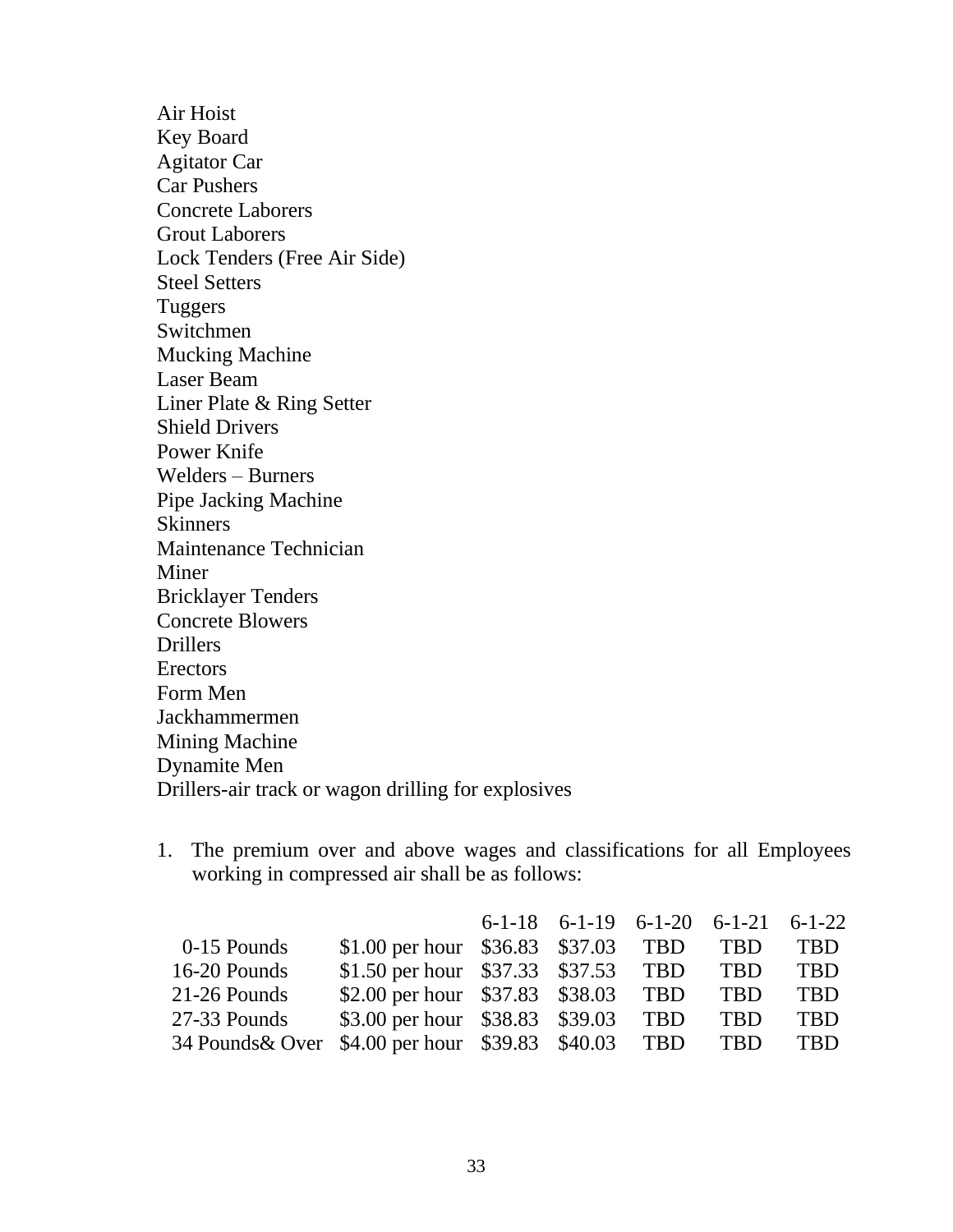2. The scale of wages for Labor Foreman and Sub-Foreman shall be as follows:

|                        |                                             | $6-1-18$ $6-1-19$ $6-1-20$ $6-1-21$ $6-1-22$ |  |  |
|------------------------|---------------------------------------------|----------------------------------------------|--|--|
| <b>General Foreman</b> | \$1.00 per hr. $$38.33$ \$38.53 TBD TBD TBD |                                              |  |  |
| Foreman                | \$0.50 per hr. \$37.83 \$38.03 TBD TBD TBD  |                                              |  |  |

\***CATEGORY VII.** shall cover High Time Pay for Stacks & Chimneys.

\*To be the same as set forth in the Laborers' International Union of North America Agreement covering Stacks, Chimneys and Silos.

## **CATEGORY VIII** – RAILROAD MAINTENANCE: shall cover the following:

Section 1. All rail maintenance, rehabilitation, and other work on mainlines, sidings and service lines that are let by railroad companies, transit commissions, transit authorities, public or private owners of such facilities, which includes but is not limited to the following and work performed will be paid for under the wage rates contained herein.

- (a) The replacement of components and adjustment in alignment of grades of existing rail facilities.
- (b) Repair or replacement of components of fences, cattle guards, snow sheds, motor car set off, and other facilities located on railroad, public or private properties, and right-of-ways of same.
- (c) The care of railroad and transit commissions and transit authorities owned properties, public or private, including patrolling, inspection, mowing, brush cutting and spraying, drainage work and all general caretaking work.
- (d) The repair or replacement of roadway or railway crossings.
- (e) Painting and replacement of components of railway bridges and signal lines and signs.
- (f) All emergency work, such as snow removal, flood damage, damages occurring on derailments, including all clean-up and repair in connection therewith which may be performed by the Employer.
- (g) All maintenance, rehabilitation, track removal and other work that may be performed for the railroad companies and transit commissions and/or transit authorities on their properties, or on public and private properties, including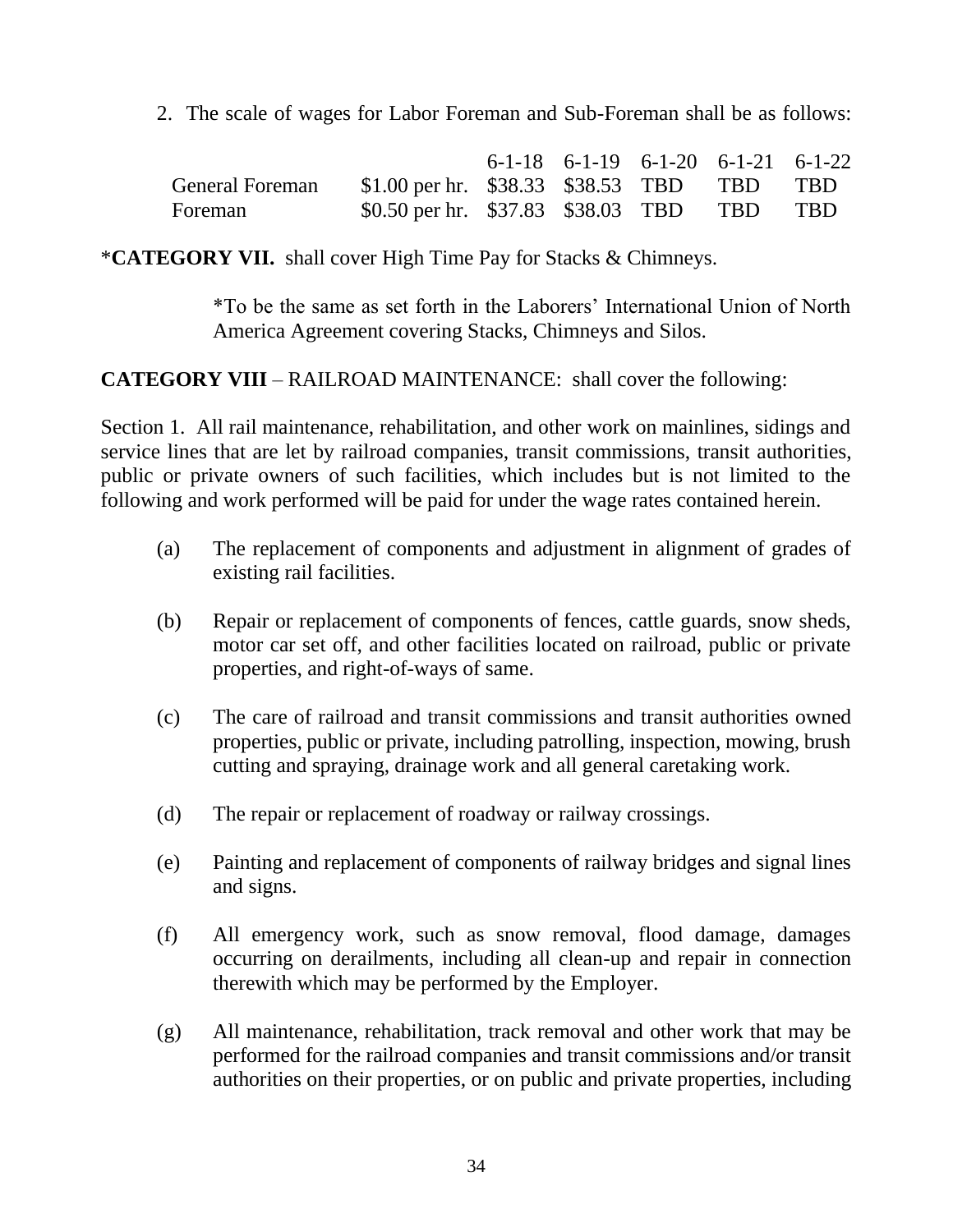relocation of existing tracks where such relocation of tracks are not in connection with buildings, highway, heavy or engineering projects.

- (h) It shall also include all new Construction in conjunction with a building, highway, heavy or engineering project on all railroad transit commissions, transit authorities, public or private owners of such facilities.
- (i) It shall include railroad construction where rails are laid to a new facility to service same, whether new or used materials are used.

# **CATEGORY IX** – Apprentices

Section 1. New applicants for membership who cannot provide reasonable proof of 4,000 or more hours of employment as a Construction Craft Laborer (or alternatively, cannot demonstrate equivalent skills in a placement examination administered by the Joint Apprenticeship and Training Committee (JATC) shall, whenever possible, enter the Apprenticeship program. Any person entering but failing to maintain and complete his or her Apprenticeship shall not be employed by the Employer as a Journeyworker under this Agreement. The failure of any Apprentice to maintain his or her Apprenticeship status shall obligate the Employer to discharge such person upon notice from the Union.

Section 2. The Apprenticeship and Training Standards approved by the Federal Bureau of Apprenticeship and Training or State Apprenticeship Committee are hereby incorporated by reference as a part of this Agreement.

Section 3. The Apprentice wage rates are:

|              | Hours of Credit | <b>Wage Rate</b>                              |
|--------------|-----------------|-----------------------------------------------|
| $1st$ period |                 | $0 - 1000$ hours 75% of journeyworker rate    |
| $2nd$ period |                 | $1001 - 2000$ hours 85% of journeyworker rate |
| $3rd$ period |                 | $2001 - 3000$ hours 90% of journeyworker rate |
| $4th$ period |                 | $3001 - 4000$ hours 95% of journeyworker rate |

Section 4. Entry into the Apprenticeship program shall be controlled by the JATC, which shall employ appropriate testing and screening procedures. An Apprentice advances from one hours-of-credit and wage-rate category to another only upon determination of satisfactory performance by the JATC, which shall have the authority to grant accelerated credit where warranted by the performance of an individual apprentice.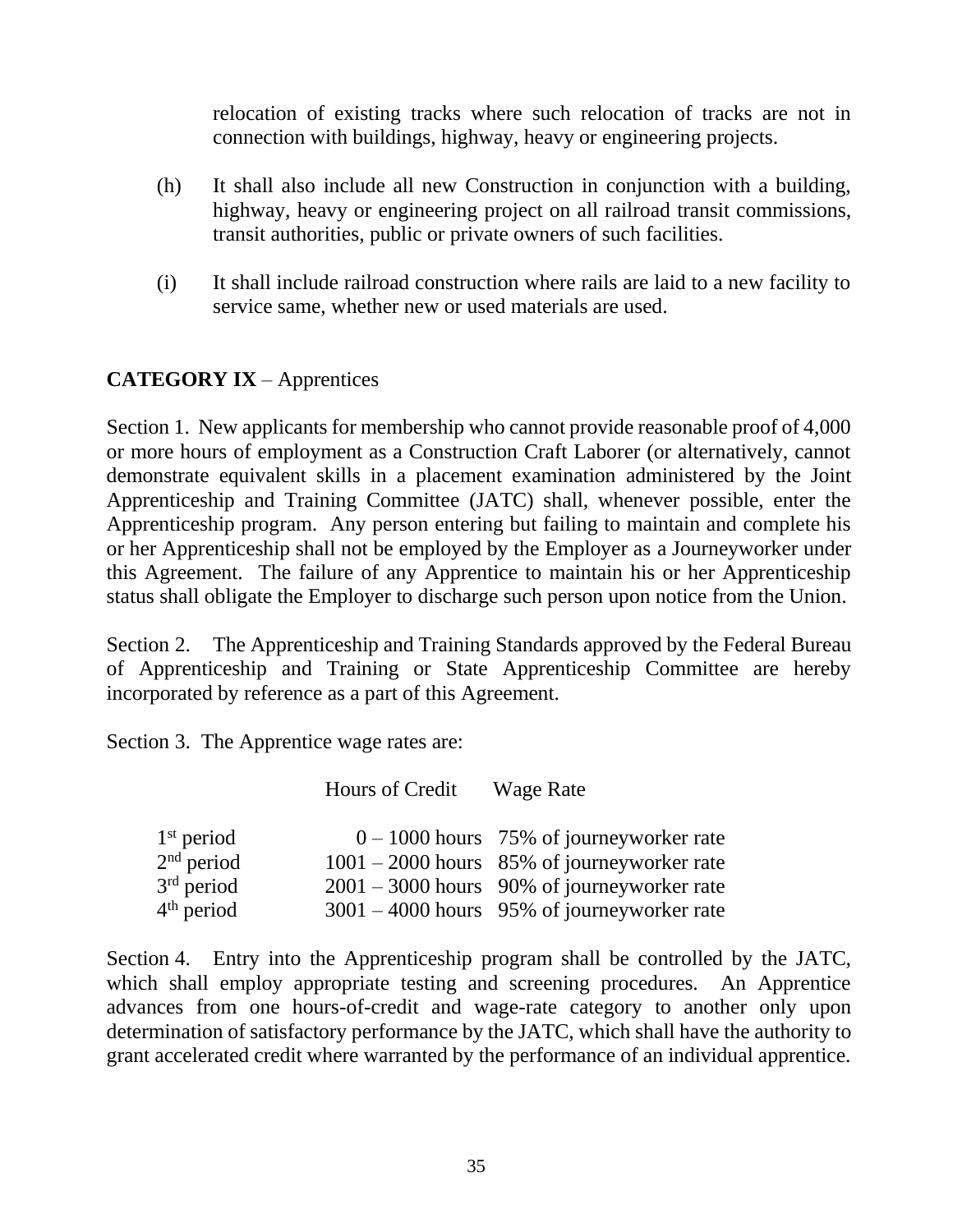Section 5. The Employer shall participate in the Apprenticeship program by accepting Apprentices for employment upon referral by the Union. The Employer is not obligated to accept more than one (1) Apprentice for every five (5) Journeyworkers commencing with the sixth Laborer employed.

Section 6. The Employer may not employ an Apprentice until at least one Journeyworker is employed and thereafter may not employ more than one (1) Apprentice for every additional three (3) Journeyworkers.

Section 7. An Apprentice should, whenever possible, be rotated by the Employer through different types of work so as to become trained in a variety of operations and work skills. Where the Employer is unable to provide an Apprentice with the experience in the full range of craft skills, the JATC may request the Local Union to reassign the Apprentice to other employment in order to provide that experience. For so long as the Employer is able to provide the necessary range of employment experience, the Employer may choose to retain the apprentice from job to job, but shall notify the Local Union and JATC of all reassignments.

Section 8. An Apprentice shall not be penalized for taking off from work to attend offsite training (though time off for training is unpaid).

**CATEGORY X** – Commercial and Common Wage Projects

Section 1 – Commercial Projects. For the purpose of making the contractor's signatory to this Agreement more competitive and to create added jobs for the unemployed members of Laborers' International Union of North America, State of Indiana District Council for and on behalf of its affiliated Local Unions 41/81, it is agreed that the wage rates for work being performed on projects defined in the following table titled "Commercial Eligible Projects" and hereinafter referred to as "Commercial Projects" shall be eighty (85%) per cent of the hourly wage rates listed in Category I thru IX in this Article XXXII. Fringe benefit contributions on Commercial Projects will be one hundred percent (100%) as designated in Article XXXI Schedule of Fringe Benefit Contributions.

- 1. The Commercial Projects wage in this section shall apply as long as one other craft is working at a reduced rate for a similar market recovery or commercial agreement on the project.
- 2. Annual increases to the hourly wage rates listed in Category I thru IX and the Schedule of Fringe Benefit Contributions will apply to the calculated wage and benefits in this section.
- 3. This Section 1 does not apply to projects in Lake and Porter counties.
- 4. This Section 1 does not apply to projects that are performed under a Project Labor Agreement (PLA).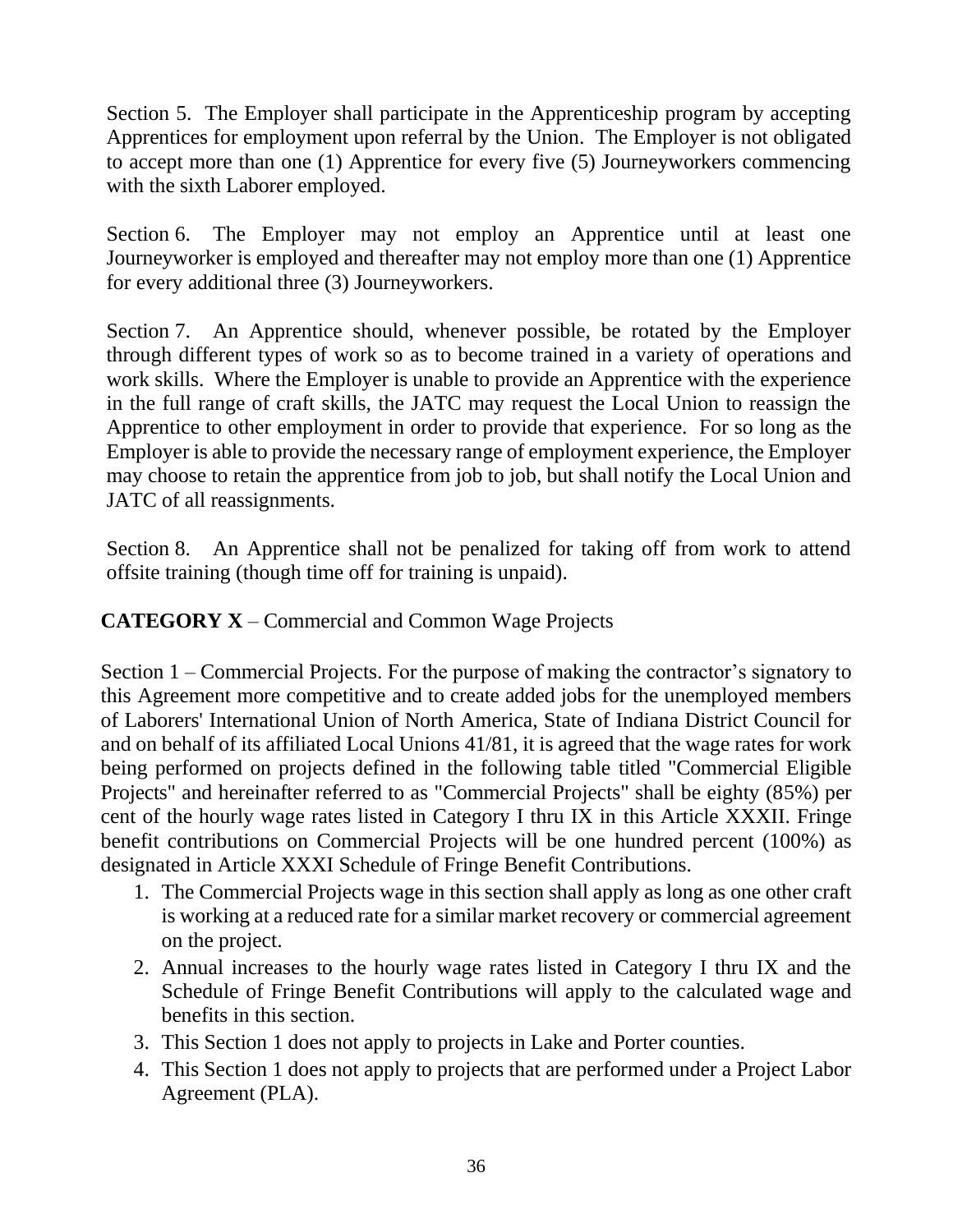| <b>Commercial Eligible Projects</b>                                                                          |                                              |                 |                   |        |  |  |
|--------------------------------------------------------------------------------------------------------------|----------------------------------------------|-----------------|-------------------|--------|--|--|
|                                                                                                              | <b>Maximum Size (Square Feet or stories)</b> |                 |                   |        |  |  |
|                                                                                                              | <b>New</b>                                   |                 |                   |        |  |  |
| <b>Business Type</b>                                                                                         | construction                                 | <b>Addition</b> | <b>Renovation</b> | Notes: |  |  |
| Churches                                                                                                     | 20,000                                       | 20,000          | 40,000            |        |  |  |
| <b>Funeral Homes</b>                                                                                         | 20,000                                       | 20,000          | 40,000            |        |  |  |
| <b>Commercial Businesses</b>                                                                                 | 20,000                                       | 20,000          | 40,000            |        |  |  |
| Food and Dining<br><b>Establishments</b>                                                                     | 20,000                                       | 20,000          | 40,000            |        |  |  |
| Warehouses                                                                                                   | 40,000                                       | 40,000          | 80,000            |        |  |  |
| <b>Nursing Homes</b>                                                                                         | 2 Stories                                    | 50,000          | 50,000            |        |  |  |
| <b>Retail Establishments</b>                                                                                 | 20,000                                       | 20,000          | 40,000            |        |  |  |
| <b>Shopping Centers</b>                                                                                      | 30,000                                       | 30,000          | 60,000            |        |  |  |
| <b>Wood Framed</b><br>Motels/Hotels                                                                          | No size restrictions                         |                 |                   |        |  |  |
| <b>Light Manufacturing</b>                                                                                   | 20,000,                                      | 20,000,         | 20,000            |        |  |  |
| Recreational and<br><b>Fitness Centers</b>                                                                   | 20,000                                       | 20,000          | 20,000            |        |  |  |
| <b>Banks and Financial</b><br><b>Services</b>                                                                | 10,000                                       | 10,000          | 10,000            |        |  |  |
| Automotive Repair and<br><b>Service Shops</b>                                                                | 10,000                                       | 10,000          | 20,000            |        |  |  |
| <b>Single Family Houses,</b><br>Multi-Family Units,<br>Condos, and any facility<br>used for living quarters. | 3 Stories                                    | 50,000          | 100,000           |        |  |  |
| Healthcare Facilities,<br>except hospitals                                                                   | 10,000                                       | 10,000          | 20,000            |        |  |  |

Section 2 – Common Wage Projects. Public bid projects with a common wage determination less than the hourly wage stated in Category I thru IX in Article XXXII will be paid at the stated common wage, but not less than eighty (80%) per cent of the hourly wage rates listed in Category I thru IX in this Article XXXII. Public bid projects that fall below the threshold and have no common wage determination shall be paid at eighty (80%) per cent of the hourly wage rates listed in Category I thru IX in this Article XXXII. Annual increases to the hourly wage rates listed in Category I thru IX and the Schedule of Fringe Benefit Contributions will apply to the calculated wage and benefits in this section.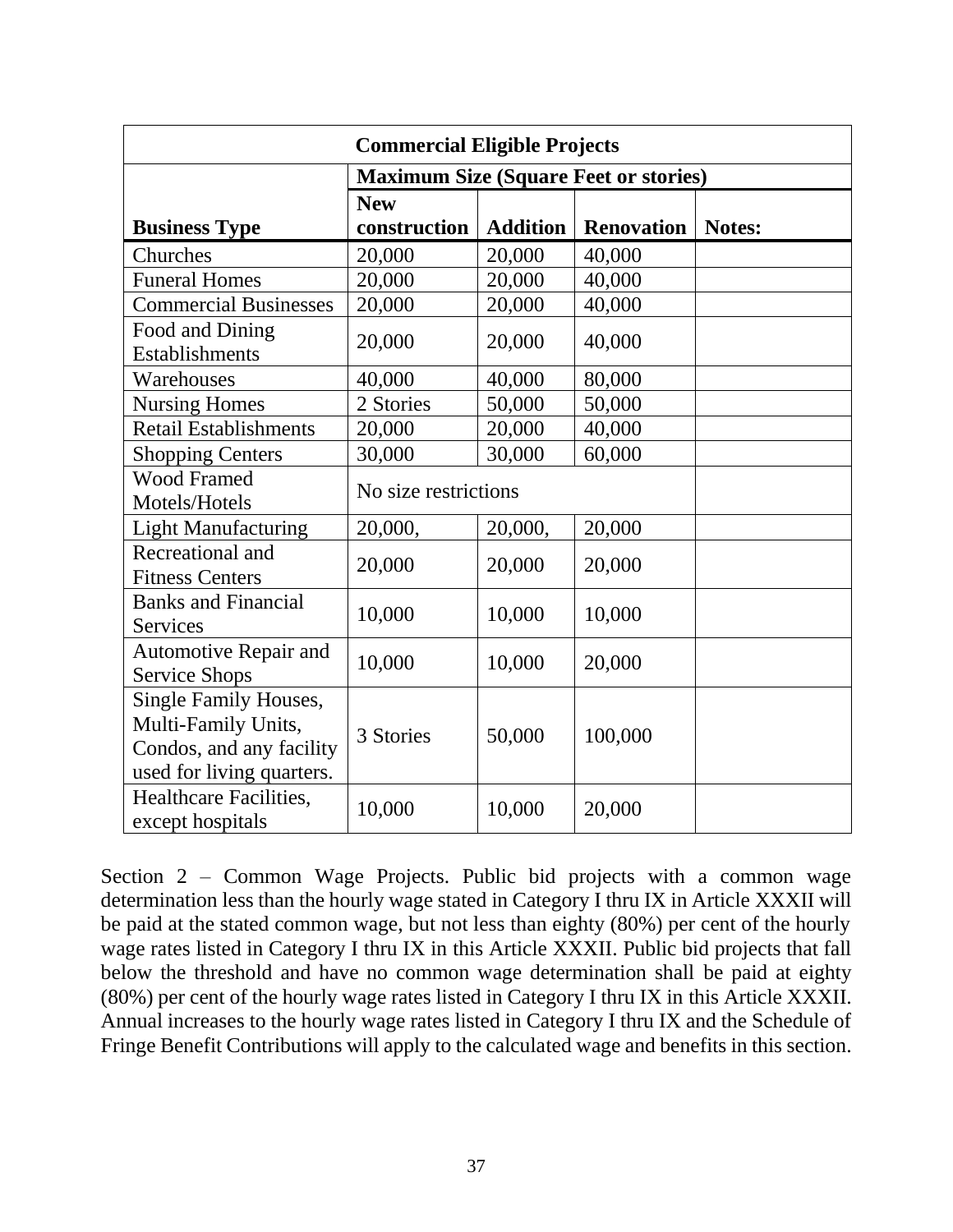#### ARTICLE XXXIII

#### GENERAL SAVINGS CLAUSE

Section 1. Any provision contained herein that is contrary to or held in violation of the Labor-Management Relations Act of 1947, as amended, or of any other law now in force or hereafter enacted, or, hereafter becoming effective, shall be void and of no force or effect, and this Agreement shall be construed as if said void provision herein were not a part thereof, it being intended, however, that the other provisions of this Agreement shall not be affected thereby. It is further agreed that, should compliance with any law or amendment therefore, or any order or regulation issued thereunder, now or hereafter in force and effect, prohibit the carrying out of any of the provisions of this Agreement, then to the extent of such deviation or prohibition, this Agreement shall be deemed to have been automatically amended effective on the effective date of such law, order or regulations. Such amendment to this Agreement shall remain in effect only so long as said law, amendment, order or regulation continues in force or until the expiration of this Agreement, whichever event shall first occur.

#### ARTICLE XXXIV

#### BONDING

Section 1. Every Employer who employs members of the Union and agrees to be covered or maintain the provisions of this Agreement shall be required by the Union to submit a surety bond payable in the combined name of Indiana Laborers Welfare Fund and Lake County & Vicinity Construction Workers Pension Trust Fund to insure the payment of fringe benefit obligations accruing under this Agreement. The Employer shall furnish a surety bond as prescribed below upon initial execution of this Agreement and within fourteen (14) days after January  $1<sup>st</sup>$  of each year thereafter. Surety Bond shall be remitted to Lake County & Vicinity Construction Workers Pension Trust Fund, 2111 West Lincoln Highway, Merrillville, IN 46410. The amount of the surety bond shall be based on the previous year's monthly man hour average report to be provided by the contractor with its yearly bond as follows:

| $1-9$ men      | \$15,000.00  |
|----------------|--------------|
| $10-19$ men    | \$30,000.00  |
| $20-39$ men    | \$50,000.00  |
| 40 or more men | \$100,000.00 |

Section 2. A surety provider must have an A.M. Best rating of A- and asset class VIII or better. All surety companies will be reviewed to insure that they meet the rating requirement.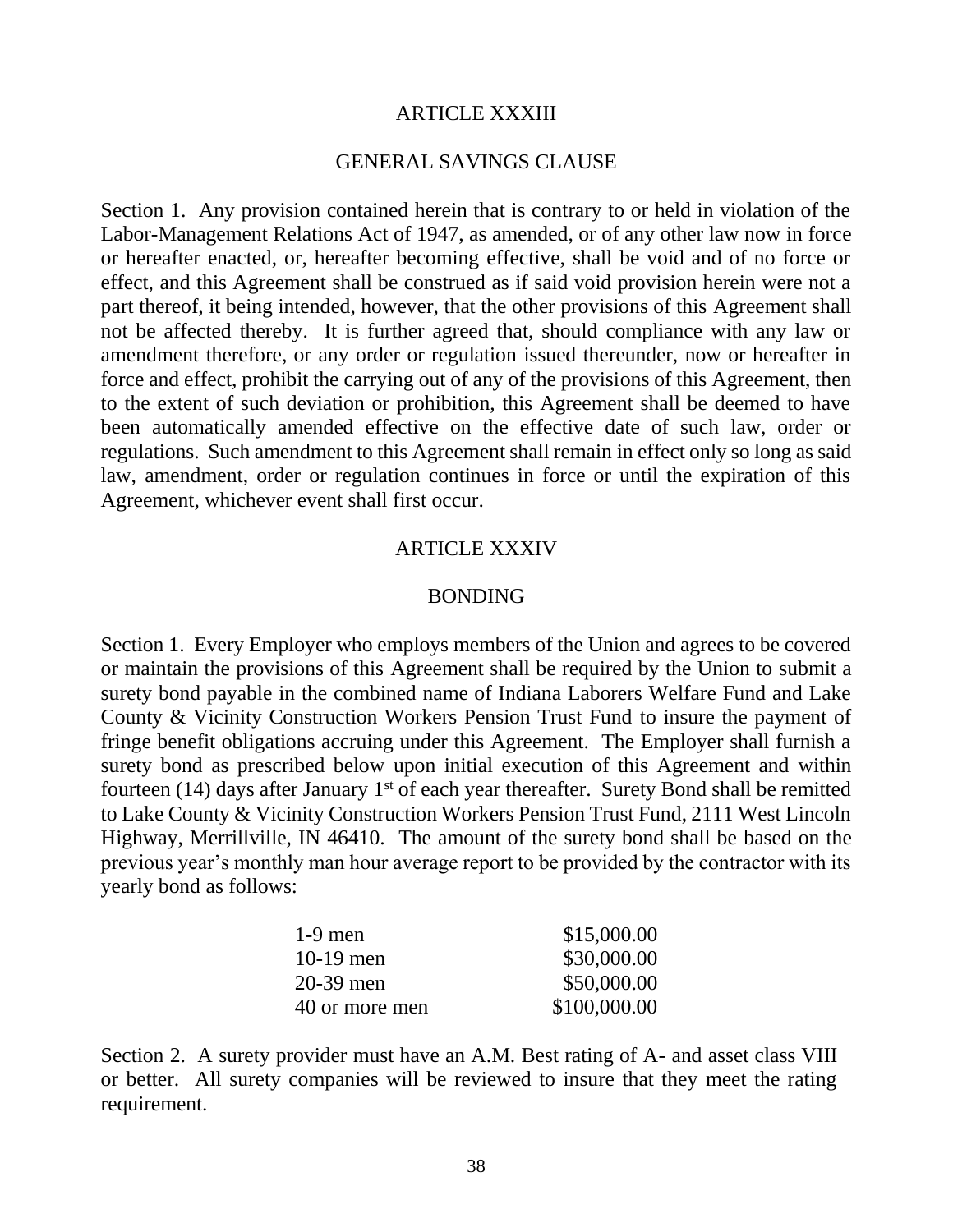Section 3. The Employer shall obtain the surety bond in the required amount, from a preapproved list of acceptable surety bond companies provided by the Fringe Benefit Funds, and the benefit funds specified in this Agreement shall be the sole beneficiaries of the bond. The bond will be given to the Fringe Benefit Funds where it will be kept.

Section 4. Should an Employer fail or refuse to provide the required surety bond, or should an Employer fail to keep a bond in effect at all times, the Union shall have the right to strike and/or picket, after notice, and use all other legal and/or economic means to cause the Employer to comply with this Article.

## ARTICLE XXXV

## HEALTH CARE

Section 1. Should either the State or Federal Government pass legislation mandating all Employers to participate in a national or statewide health care plan, it is agreed by the Parties to this Agreement to automatically open this Agreement within thirty (30) days of such passage to discuss same.

# ARTICLE XXXVI

# BCRC/DRUG TESTING

Section 1. The Union recognizes the right of the Employer to establish a drug testing policy for Employees.

Section 2. In all situations where an Employer is required to agree to a testing program in order to qualify to be the successful contractor on a project, testing may be required, in accordance with the standards of this program, or, if the owner's requirements for successful contractors are more stringent, in accordance with the owner's requirements. No adverse employment action shall be taken against a worker solely because he/she refused a job assignment that has a substance testing requirement.

Section 3. BCRC

(A) The Association, the Union, various other Employer Associations, and various other unions are members of the Building and Construction Resource Center, Inc. (hereinafter "BCRC"), a non-profit corporation that was formed to provide services in the construction industry, including, but not limited to, education and referral services concerning alcohol, drug and other substance abuse, which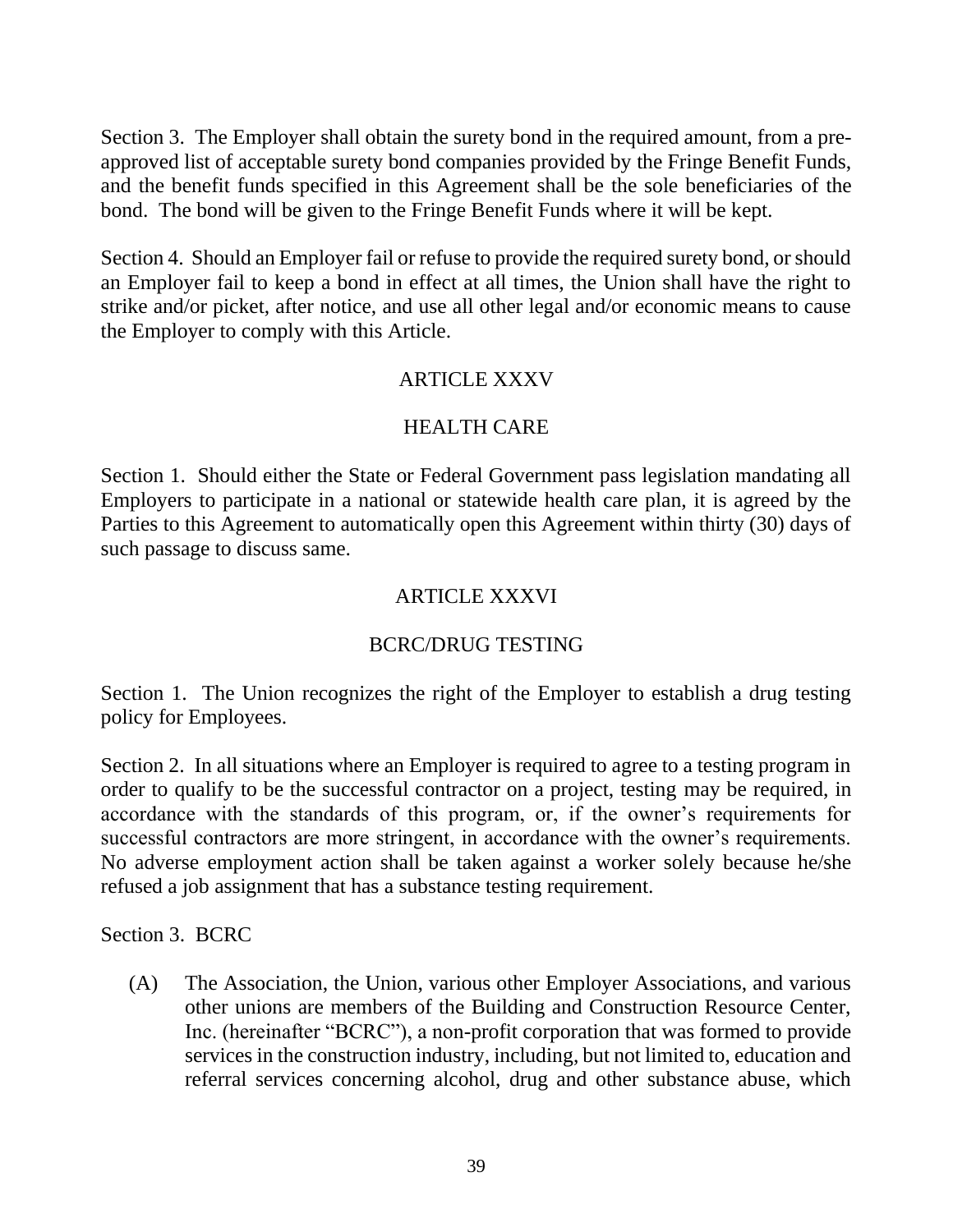purposes are more fully defined in the Articles of Incorporation and By-Laws of said BCRC.

- (B) Each Employer under this Agreement shall pay to BCRC the amount as specified in Article XXXI of this Agreement per hour worked by each of its Employees covered by this Agreement. Each Employer is obligated to make such contributions, regardless of whether or not such Employer is a member of BCRC. The Employer may submit funds electronically.
- (C) Payments required to be made to BCRC shall be deemed to be governed by the provisions of this Agreement pertaining to the collection of the Health and Welfare and Pension payments required to be made by the Employer and thus, may be enforced in the same manner.
- (D) The Board of Directors of BCRC will have full audit authority of the Employer's books and records as they pertain to this contribution. It is further understood that, in the event an Employer is determined to be delinquent and/or to have failed to make contributions as required in this Article, any legal expenses of the BCRC, including attorney fees, court costs and audit expenses, incurred in the audit and collection of such delinquent and/or non-contributed funds shall be borne by the Employer. It is further understood and agreed that such Employer shall be obligated to pay any delinquent contributions to the BCRC with interest charged at the rate of twelve percent (12%) per annum.
- (E) The Employees covered by this Agreement will abide by the provisions of the BCRC substance abuse program and policies.
- (F) If, during the effective dates of this Agreement, there is an increase in the required contributions to the Building and Construction Resource Center, Inc. or the Construction Advancement Foundation, Inc., as determined by their respective Board of Directors, the new contribution rate will be immediately recognized and paid by the Employer as part of their usual obligations. If an increase is necessary, notification must be received by the Indiana Laborers District Council on or before March  $1<sup>st</sup>$  and will be effective June  $1<sup>st</sup>$ .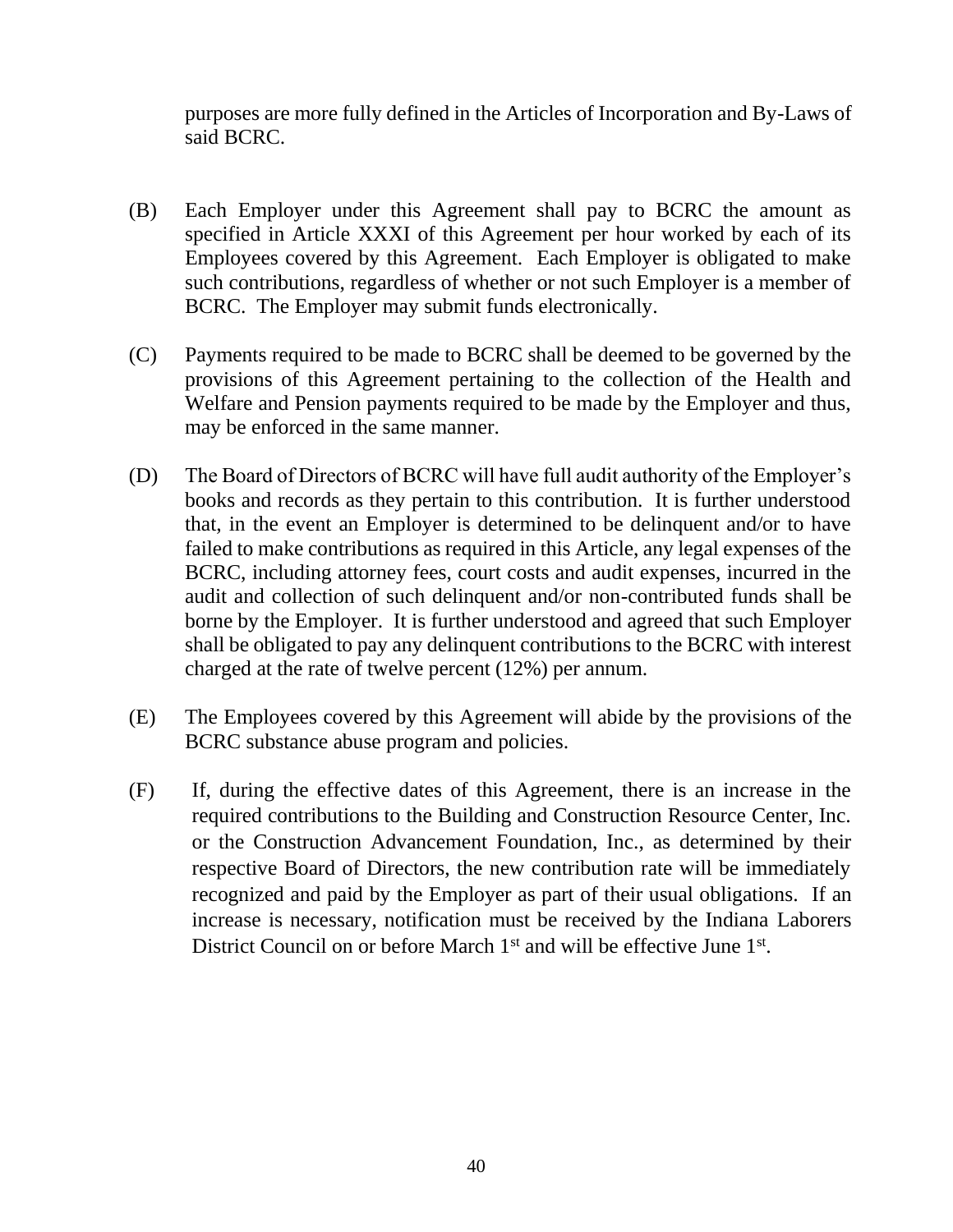#### ARTICLE XXXVII

#### NOTIFICATION OF TERMINATION FORM (CODE OF PERFORMANCE)

The Employer agrees to designate discharges "for cause," when appropriate, as described in the attached Notification of Termination Form for purposes of the Union's Code of Performance only. The Notification of Termination Form shall not be admissible in any grievance, arbitration, or proceeding, unless the Employer expressly agrees in writing to such admissibility.

This Article is intended only to assist the Union in implementing and administering its Code of Performance. This Article does not create any new or additional rights whatsoever for workers under the parties' collective bargaining agreement, including, but not limited to, creating any new or additional right to reinstatement with or without back pay, from the Employer.

This Article does not create a responsibility or requirement for the Employer to implement the Union's Code of Performance. The Union is implementing the Code of Performance as an internal union program for its membership. The Employer is merely cooperating with the Union's implementation. The Employer's only obligation under the Union's Code of Performance is to complete and submit the Notice of Termination Form when appropriate, and the Employer has no obligation to participate in, agree to, or implement any aspect of the Union's Code of Performance.

Except for the obligation to complete and submit the Notice of Termination Form when appropriate, this Article does not create any new or additional Employer rights, nor does this Article take away any Employer rights that are part of this Agreement or that exist for the Employer outside of this Agreement.

Local Unions #41 and #81 agree to defend, indemnify and hold harmless the Employer from any and all claims, actions, damages, settlements, costs, expenses (including, but not limited to attorneys' fees) and/or proceedings arising out of said Code of Performance and/or the completion and/or submission of a Notice of Termination Form by the Employer.

#### ARTICLE XXXVIII

#### EFFECTIVE DATE

THIS AGREEMENT shall be in full force and effect from June 1, 2018 and was ratified by a majority of members of the NWI Contractors Association Inc. June 1, 2018 and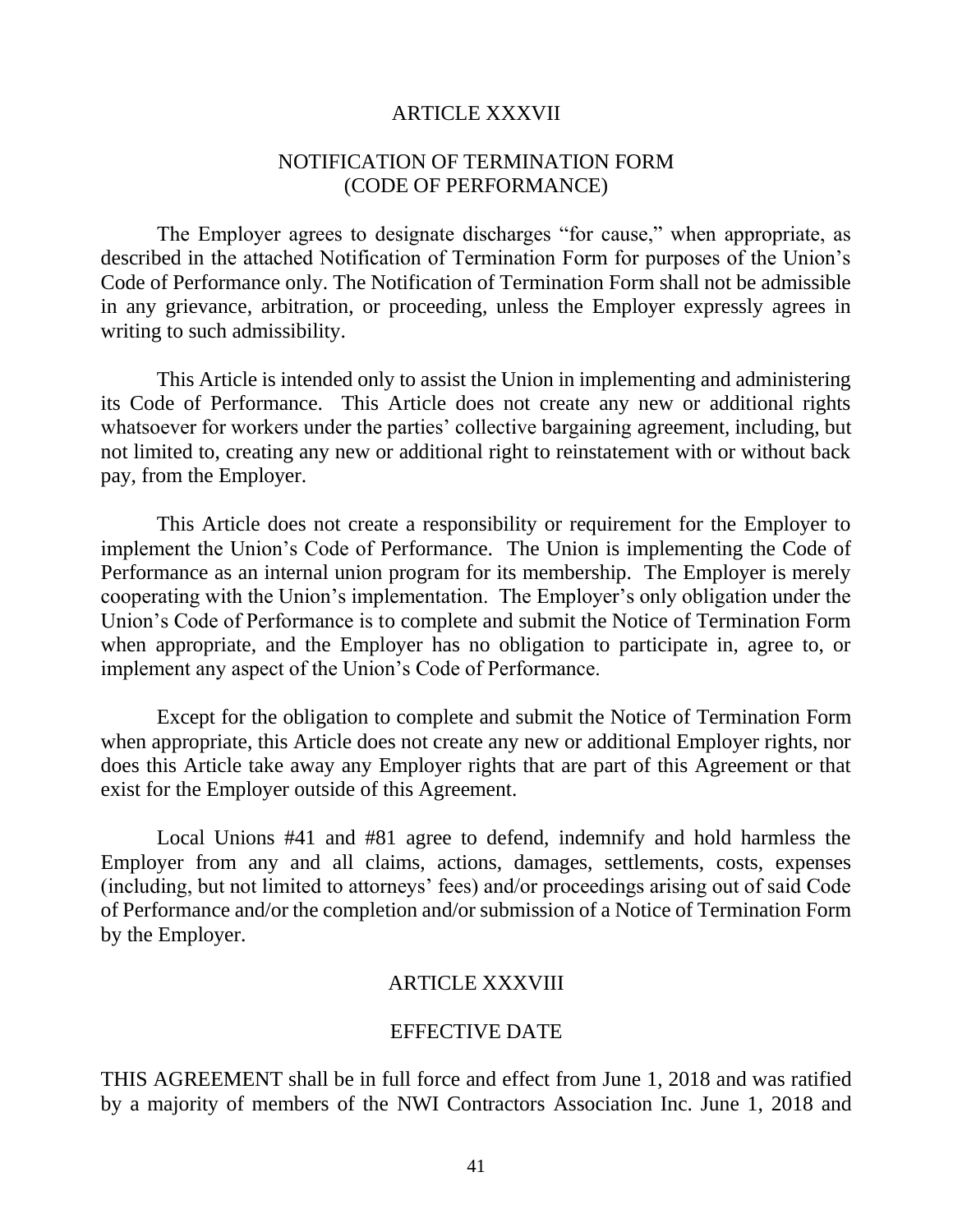signed by the Laborers' International Union of North America, State of Indiana District Council, for and on behalf of its affiliated Local Unions #41 and #81 and shall continue in effect for the periods mentioned herein, expiring as of May 31, 2023.

In case either Party to this Agreement wishes to change the Agreement, at least sixty (60) days notice shall be given to the other Party prior to the expiration date. In case no such notice is given by either Party, the Agreement shall continue in effect from year to year until such notice is given at least sixty (60) days prior to the anniversary date.

THE NWI CONTRACTORS LABORERS' INTERNATIONAL ASSOCIATION INCORPORATED UNION OF NORTH AMERICA,

Theodore Vrehas, President David Frye, Secretary-Treasurer & Northwest Indiana Contractors Business Manager

PARTY OF THE FIRST PART PARTY OF THE SECOND PART

STATE OF INDIANA DISTRICT COUNCIL, FOR AND ON BEHALF OF ITS AFFILIATED LOCAL UNIONS #41 AND #81

Association Incorporated LIUNA State of Indiana District Council

Kevin Roach, Business Manager Local Union #41

Michael Campbell, Business Manager Local Union #81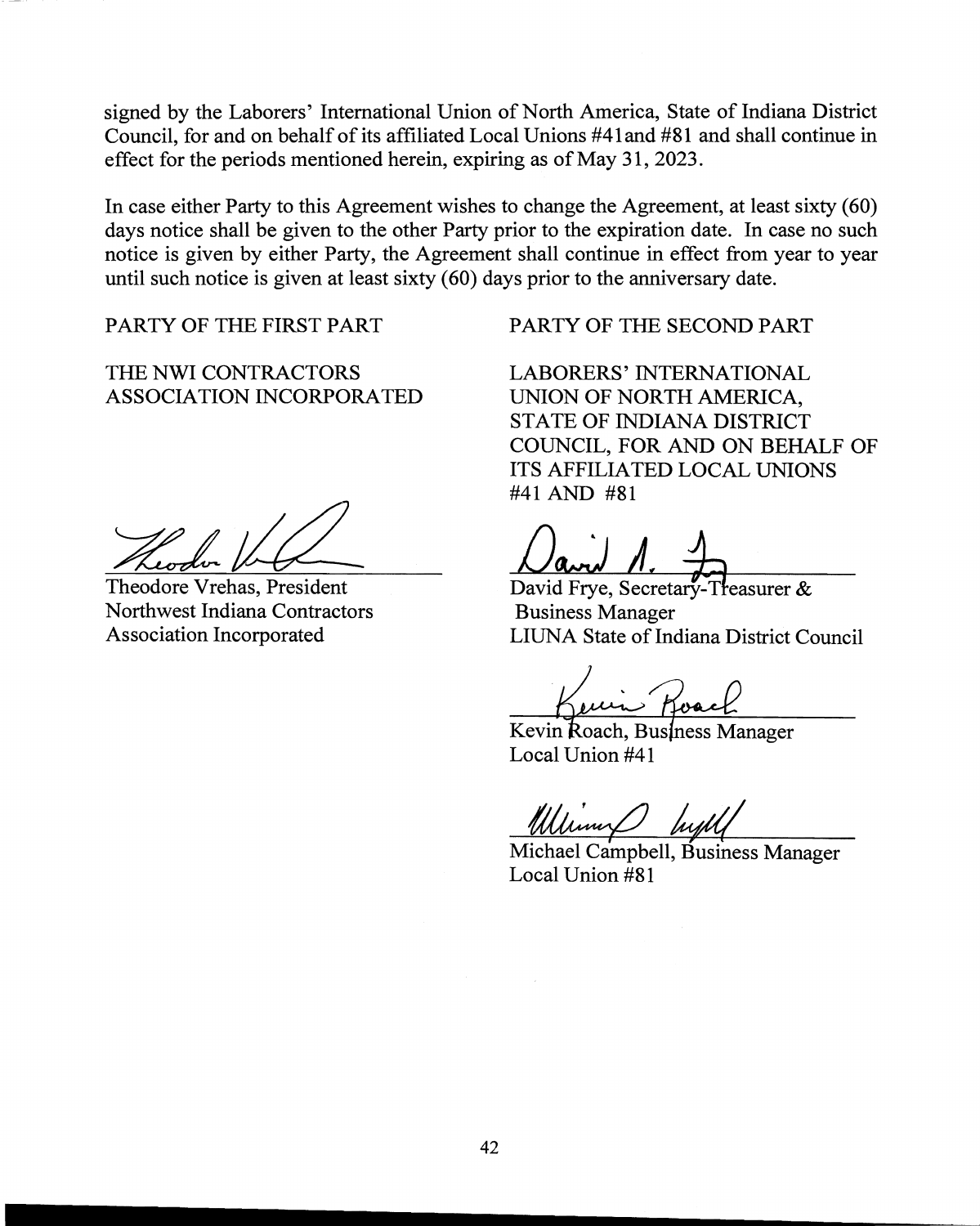# ADDENDUM

# **NOTIFICATION OF TERMINATION FORM** *(Please type or print clearly)*

Instructions: Immediately upon termination of an Employee for any cause other than lack of work, please mail, fax or scan and email this completed form to the District Council or Local Union.

| COMPANY NAME                                |                                                                                                                                                |
|---------------------------------------------|------------------------------------------------------------------------------------------------------------------------------------------------|
|                                             |                                                                                                                                                |
|                                             | $\mathsf{ZIP}\_$                                                                                                                               |
|                                             | $\text{PHONE} \; (\underline{\hspace{1cm}}) \; \underline{\hspace{1cm}} \text{BY} \underline{\hspace{1cm}} \text{(\textit{NAME of outputed})}$ |
|                                             |                                                                                                                                                |
|                                             | DATE OF TERMINATION:                                                                                                                           |
| REASON FOR TERMINATION: (Check one or more) |                                                                                                                                                |
| <b>Excessive Absenteeism</b>                | <b>Excessive Tardiness</b>                                                                                                                     |
| Insubordination                             | Theft                                                                                                                                          |
|                                             | Lack of Required Skills (this area cannot be checked for apprentices)                                                                          |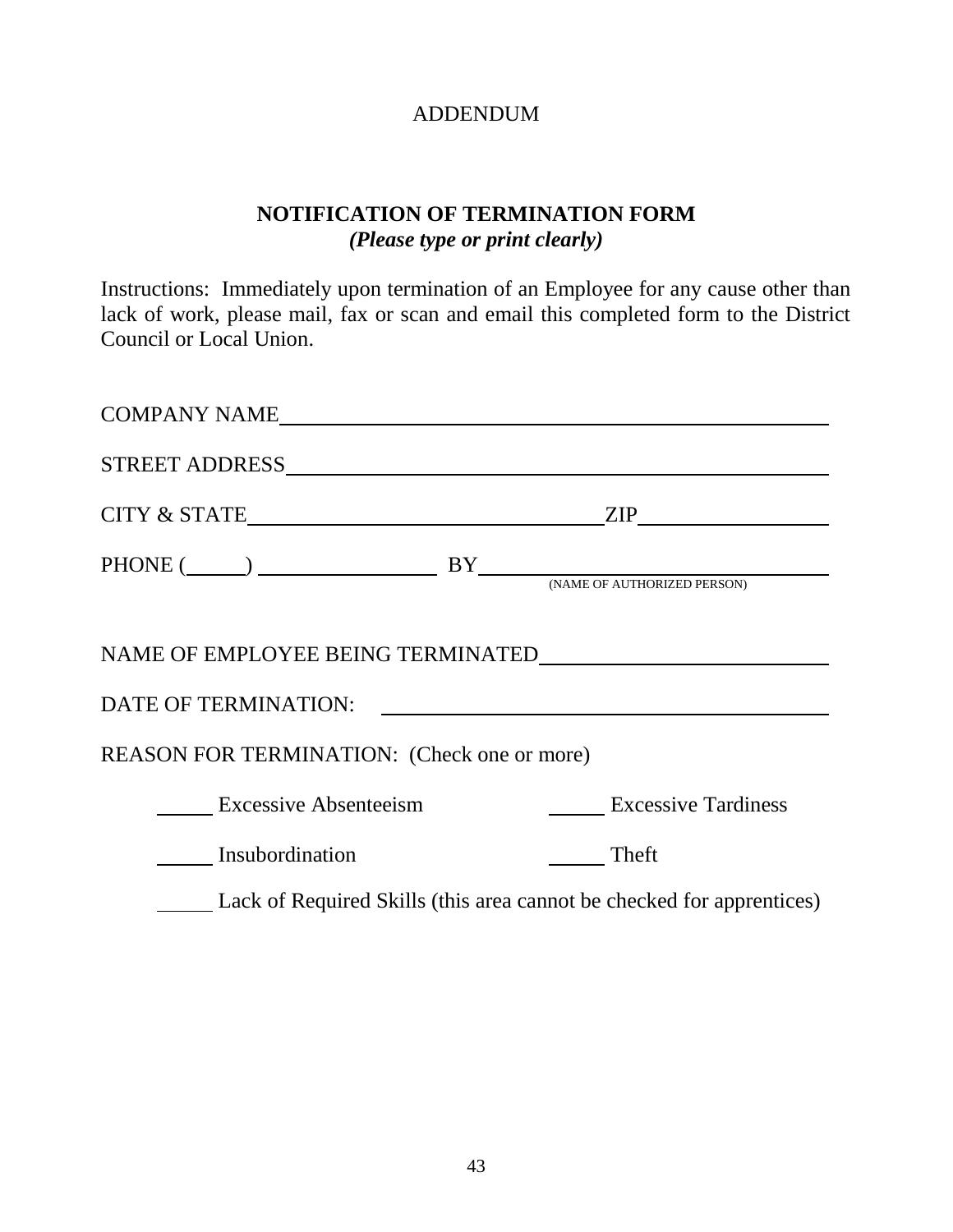## **DIRECTORY**

#### LABORERS' INTERNATIONAL UNION

#### OF NORTH AMERICA OFFICES

Laborers' International Union of North America 905 - 16th Street Northwest Washington D C 20006-1765

> Terence M. O'Sullivan, General President Armand E. Sabitoni, General Secretary-Treasurer

Laborers' International Union of North America Midwest Regional Office 1 North Old State Capitol Plaza, Suite 525 Springfield, IL 62701

John Penn, Vice President & Midwest Regional Manager

Laborers' International Union of North America State of Indiana

> Stephen Folz, International Representative 3528 Koring Road Evansville, IN 47720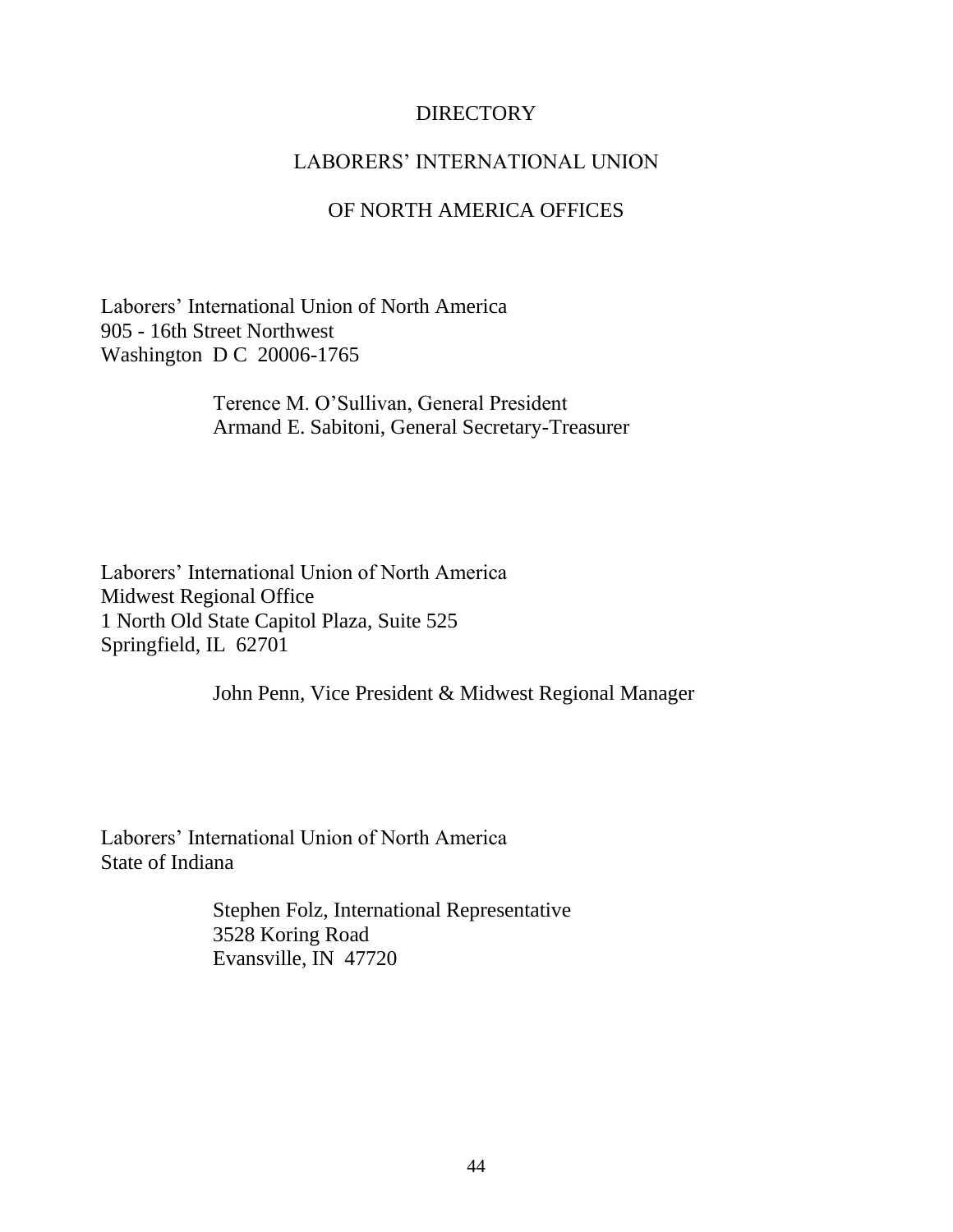## DIRECTORY

#### LABORERS' INTERNATIONAL UNION

#### OF NORTH AMERICA

Laborers' International Union of North America State of Indiana District Council 425 S 4th Street Terre Haute, IN 47807 Phone (812) 235-6083 Fax (812) 232-4420 E-mail inldc@inldc.org Website www.inldc.org

David A. Frye, Secretary Treasurer & Business Manager Brian C. Short, Field Representative & Organizer

#### LOCAL UNION 41

#### MUNSTER

Geographical Jurisdiction of Hammond, Indiana and Vicinity of Lake County, including all territories west of Cline Avenue, Lake Michigan Shoreline to Illinois State Line and south Counties of Newton and Jasper, Indiana.

Wm Kevin Roach, Secretary-Treasurer & Business Manager Scott Sparks, Field Representative Rick Henson Jr., Field Representative Kevin Sparks, Field Representative & Organizer 550 Superior Avenue Munster IN 46321 Phone (219) 924-7922 Fax (219) 924-7388 E-mail local41@sbcglobal.net Website www.laborers41.com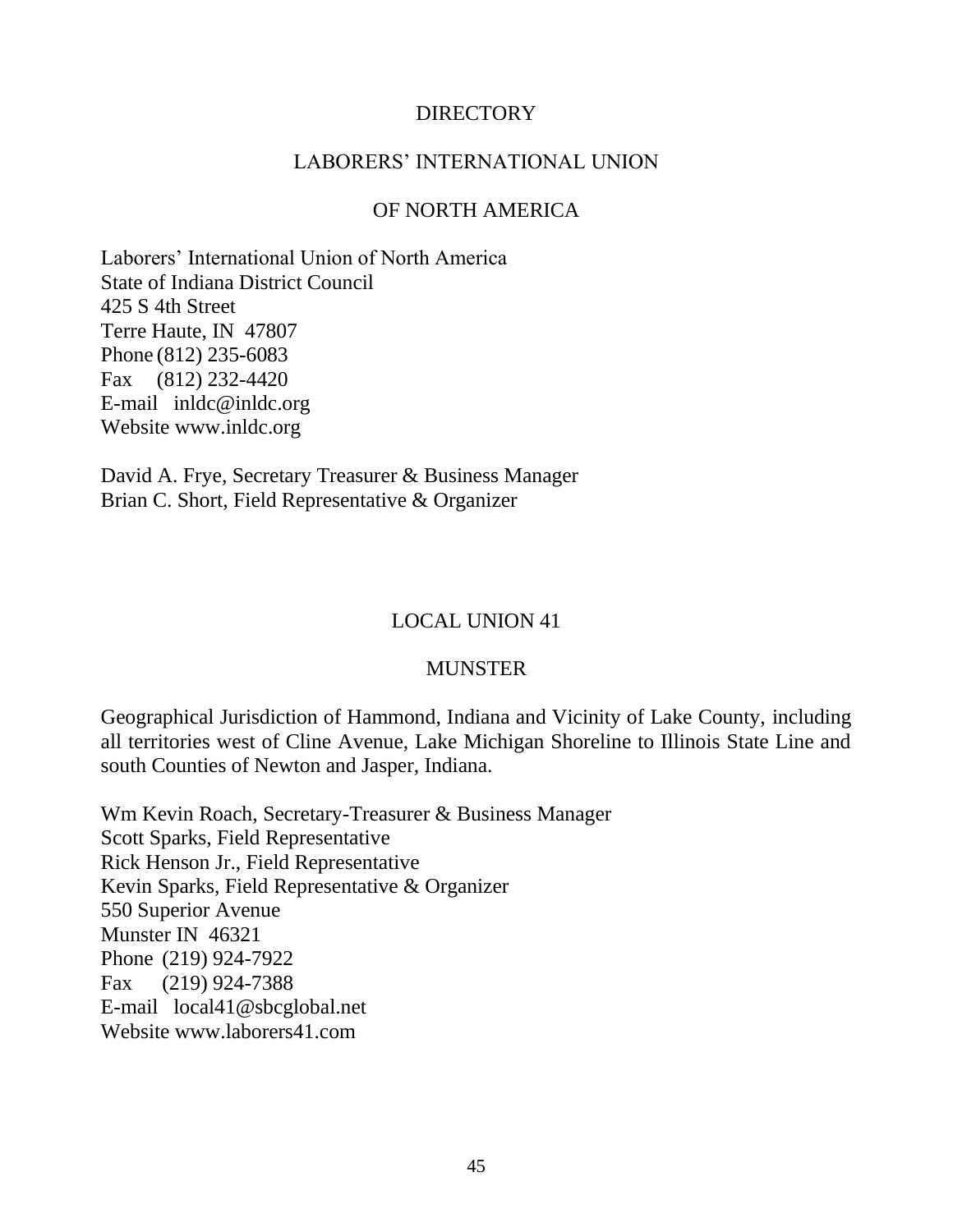#### VALPARAISO

Geographical Jurisdiction of Gary, Indiana & Vicinity, including all territories east of Cline Avenue, Lake County, Indiana, all territory north of U.S. Highway No. 20 Porter County, Indiana, including all Lake Michigan Shore Front east of Cline Avenue in Lake and Porter Counties and LaPorte and Starke Counties, Indiana.

Michael Campbell, Business Manager Dan McGlothin, Field Representative Ron Dillingham, Field Representative Ramon Mendoza, Field Representative Corey Campbell, Field Representative 3502 Enterprise Ave Valparaiso, IN 46383 Phone (219) 464-0695 Phone (800) 858-7631 Fax (219) 465-7682 E-mail liuna@laborers81.com Website www.laborers81.org

#### LOCAL UNION 120

#### INDIANAPOLIS

Geographical Jurisdiction of Marion and Shelby Counties, Indiana.

J. Ward Daniels, Business Manager Chris Brickey, Field Representative Jesse Suarez, Field Representative Albert Lanham, Field Representative Kendrick Coleman, Field Representative Marty Corpuz, Field Representative William Fletcher, Jr., Organizer 1520 East Riverside Drive Indianapolis, IN 46202 Phone (317) 634-8551 Fax (317) 685-1237 E-mail laborers120@laborers120.com Website www.inldc.org/local120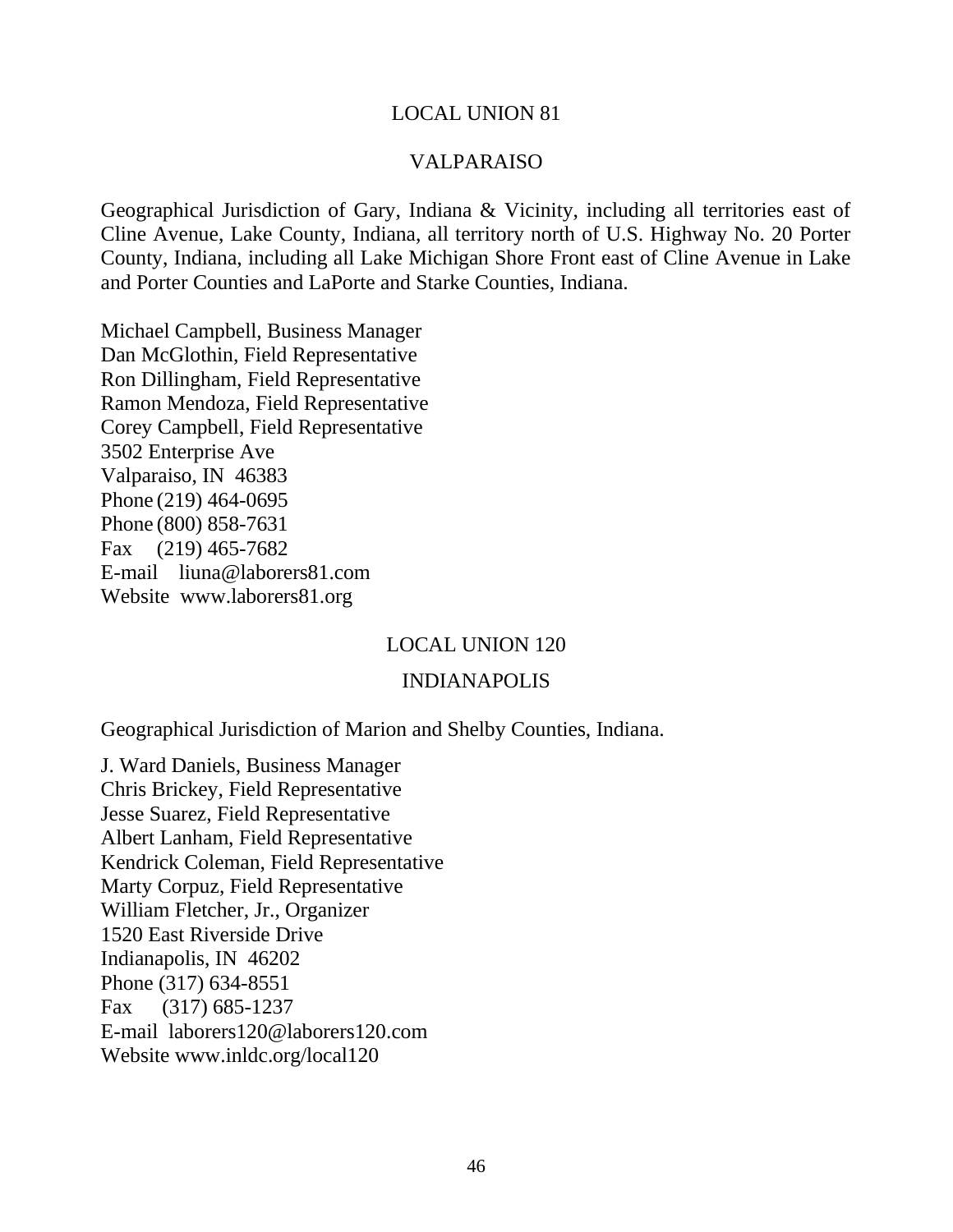#### TERRE HAUTE

Geographical Jurisdiction of Clay, Fountain, Greene, Hendricks, Owen, Parke, Putnam, Sullivan, Vermillion, Vigo and Warren Counties, Indiana.

Jerry "Joe" Bolk, Business Manager and Secretary-Treasurer Trent Short, Field Representative Doug Drake, Field Representative 401 Poplar Street Terre Haute IN 47807 Phone (812) 232-0989 Fax (812) 232-0980 E-mail laborerslocal204@outlook.com Website www.inldc.org/local204

#### LOCAL UNION 213

#### FORT WAYNE

Geographical Jurisdiction of Adams, Allen, DeKalb, Huntington, Noble, Steuben, Wabash, Wells and Whitley Counties, Indiana.

Chris L Guerrero, Secretary-Treasurer/ Business Manager Steve East, President/Field Representative Arvondale Jefferson, Field Representative 5700 S Anthony Blvd. Fort Wayne, IN 46806-3322 Phone (260) 744-5255 Phone (260) 744-5355 Fax (260) 745-7601 E-Mail local213@frontier.com Website www.inldc.org/local213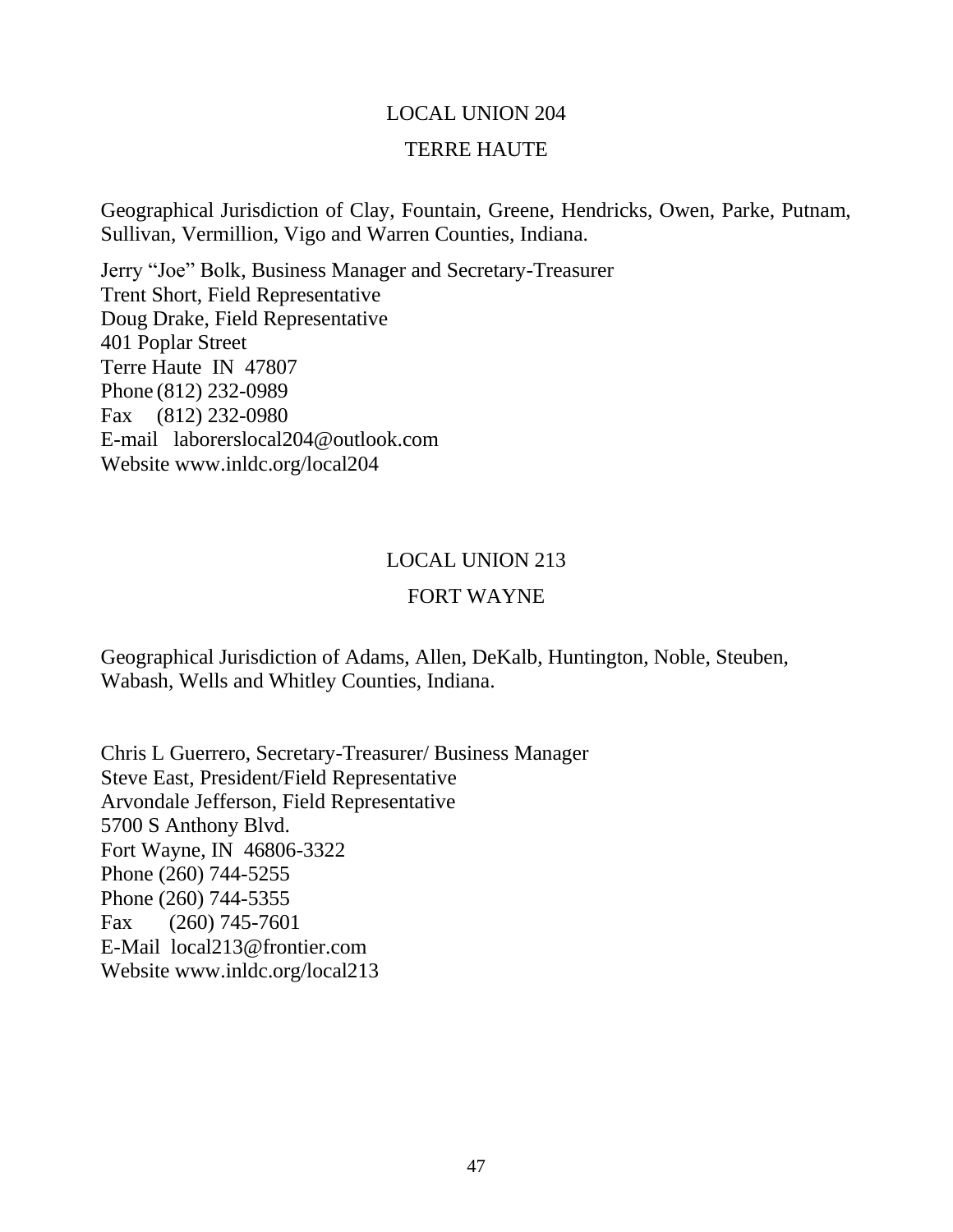#### LAFAYETTE

Geographical Jurisdiction of Benton, Boone, Carroll, Cass, Clinton, Montgomery, Pulaski, Tippecanoe and White Counties and covering Kokomo Indiana, Fulton, Howard, Miami and Tipton Counties, Indiana.

Jim Terry, Secretary-Treasurer & Business Manager Rick Williams, Field Representative 1734 Main Street Lafayette, IN 47904 Phone (765) 742-4876 Fax (765) 423-4709 E-mail local274@comcast.net Website www.inldc.org/local274 Kokomo Branch Phone (765) 457-4453 Fax (765) 457-8245

#### LOCAL UNION 561

#### EVANSVILLE

Geographical Jurisdiction covering Daviess, Dubois, Gibson, Knox, Pike, Posey, Spencer, Vanderburgh and Warrick Counties, Indiana; and Crittenden, Henderson, Union and Webster Counties in Kentucky.

Jon Scott, Business Manager & President Steve WIlson, Secretary-Treasurer & Field Representative Chad Lacer, Recording Secretary & Field Representative Jim Neisen, Vice-President and Field Representative Lee Russell, Field Representative 951 North Park Drive Evansville IN 47710 Phone (812) 425-3191 Toll Free 1-888-463-8646 Fax (812) 425-2421 Website www.inldc.org/local561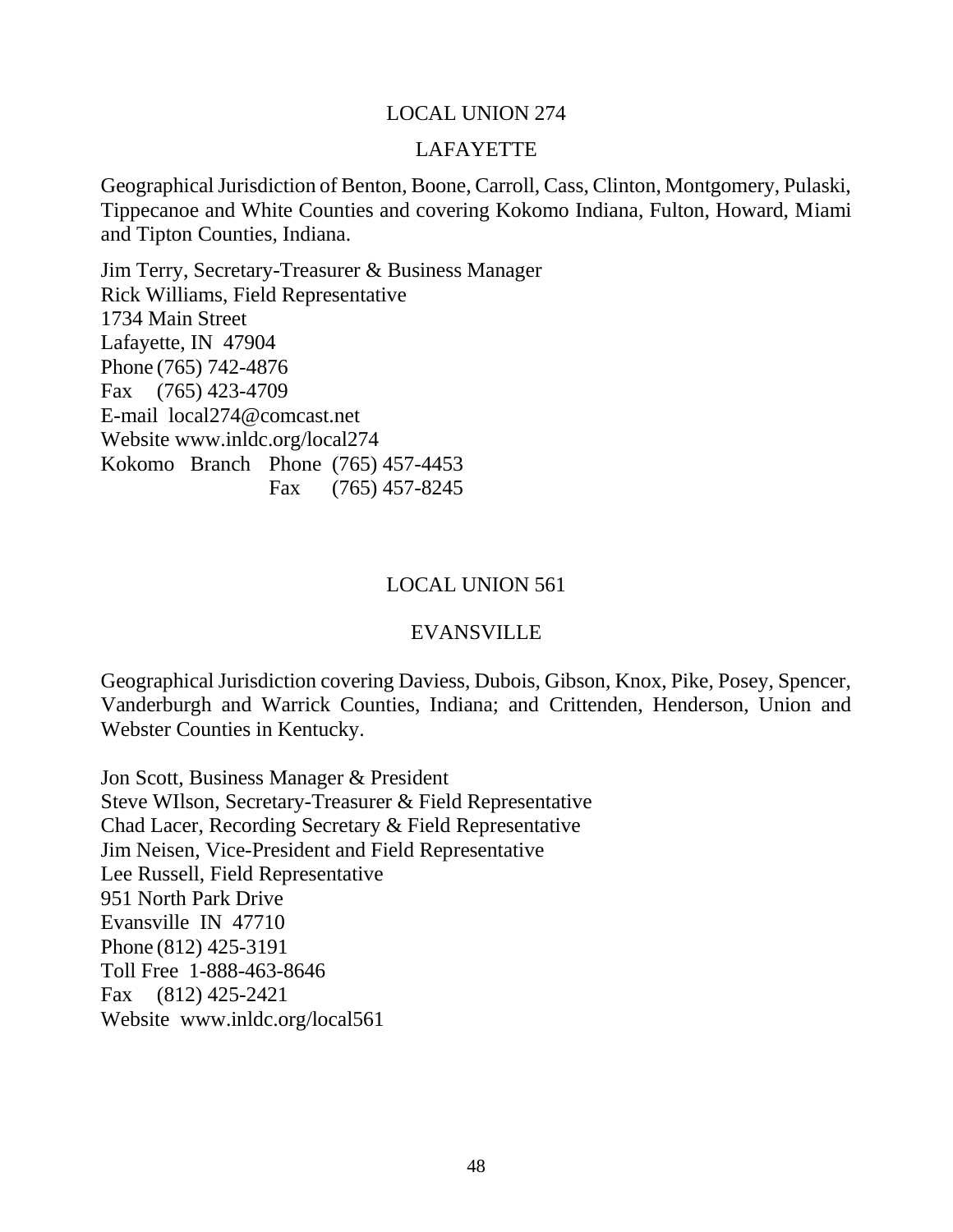#### SOUTH BEND

Geographical Jurisdiction of Elkhart, Kosciusko, LaGrange, Marshall and St. Joseph Counties, Indiana.

Murray Miller, Business Manager Randy Neilson, Field Representative Adam Trotter, Field Representative 23698 Western Ave South Bend, IN 46619 Phone (574) 287-2967 Fax (574) 287-2968 E-mail millsbi@aol.com Website www.inldc.org/local645

#### LOCAL UNION 741

#### BLOOMINGTON

Geographical Jurisdiction of Bartholomew, Brown, Dearborn, Decatur, Franklin, Jackson, Jennings, Johnson, Lawrence, Martin, Monroe, Morgan, Ohio, Orange and Ripley Counties, Indiana.

Albert "Ray" Hobbs, Business Manager Terry Pittman, Field Representative Mike Hardy, Field Representative Lonnie Whitaker, Field Representative 7745 South Fairfax Road Bloomington, IN 47401 Phone (812) 824-2605 Fax (812) 824-2185 E-mail liunalocal741@ liunalocal741.org Website www.inldc.org/local741 Columbus Branch Phone (812) 372-2211 Lawrenceburg Branch Phone (812) 537-5128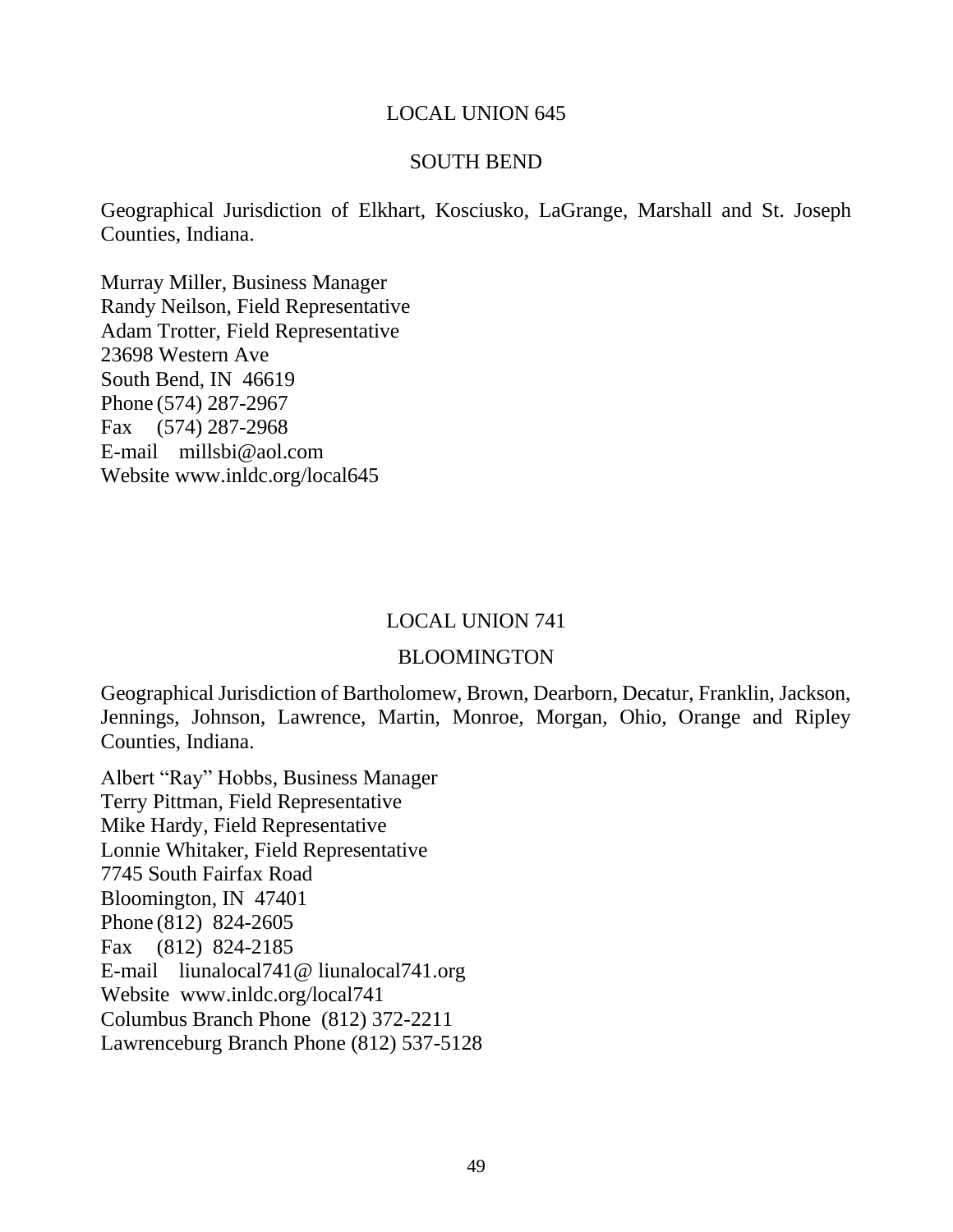#### NEW ALBANY

Geographical Jurisdiction of Clark, Crawford, Floyd, Harrison, Jefferson, Perry, Scott, Switzerland and Washington Counties, Indiana.

Robert S. Norrington, Business Manager Danny L. Stults, Field Representative 1213 State Street New Albany IN 47150 Phone (812) 944-6473 Fax (812) 944-6474 E-mail laborers795@sbcglobal.net Website www.inldc.org/local795

#### LOCAL UNION 1112

#### MUNCIE

Geographical Jurisdiction of Blackford, Delaware, Fayette, Grant, Hamilton, Hancock, Henry, Jay, Madison, Randolph, Rush, Union and Wayne Counties, Indiana.

Kelly Watson, Business Manager Jack Baker, Field Representative Joe Hardwick, Field Representative Fred Redwine, Field Representative 115 West 20th Street Muncie IN 47302 Phone (765) 282-5815 Fax (765) 286-7150 E-mail laborerslocal1112@liuna1112.org Website www.inldc.org/local1112 Richmond Branch Phone (765) 966-2005 Fax (765) 966-7080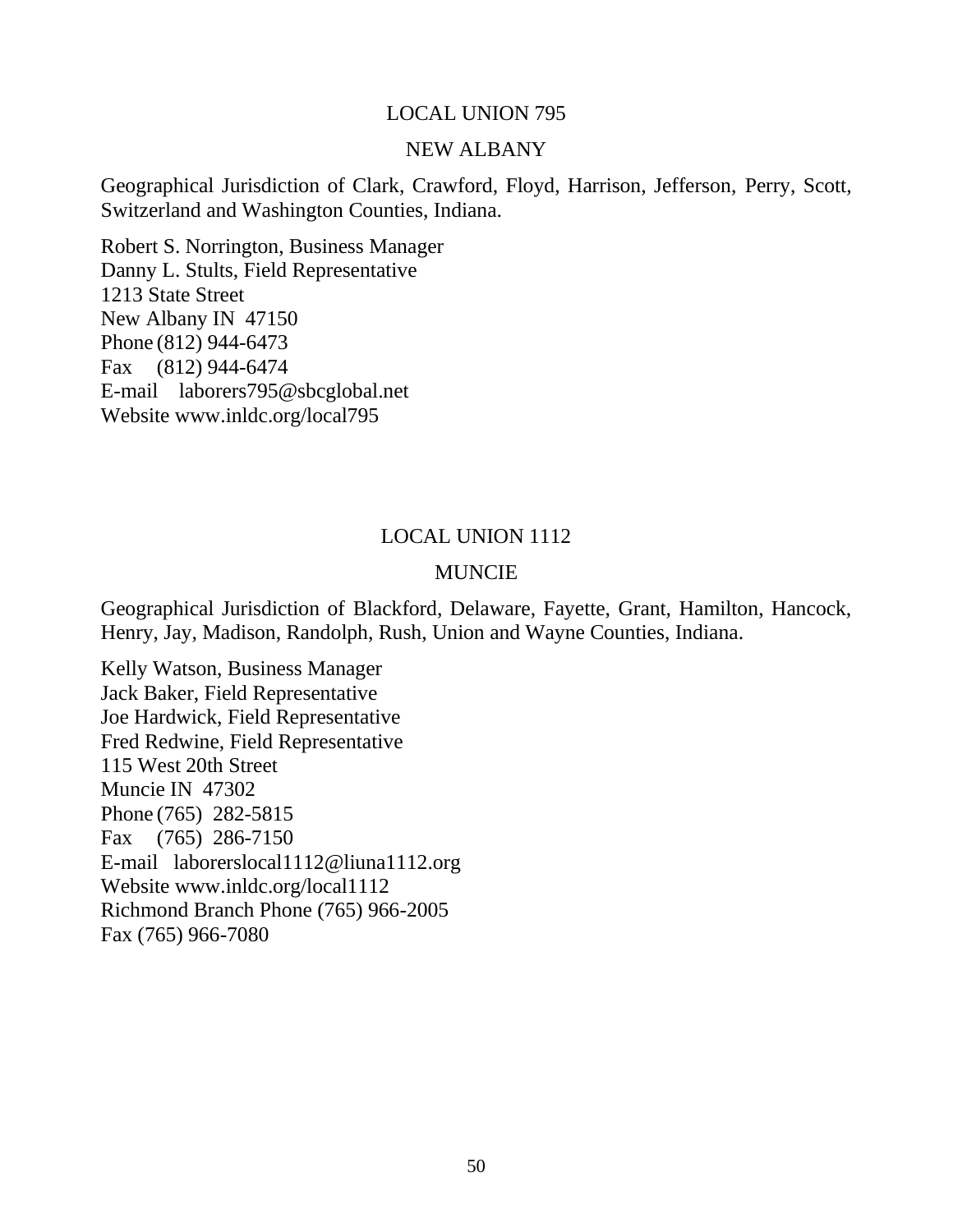## DIRECTORY OF LOCALS BY COUNTIES

| <b>COUNTY</b>      | <b>LOCAL</b> | <b>COUNTY</b>  | <b>LOCAL</b> |
|--------------------|--------------|----------------|--------------|
| Adams              | 213          | Jefferson      | 795          |
| Allen              | 213          | Jennings       | 741          |
| <b>Bartholomew</b> | 741          | Johnson        | 741          |
| Benton             | 274          | Knox           | 561          |
| Blackford          | 1112         | Kosciusko      | 645          |
| Boone              | 274          | LaGrange       | 645          |
| <b>Brown</b>       | 741          | Lake-West Half | 41           |
| Carroll            | 274          | Lake-East Half | 81           |
| Cass               | 274          | LaPorte        | 81           |
| Clark              | 795          | Lawrence       | 741          |
| Clay               | 204          | Madison        | 1112         |
| Clinton            | 274          | Marion         | 120          |
| Crawford           | 795          | Marshall       | 645          |
| Crittenden, KY     | 561          | Martin         | 741          |
| Daviess            | 561          | Miami          | 274          |
| Dearborn           | 741          | Monroe         | 741          |
| Decatur            | 741          | Montgomery     | 274          |
| DeKalb             | 213          | Morgan         | 741          |
| Delaware           | 1112         | Newton         | 41           |
| Dubois             | 561          | Noble          | 213          |
| Elkhart            | 645          | Ohio           | 741          |
| Fayette            | 1112         | Orange         | 741          |
| Floyd              | 795          | Owen           | 204          |
| Fountain           | 204          | Parke          | 204          |
| Franklin           | 741          | Perry          | 795          |
| Fulton             | 274          | Pike           | 561          |
| Gibson             | 561          | Porter         | 81           |
| Grant              | 1112         | Posey          | 561          |
| Greene             | 204          | Pulaski        | 274          |
| Hamilton           | 1112         | Putnam         | 204          |
| Hancock            | 1112         | Randolph       | 1112         |
| Harrison           | 795          | Ripley         | 741          |
| Henderson, KY      | 561          | Rush           | 1112         |
| Hendricks          | 204          | St Joseph      | 645          |
| Henry              | 1112         | Scott          | 795          |
| Howard             | 274          | Shelby         | 120          |
| Huntington         | 213          | Spencer        | 561          |
| Jackson            | 741          | <b>Starke</b>  | 81           |
| Jasper             | 41           | Steuben        | 213          |
| Jay                | 1112         | Sullivan       | 204          |